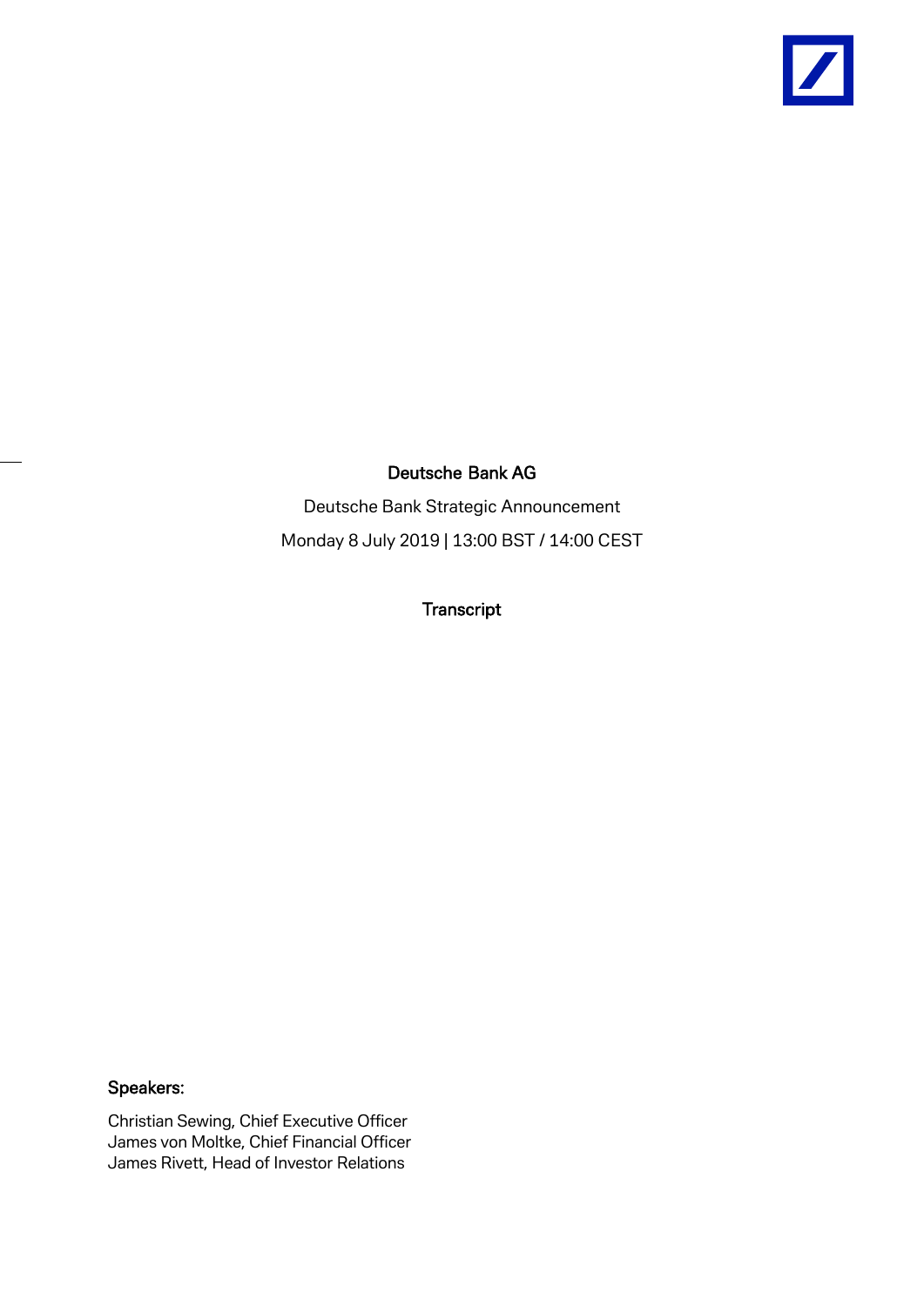

- James Rivett I'd like to remind you that the presentation may contain forward looking statements, which may not develop as we currently expect. I therefore ask you to take notice of the precautionary warning at the end of our materials. With that, let me hand over to Christian.
- Christian Sewing Thanks, James, and hello, ladies and gentlemen. Thank you very much for coming today, and thank you for joining us on a very important day for Deutsche Bank. Yesterday, as you know, we announced the most radical transformation in our bank for decades. We are actually doing nothing short of reinvesting Deutsche Bank.

Today's presentation will be followed by an investor day in the fourth quarter, where our new leadership team will present their respective in-depth strategies to you in person.

# Slide 2 – Focused on unresolved challenges

Let's get started and take a look at the challenges we have to address. This transformation will build on the progress we made over the past year.

We successfully stabilised our bank and started reducing costs and focusing our business. But when we are taking an honest look into the mirror, we all know that we are not yet where we need to be. As our share price development in the past 18 months demonstrates, there are fundamental questions about our ability to compete successfully in our current setup.

No one is more disappointed than I about our share price. It is our responsibility, and yes, it is our duty to demonstrate Deutsche Bank's real value and to make Deutsche Bank's core strengths visible again. To achieve this, we need to do more and we are fully aware of the challenges we have to address. First of all, we are simply not profitable enough.

In 2018, we made our first profit in four years, but we all agree than an ROTE of 0.5% on group level is simply unacceptably low. In particular, parts of our investment banking business have been a drag on our results for years now. So, that's where we have to start.

Our second challenge has also been with us for quite some time; our costs are still too high. We made progress last year when we sustainably deceased our cost base for the first time, but we now have to continue and even reinforce this discipline across the bank.

Discipline is also key to overcome the poor culture of capital allocation. Too many resources went to businesses where we don't compete to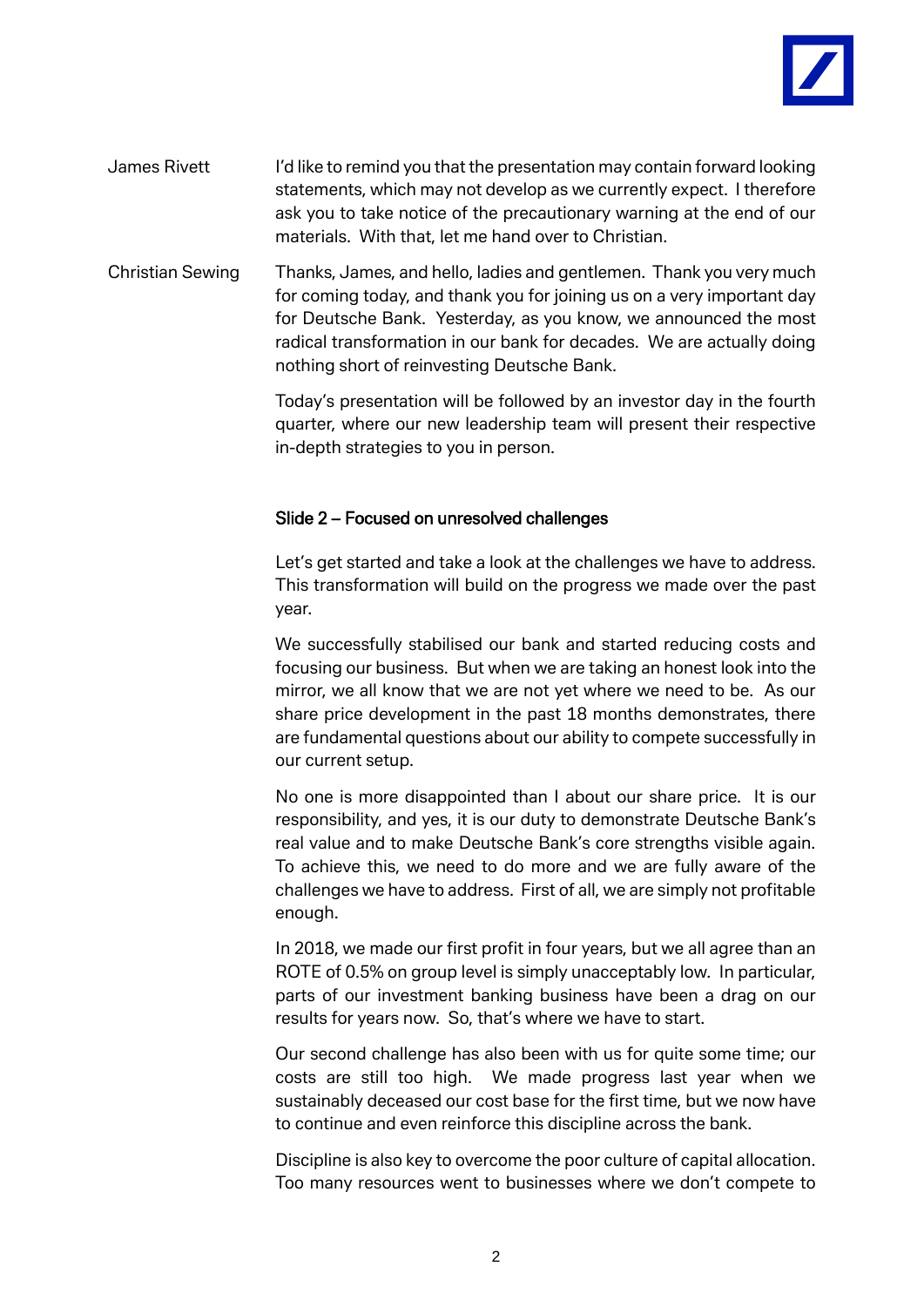

win. And actually, leading to under investment in areas where we would have far more potential. Simply put, we kept too many options open. Focusing our business will also help to address our leverage ratio.

We have to ensure that any doubts about the strengths of our balance sheet, including the leverage ratio, are put to rest for good. But above all, we need to listen to our clients and build a bank, which really reflects their needs and what they expect from us. We don't just have to talk about being client centric; we simply have to live it.

#### Slide 3 – Our mission

And this leads to the fundamental question of who this bank wants to be. What is our north star, when reshaping Deutsche Bank? What is actually our mission? For me, personally, it is about rediscovering what our bank has stood for in the better part of its 150 year history. It is about reinvigorating our traditional values. And it is about focusing on the areas where we are simply at our best.

And our mission has four dimensions. We are the leading German bank with a global network. We are aligned with the strength of our home market economy, the strongest one in Europe. No German bank is as global as we are, and no global bank is as German as we are.

German, European, and multinational companies are at the heart of what we do. And many of the financial solutions they need most are those that we actually do best. Cash management, trade finance, foreign exchange, financing strategic advisory, and investment advice. These are the real strengths of our bank. And with this offering, we are at the centre of what our corporate, institutional, and our private clients actually expect from us and what they need.

However, our client needs are changing dramatically, reflecting the unprecedented digital revolution, and also, the increasing uncertainties we are experience in today's word. We will align our bank closely to their changing needs. That means we have to make a further step change in embracing technology, but there is much more to that.

While platform and technology solutions will dominate standard services, it will be equally important that we remain the trusted advisor and the risk manager for our clients. This is what defines our mission going forward. To live this mission, we can build on the solid foundations that we have laid out, including a robust balance sheet and effective controls, safeguarding our integrity.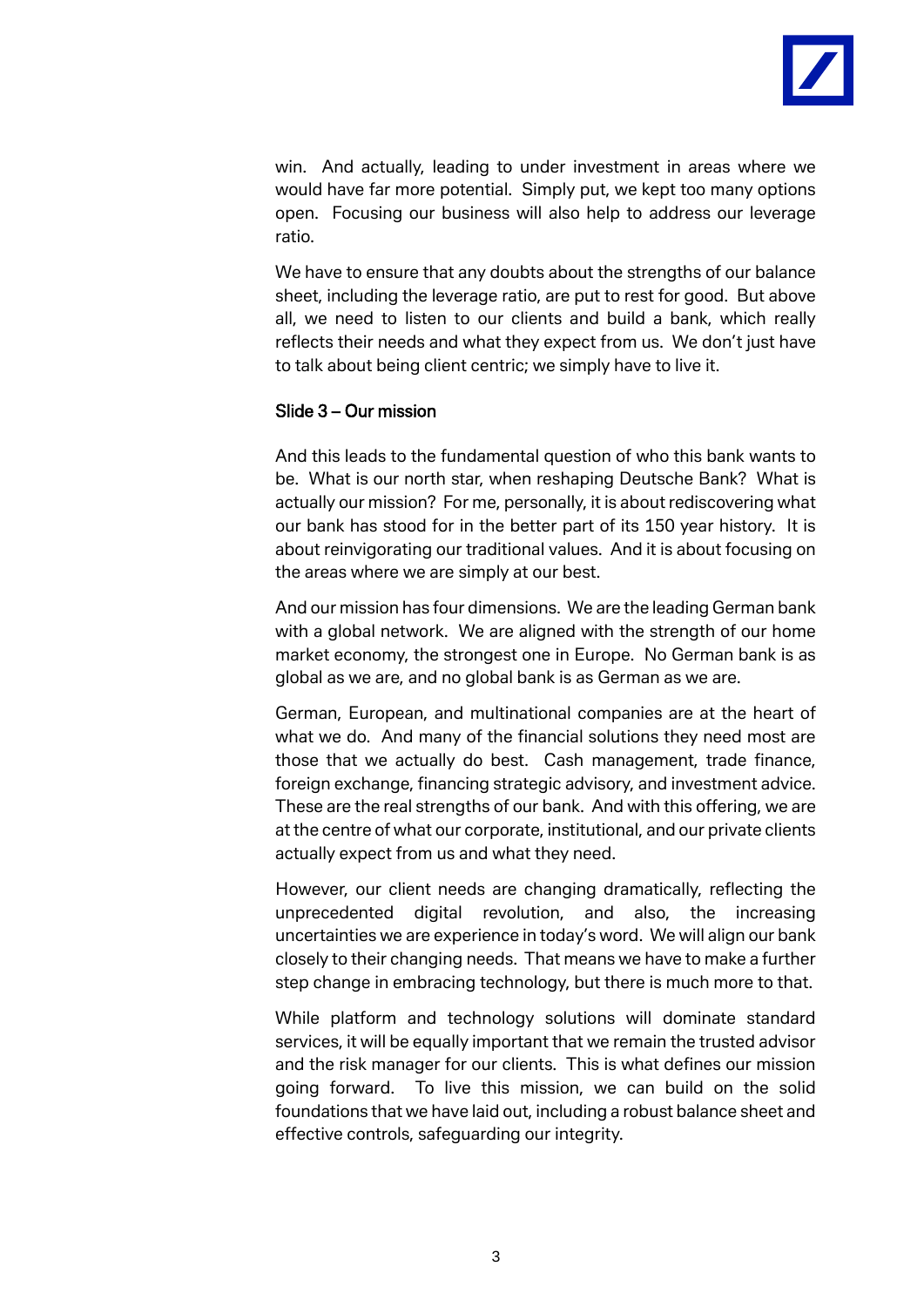

# Slide 4 – Our guiding principles

But we have to be more focused in what we are doing. First and foremost, we will only operate where our clients want us to be as that is where also have the greatest potential to grow profitability. What is equally important, is it's not only about short-term wins, which may turn out to be a burden in the long-term. We are committed to creating sustainable value.

And third, going forward, we will only operate where we are competitors. We try to compete in nearly every area of the banking market at the same time. We simply spread ourselves too thin. We too often try to generate revenues wherever they happen to pop up. That was tactical behaviour, not growth driven by strategy or even purpose.

That, in turn, has exactly created the culture of poor capital allocation I was talking about before. Going forward, we need to focus our bank on where we are most competitive. To put it simply, you maximise your returns where you're one of the market leaders.

# Slide 5 – Our decisive actions

These will be our guiding principles going forward, and we have to provide our strong businesses the oxygen they need to prosper by clearly withdrawing it from others. To this end, we have taken decisive action. First, we need to do more than merely trip the parameter, like we did in the past.

That is why we are going to exit our equities business, including prime finance, cash equities trading, and equity derivatives, while retaining a focus equity capital markets operation around selected core industries. As demonstrated by the preliminary agreement, which we signed with BNP Paribas yesterday, we actually received a lot of unsolicited interest to purchase those businesses.

This clearly confirms our view that these are good assets, but they simply don't fit our strategy. We will also resize our rates business and accelerate the wind down of our non-strategic assets. As a result, we plan to cut RWA allocated to these activities by almost 40%.

Second, we are going to move corporate banking back to the centre of this company. This will be done by merging our corporate banking activities into one, and use forced division. This is the business Deutsche Bank was founded for, however, we have to admit that we lost our compass in the last two decades when it comes to that business. Now we will make the business stronger than ever before.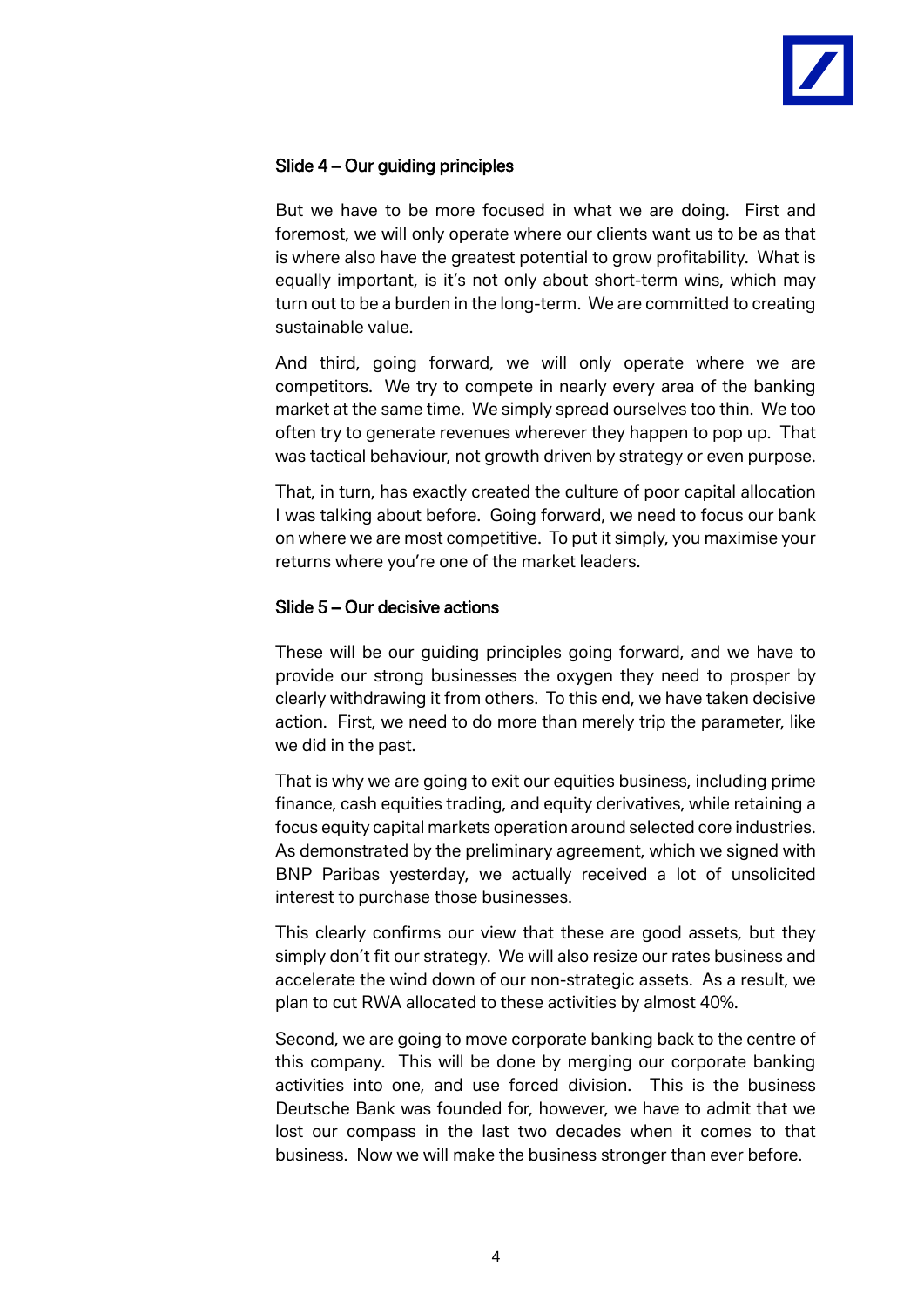

This division, along with the private bank and asset management, will actually benefit from a reallocation of our capital and additional investments. We are fully committed to growing this business in a profitable way.

Third, we will cut our cost further. The exit of these businesses, the new setup of our infrastructure, as well as our investment into IT will make it possible to substantially reduce both our non-compensation costs and our workforce.

This means that we will reduce adjusted costs far beyond the exited businesses. As a result, we intend to reduce, overall, adjusted costs by €6 billion to €17 billion in 2022, to be precise, by 2022. The number of fulltime equivalent employees is set to fall by 18,000 to 74,000 over the same period. Of course, we will continue to invest into our technology platforms, and to that end, we plan to spend €13 billion in this space 2022.

This will enable our infrastructure to become simply more efficient. And this will also facilitate growth, and unleash the innovation power in all businesses. As important as the investment amount, are the people who actually do this. And that is why I'm particularly excited that Bernd Leukert is joining us from SAP to spearhead exactly this mission.

And fifth, we are going to manage our capital in a much more disciplined way. To that end, we are creating a capital release unit to manage down approximately €75 billion in RWAs, and close to 300 billion in leverage exposure. Winding down these assets will substantially improve our leverage ratio and free up resources to allow for shareholder returns.

#### Slide 6 – Four client-centric businesses poised to grow

These decisions will make our bank more competitive, more resilient, and simpler to understand, but also, simpler to operate. Our bank will be comprised of four strong and profitable business units, deeply interlinked with each other. Our corporate bank, as I said, will be at the centre of Deutsche Bank.

The corporate bank will be built around our transaction bank, and it will be strengthened by our commercial client unit, which actually houses our mittelstand clients that will move over from the current private and commercial bank, including Postbank.

This new and unified corporate bank will service more than one million clients, holding over 200 billion of deposits and generating more than €5 billion in annual revenues right from the outset. All of our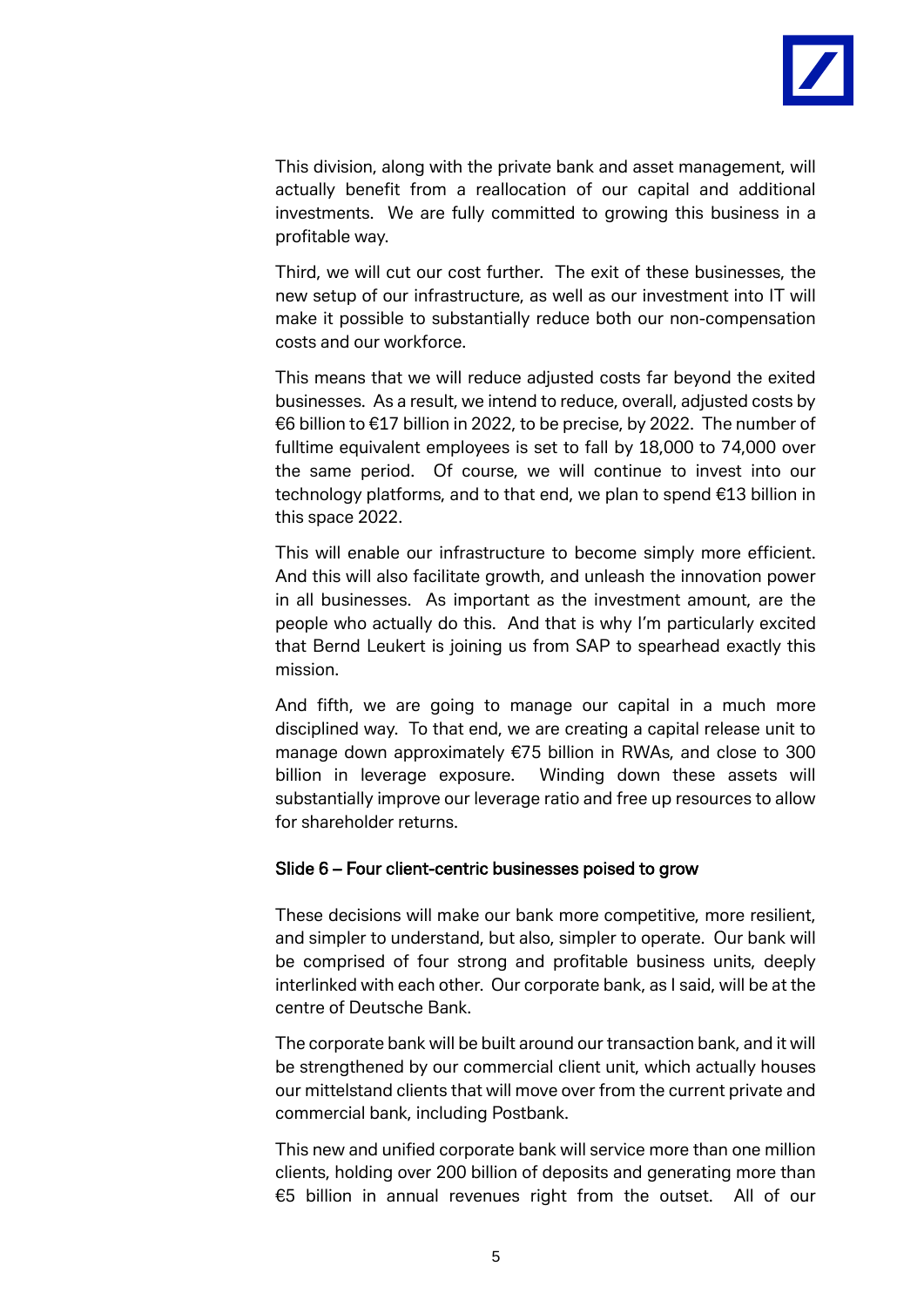

businesses will now work in close cooperation with the corporate bank, in order to realise the tremendous potential that we have.

For example, more than two thirds of our corporate banking clients already use our investment banking services. On the other hand, only a fraction of our wealth management clients have a corporate banking relationship with them. So, clearly, we have a tremendous foundation to build on, but there remains further potential for us to capture.

# Slide 7 – Corporate Bank

Let me now dive deeper into how we plan to develop our new division, the corporate bank. This is a very exciting business, active in a growing and attractive market. And again, we have a great competitive position. Let me provide you with some numbers.

All DAX 30 companies are clients of our transaction bank and use our anchor cash products, like payments, clearing, as well as liquidity management. In the first half of 2019 alone, we facilitated payments worth more than €100 trillion. We have a top five market position in transaction banking, financing, and FX. We provide the products our clients require most and foremost in the day-to-day banking business.

We help to manage liquidity and payments, we mitigate foreign exchange and interest rate risk, and we provide clients access to working capital and also strategic financing. Simply put, we are relevant and our clients need us. Last year, this business generated attractive margins with a 9% ROTE. The great news is that we have substantial room to further improve this.

Not by doing rocket science but by simply reaping low hanging fruit. And let me tell you how we are going to do that. We need to address client needs much more thoroughly than we have done it in the past. Going forward, we need to deliver a seamless, highly efficient and fully integrated solutions to our clients. This is something we have begun to address with the decision to merge all of our corporate banking activities now under one umbrella.

Now we will be able to fully align our products, our standards, our competencies, and our platforms without internal structural barriers. The further change is that we will truly put our client needs at the forefront. And to that end, we will shift from product and sales mindset to a client coverage mindset. Why haven't we done this in the past? Because we haven't been set up in this way.

Most corporates don't think in banking products. They want a holistic solution for their financial requirements, in particular, when we talk about their day-to-day business. And we are turning our current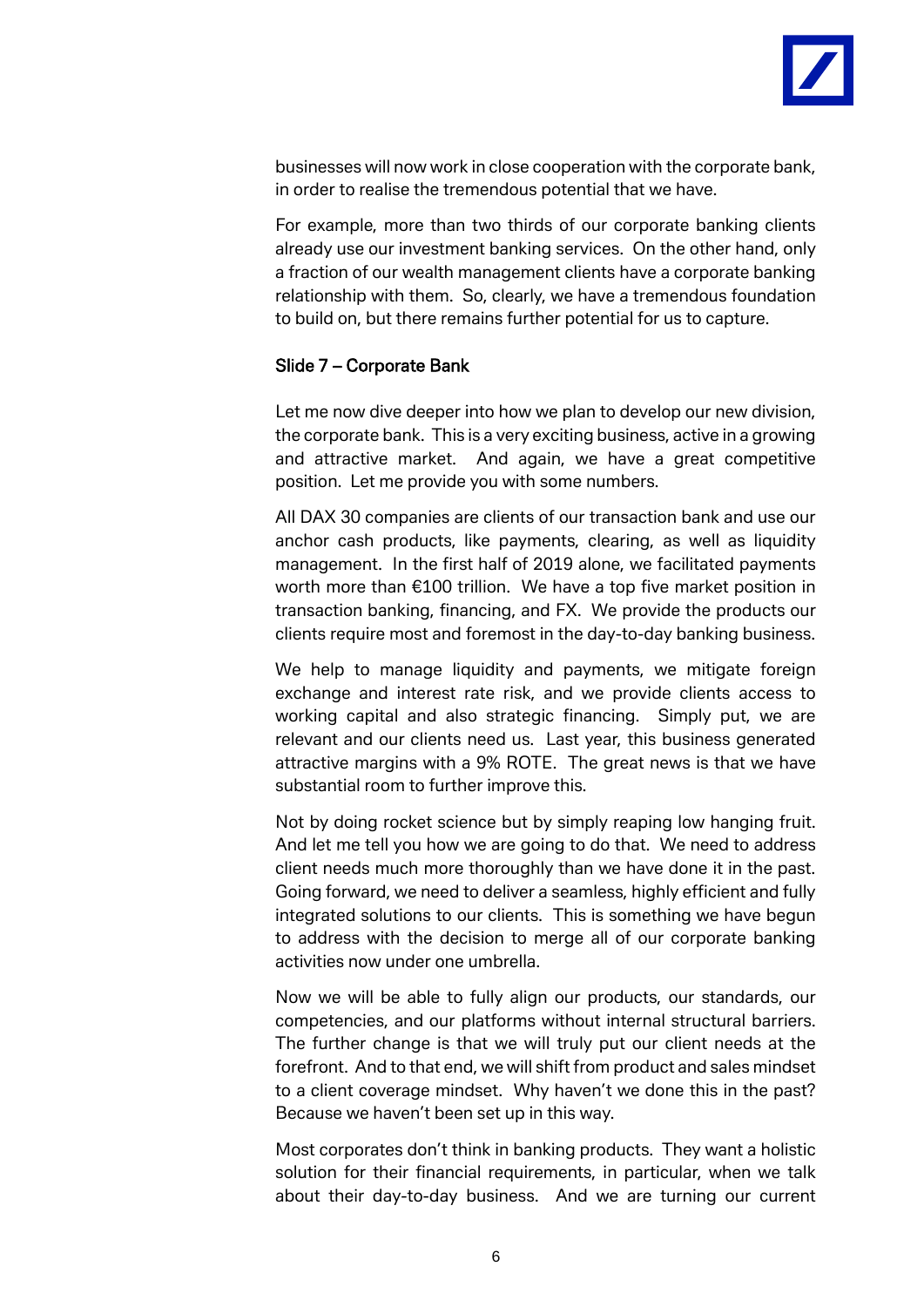

coverage model upside down. In this division, we are the bank for the treasurers, so the relationship managers who are in touch with them must be our strongest people.

This alignment will be completed before the end of the year. And this is a real game changer to how we internally operate. Finally, in order to deliver our client solutions wherever they need them, we also need to bolster our footprint in all regions, and further develop our digital platforms.

This means that our first incremental euro or dollar investment will be spent in the corporate bank. Europe will always be our home market and we aim to continue increasing our market share. In Asia, we will continue our growth story, and as the overall revenue pool is now bigger than in Europe, and it's growing at a much faster rate, it's the clear growth region for Deutsche Bank.

In the Americas, we will invest selectively with the aim to capture additional growth with the big tech companies, and to complement our global platform. What the people in the business are most excited about is the fact that we are an early mover in becoming the financial backbone for many of the world's leading online marketplaces, as well as some of the most promising start-ups.

As such, we have become an integral player in enabling online marketplaces to manage their explosive growth. Among these marketplaces, 85 of 145 companies in scope for aggregate payments are our clients. We are processing payments for them, we manage their currencies, we do lending, we are their partner of choice.

As a result, this part of the business has grown from zero to a quarter of a billion in revenues in only a few years. Stay tuned, this will be a very exciting space for Deutsche Bank. As you can see, we have a tremendous business here. It now has its freedom, it has a great management team, and it will get the resources to grow.

And unlike the past, we will make sure that we won't lose cost discipline for the sake of growth. We intend to deliver cost decreases of around 2% annually also in that business. Our corporate bank is resilient, it is competitive and profitable, the type of business I like. And I hope you can see it and feel it, it is exciting.

By executing our strategy, we aim to grow the corporate bank to roughly a  $\epsilon$  6 billion business, with  $\epsilon$ 2 billion in pre-tax earnings by 2022. That's absolutely achievable, assuming an annual growth rate of approximately 3% which is a conservative assumption, given that transaction banking has shown significantly higher growth rates across the industry recently.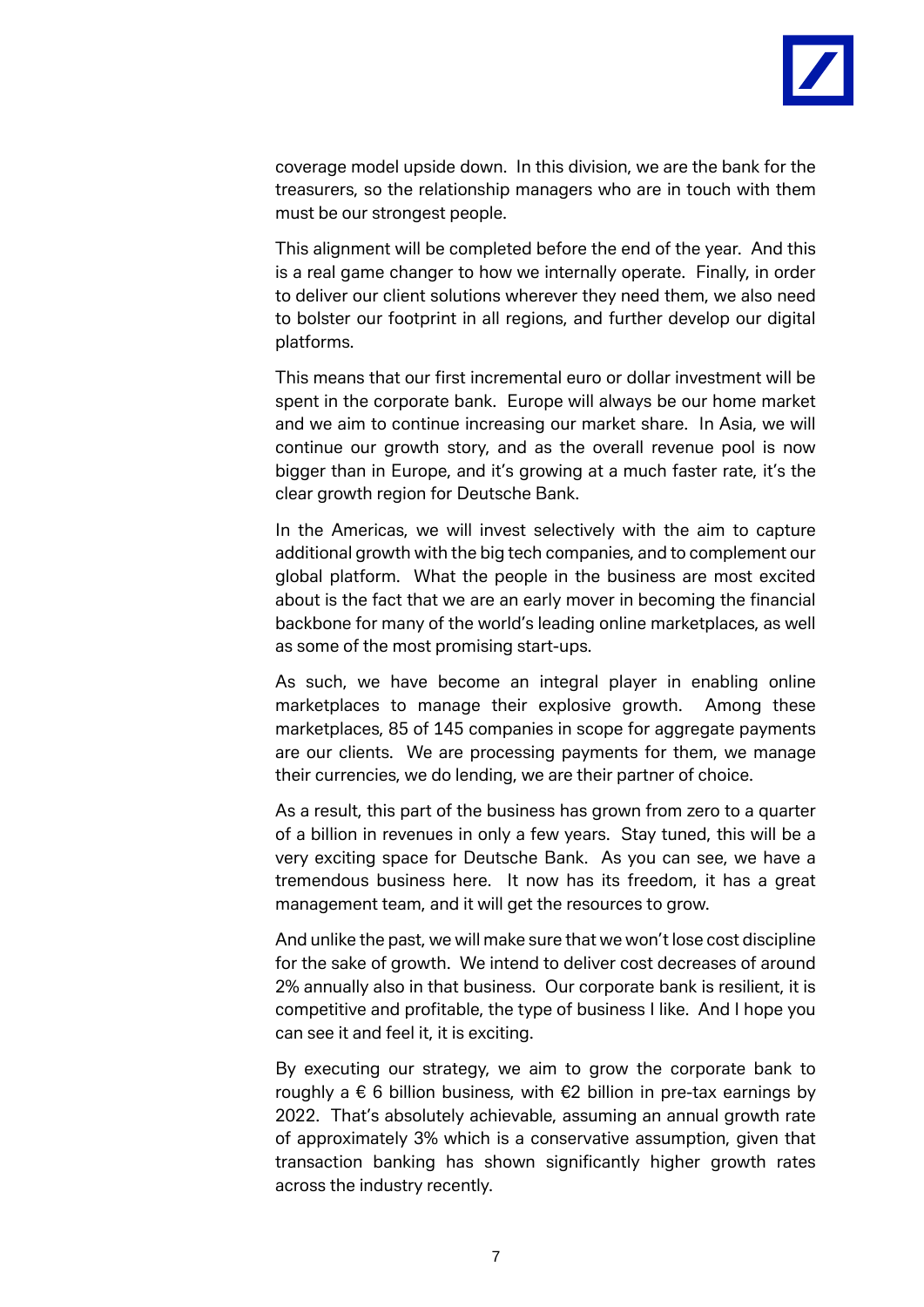

Let me put this into context. If you were to put a conservative valuation on this, the corporate bank alone would be worth more than the entire bank today. That shows the value inherent in our bank. And that was previously hidden, but will now become transparent to all.

#### Slide 8 - Investment Bank

Our investment bank will shrink in size, but gain in competitiveness and resilience.

Our investment bank is, and will remain, core to what we do, and it will become a much better business. We have great investment banking businesses that are crucial for our corporate and wealth management clients, and also for other businesses. Actually, where we are, an important partner for our institutional clients, and where we earn excellent returns on the capital we have employed.

In our reshaped investment bank, we are top five in about 75% of our core businesses. We will continue to be a leader in the debt financing markets across investment grade, leverage finance, asset backed securities, and commercial real estate. We will continue to have one of the top FX businesses in the world, and continue to be a trusted advisor to our corporate and financial sponsors, clients.

And although we are exiting equity sales and trading, we will play, and continue to play, a role supporting our clients in primary equity capital markets activities, like IPOs. It is our view that secondary flows in this business are becoming increasingly less linked to primary activity.

So, our objectives in the investment bank are clear, we want to invest to stabilise our business and focus where we have a real competitive advantage. We want to be a leading financing advisory and solution provider to our clients, and we want to build on the success of our digital platforms. This is the future of our business. We will concentrate our resources where we have competitive products and solutions for our target clients on areas where we can achieve acceptable returns.

We will cover this in much more detail during our investor day later this year. The days of spectacular ambition in this division are behind us, but the years of a fiercely competitive, well-respected, and a sustainably profitable investment bank are coming. By 2022, our target is to have an investment bank with revenues of around  $E7.5$ billion, and a pre-tax result of close to €2 billion.

Going forward, we expect to deliver cost decreases of 4% annually.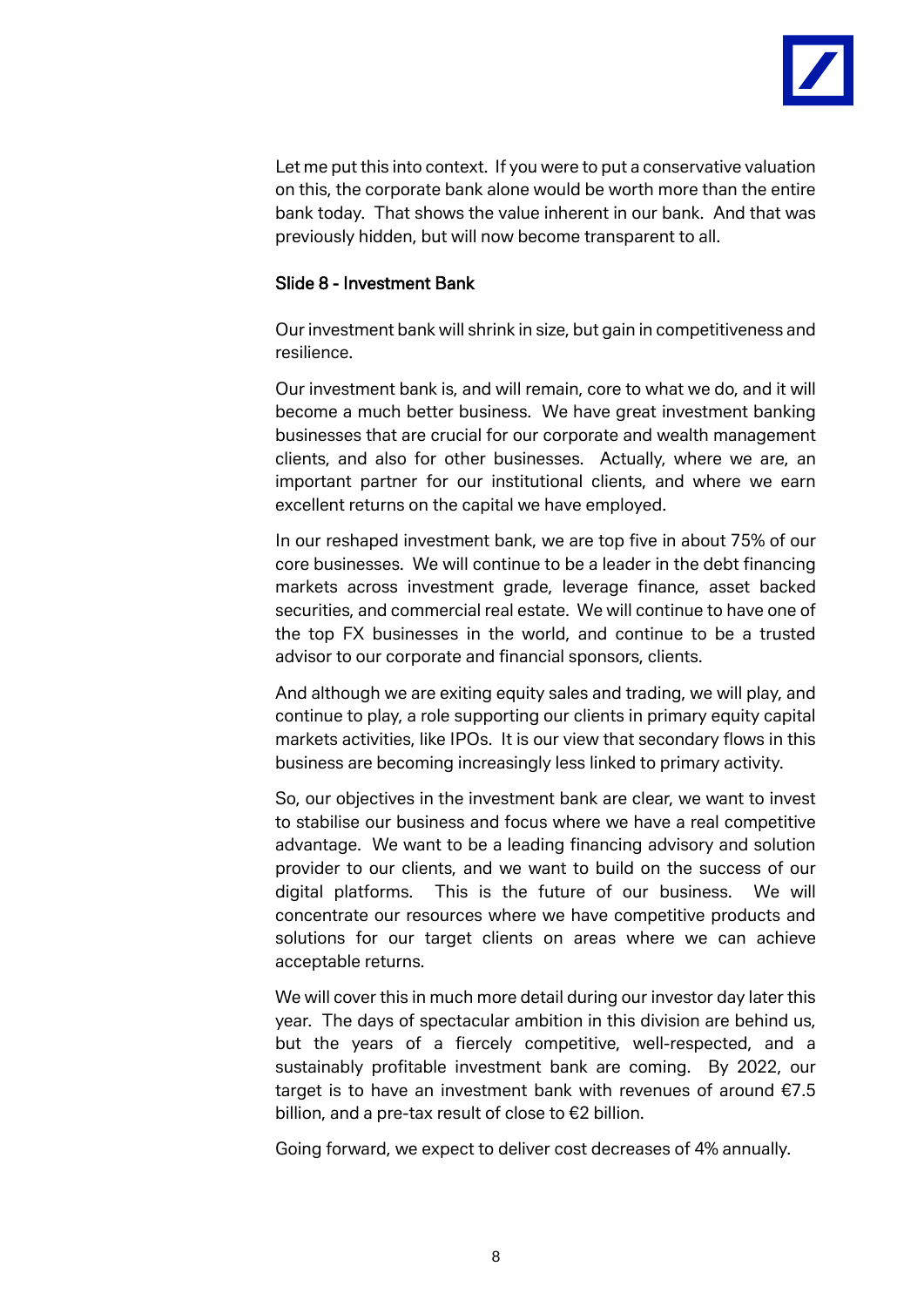

# Slide 9 - Private Bank

Let me now move to our private bank. We have made good headway with the business in recent years, making solid progress with the integration of Postbank, and creating a market leader with approximately 20 million clients in our home market, the biggest economy in Europe.

We have become a digital leader with 11 million clients on our digital retail platform. And these clients are very active and loyal. We have more than 100 million digital client interactions per month. As these numbers demonstrate, we have the necessary scale to strengthen our position as the leading private client platform in Germany, servicing all customers from retail to ultra-high net worth.

This includes our global wealth management, which is the market leader in Germany and has more than €200 billion of assets under management globally, but we know we have to do more. We have to move faster, especially in the retail business, which is developing at an incredible speed.

We want to be at the forefront of these developments, and we are committed to becoming significantly more profitable. This is not something we are launching today; we are actually already well underway. We have seen growth both in lending and investment products in the first quarter of 2019, and we are determined to keep up exactly this momentum.

While we want to grow client volumes, we are also reviewing our pricing structures, and will adapt them to the ongoing low interest rate environment. While these measures will help grow our revenues, we continue to work on our costs, expecting the first €200 million of synergies from the integration of Postbank and Deutsche Bank in Germany this year. And this is only the beginning.

It remains our strategic priority to realise the full synergy potential we have previously communicated. And we won't stop here. We are aiming to realise additional\ efficiencies by 2022. James will lead through this when he talks about the details of the plan. It's not only about costs. It's also about sustained growth.

We will further strengthen our wealth management franchise by building on its strong German and European business, in particular, areas of growth and investments will be the Americas and our emerging markets region, which includes Asia Pacific and the Middle East. And of course, we will go all in on digital. Expect us to continue to set the pace in Germany, building on our digital client base.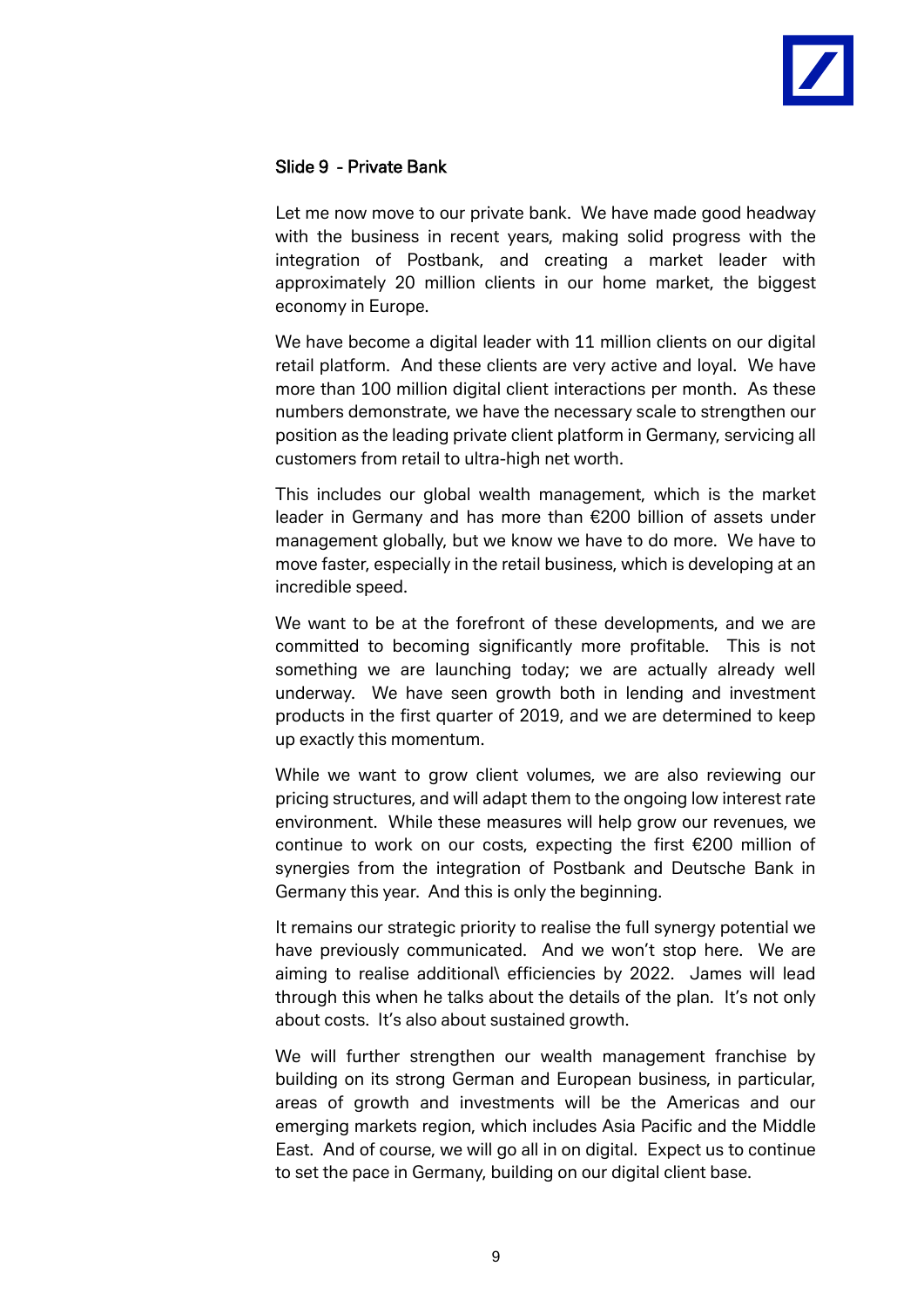

By 2022, we are aiming for our private bank to have close to ten billion in revenues, delivering well in excess of €2 billion in pre-tax profit.

#### Slide 10 – Asset Management

With that, let's move to our fourth division asset management. With more than €700 billion of assets under management, DWS is the market leader in Germany and one of the leading management franchises in Europe.

We have already made significant changes to DWS over the last few months. We have overhauled the senior executive team, and consolidated the digital platform business. These actions have already begun to pay off with the business returning to net inflows in the first quarter of this year.

The asset management business will continue to pursue its objective of becoming one of the top ten asset managers globally. The management team will capitalise on the positive momentum we saw in the first quarter, and build on the net new inflow. In this context, we expect to benefit from existing and new strategic partnerships, an approach that has already been bearing fruit.

The asset management business will strengthen key strategic partnerships, and deepen growth assets, particularly in Asia. And it isn't only about retail investors, DWS aims to outperform the industry in the institutional business this year. We are also targeting significant efficiencies and are on track to deliver on the €150 million of annual savings by 2020.

In short, we have a great business in a highly attractive market. Our new leadership team has reenergised the franchise, and we are focused on building on the positive momentum we have created. By 2022, we expect asset management to be a business with around 2.5 billion in revenues, with a pre-tax result of more than €700 million.

#### Slide 11 – Executing our strategy

As you can see, this new Deutsche Bank will be built on four distinct resilient and competitive businesses, each with their own clear strategy and dedicated management team centred around distinct client segments. Our business has a focused growth plan with efficient capital allocation, and we are targeting increases in both revenues and ROTE across the board.

We are not reaching for the stars here. Our aspirations are based on the assumptions of core revenues growing by just 2% per year. I'm sure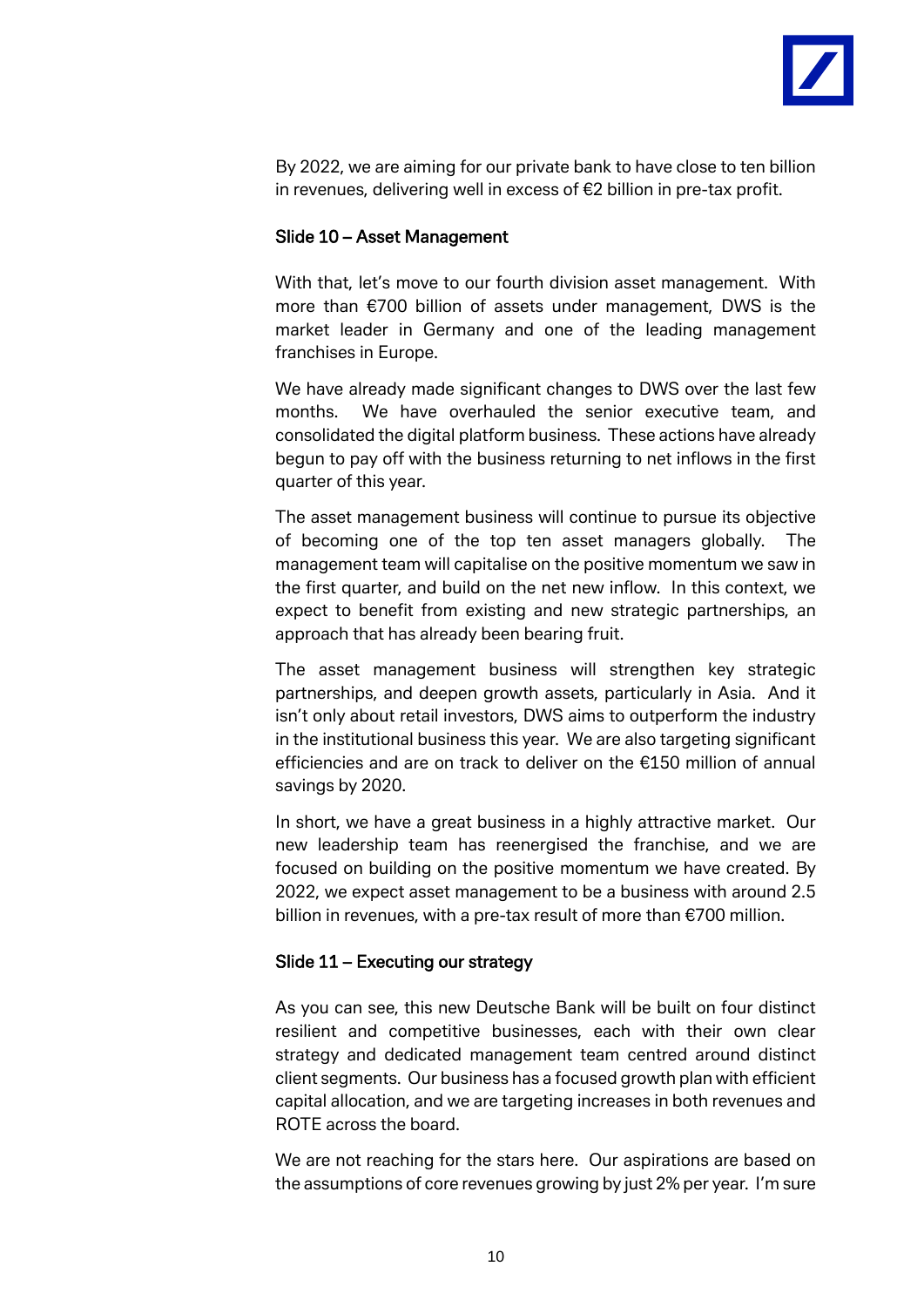

you have seen much higher numbers in former strategy presentations. We are being more conservative this time, and we are fully confident that we can achieve this. By 2022, we believe the bank can generate close to €25 billion in revenues and more than €6 billion in pre-tax profit.

# Slide 12 – Our way to fundamentally change the bank

Now you know where we are heading to, but how do we get there? In this regard, we have created a four pronged approach that has been built, bottom up, over the last five months. The four levers will be delivered in parallel and are entirely synchronised. First of all, we will exit loss making businesses, and expand our higher return and growth business.

This leads to our second priority. We will restructure the bank, in particular, our infrastructure functions, to reduce our costs further. Third, to implement this, we need a new leadership team and a new leadership culture. And finally, we are going to be much more disciplined in the way we allocate capital and free up resources. Both for investments and for distribution to shareholders going forward. Let's go through these levers one by one.

# Slide 13 – Refocus: Four businesses competing to win

Our approach of refocusing the bank manifests in three ways. As I said, first, by exiting businesses in which we are simply not competitive. This is one example of why this is different from the past. We are creating a bank that competes to win. If we can't compete with the best, we won't be in the game. The businesses we are exiting were underperforming, or even loss making, in the past, and a drag on our pre-tax profit of €1.1 billion in 2018 alone.

Second, as a result, we will be able to allocate more capital to our growing business. This is a radical step change for the bank. Our businesses will be pursuing growth strategies going forward, and this will energise our people, and materially increase our competitiveness. Having said that, we will be disciplined in our capital allocation.

Capital will be allocated to those businesses and regions where we do have a competitive advantage. Revenue growth alone is not enough. It is all about profitable growth, no ifs, no buts. As we are exiting businesses, we will also focus the investments in our IT. Despite our more focused parameter, we will continue to invest in innovation and development.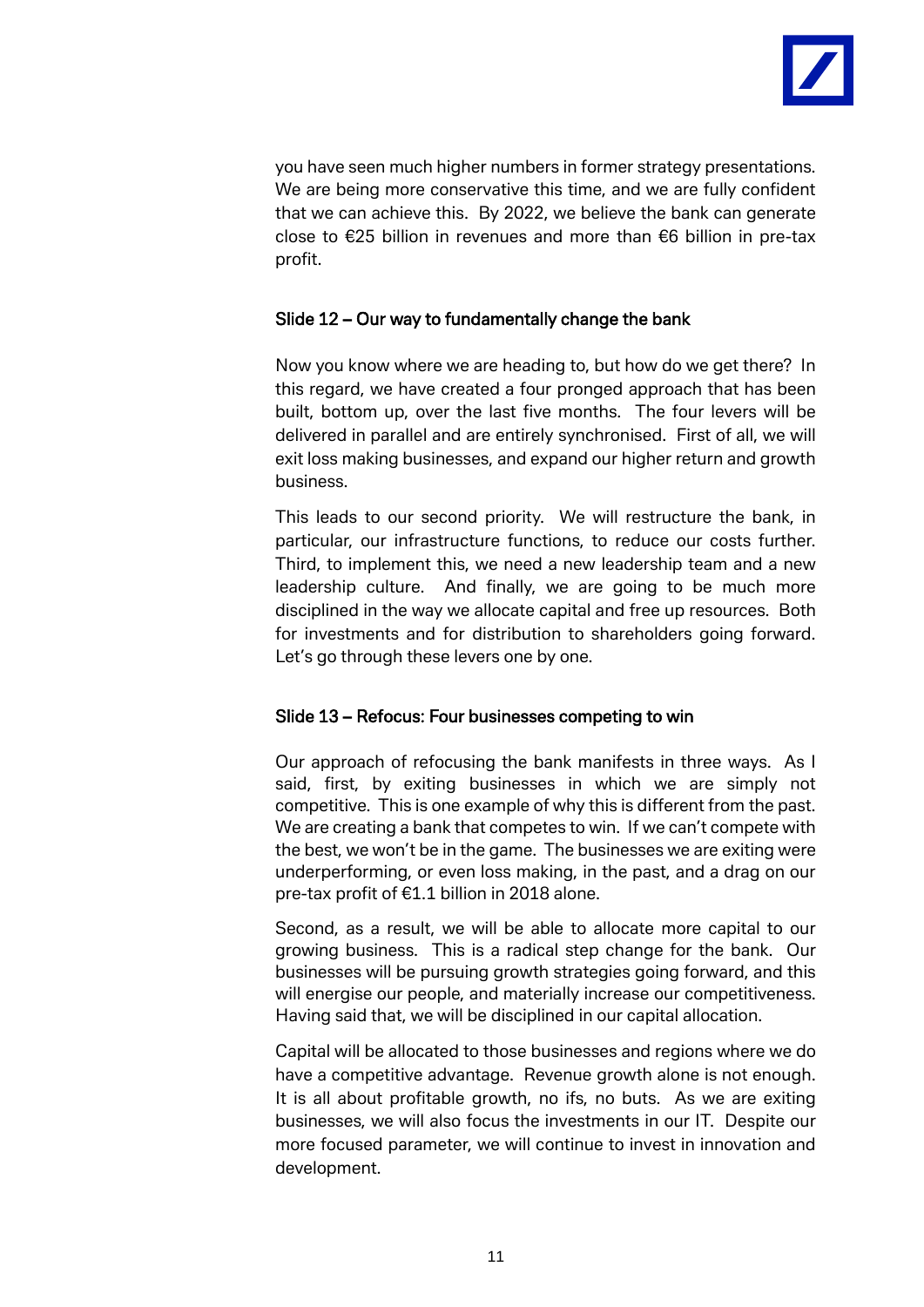

This will ensure that we continue to set standards, in particular, in digital solutions. More on that later.

#### Slide 14 – Refocus: More stable and predictable revenues

By refocusing our activities, Deutsche Bank will inherently become more resilient. The share of relatively stable, reliable revenues will increase further, as we will be much less dependent on volatile states and trading revenues.

In our new setup, we expect the investment bank to contribute 30% to the core revenues. And just as important, about 75% of our remaining investment banking revenues already hold a top five market position. In short, we intend our revenue and earnings quality to substantially improve, making us more competitive and a resilient bank with lower capital costs.

This makes it crystal clear to our employees, our clients, and our public shareholders alike, Deutsche Bank is set up to win in every business we choose to compete in. And these changes give us and our regulators the confidence to lower our target quarter one ratio to at least 12.5%. Our transformation will build and materially accelerate our restructuring and cost reduction programme.

# Slide 15 – Restructure: Improve efficiency

As I said, we are committed to reducing our adjusted costs by one quarter or €6 billion to €17 billion in 2022. Our aim is to reduce Deutsche Bank's cost income ratio from 93% in 2018 to 70% in 2022. This new target is, for me, as non-negotiable as the 23 billion cost number that we set and achieved last year.

Why am I so confident? Because we have planned this in detail and all businesses were part of the planning throughout and structured process over the past few months. James will lead you through the details of this plan later on. While reducing costs, it is absolutely vital that we continue to improve our controlled systems.

We have already made good progress, as was demonstrated by our result in the Federal Reserve's 2019 CCAR process. Now we need to continue to invest. We need to embrace technology to ensure that our systems and processes are reliable, lean, and future proofed. And that is why we are committing to allocate €4 billion of our investments to further improve our controlled environment by 2022, making it both more effective and efficient.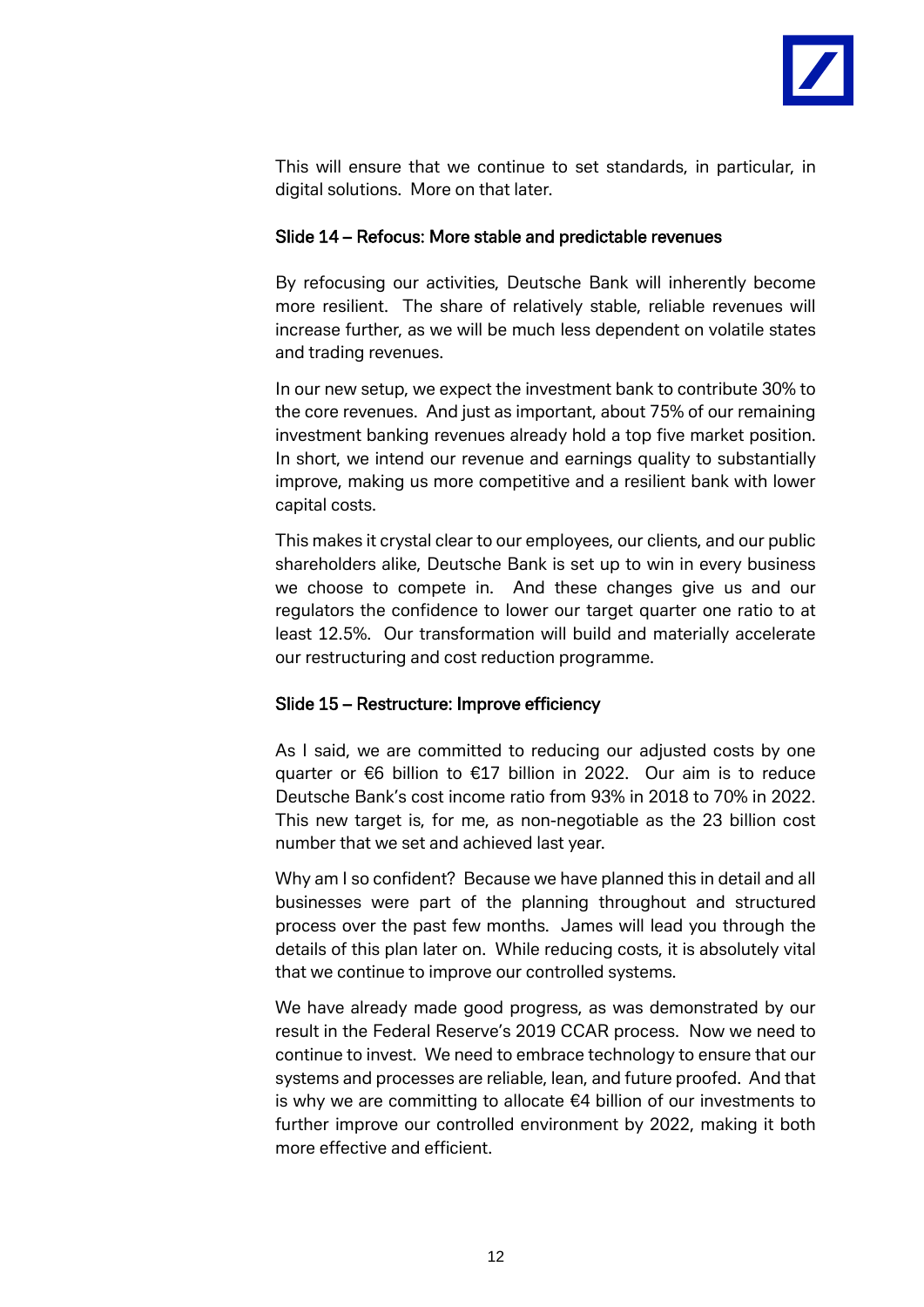

This restructuring will be a real game changer for Deutsche Bank. It will swiftly and significantly right side our cost base and make our business scalable for the platform era.

# Slide 16 – Reinvigorate: Leadership and spirit

To create this new bank, it needs a new leadership structure and a new leadership culture. This culture must be team orientated, entrepreneurial, accountable, and committed.

And the leadership team must represent one bank. I'm also deeply convinced that we have to connect the management board much closer to the rest of the bank. This is why we will introduce a new leadership structure, which will free up management capacity for our business and clients on the one hand, and ensure a maximum of efficiency, control, and connectivity on the other.

Therefore, we have decided to reshape our management board. It will only include the central and regional functions going forward, and among these central functions, there is a newly created role of a dedicated management board member for technology, data, and innovation.

This underpins the importance of efficiency and innovation for our bank, and Bernd Leukert will bring a new skillset to this management team. Whereas the business units will be represented in the newly created global management committee. Around that, there is a third circle, the senior leadership team, and comprises the top 30 managers of the bank, including the vital infrastructure functions.

# Slide 17 – Return: Free up capital

Our fourth priority is freeing up and returning capital to our shareholders. By establishing our new capital release unit, which will hold about one fifth of our leverage exposure, we will ensure that we exit non-strategic positions and assets, as well as businesses. These are quality assets and partially of short duration, that's why the wind down should be rather quick.

We expect over 50% of the reductions in credit and market risk RWA to accrue in 2019, with more than 70% to be done by the end of 2020. While the restructuring and the CRU wind down will be funded without asking shareholders for capital, we will waive dividends for 2019 and 2020, but we intend to pay the AT1 coupons. We will compensate shareholders afterwards.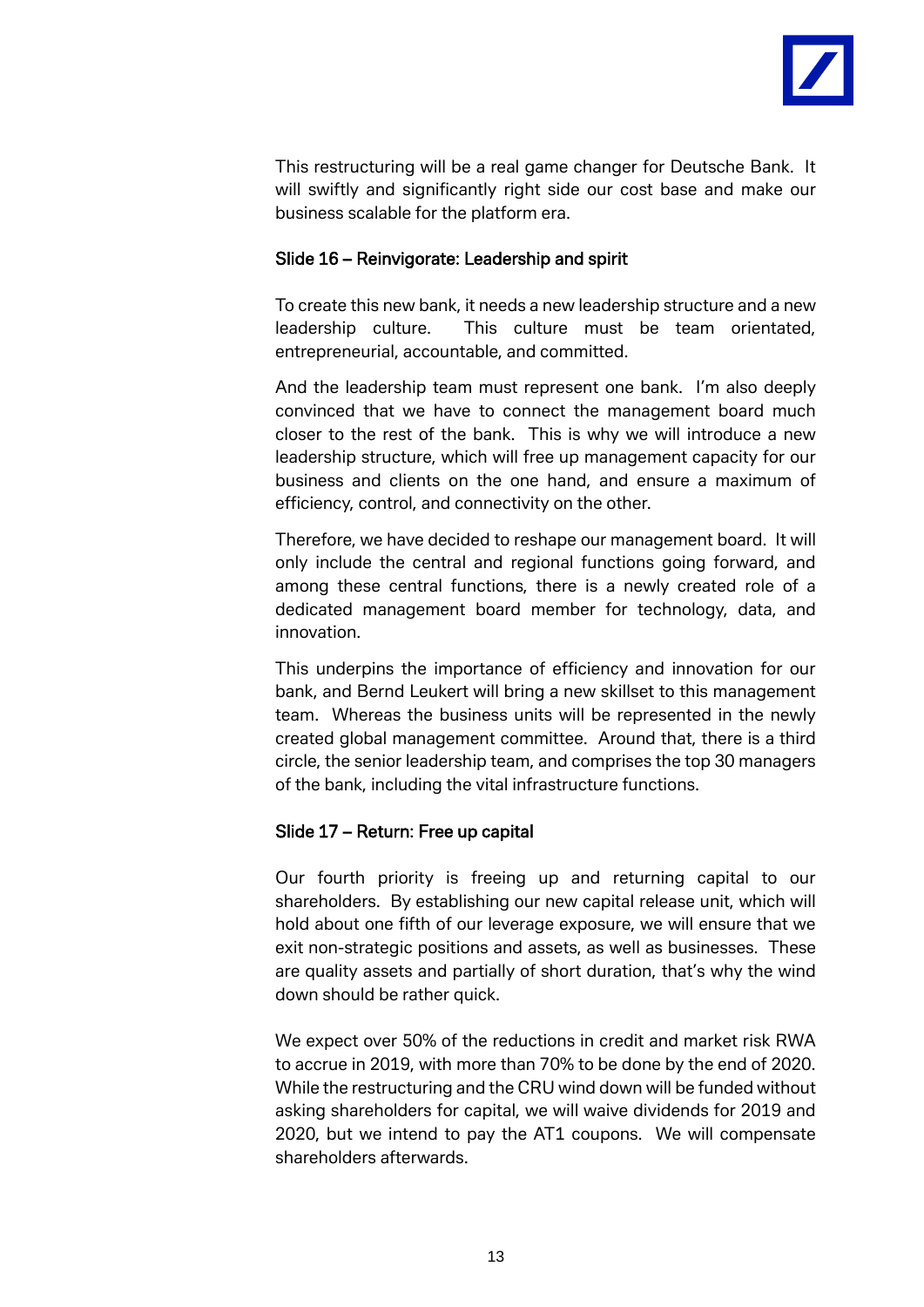

The planned balance sheet reductions are expected to generate  $\epsilon$ 5 billion of excess capital, which we plan to return through dividends and share buyback starting in 2022. Our strategy and the planned delivering will substantially improve our leverage ratio.

We believe that the bank can now comfortably run with the fully loaded leverage ratio of 4.5% by the end of 2020, rising to around 5% in 2022. As I said, our new core tier one ratio of at least 12.5% takes into account the significant adjustments in our business model towards a much more balanced and stable bank, as well as our improvements in our control environment over the past few years.

Our plan has been discussed in detail with our home regulators, who support the direction and transformation of Deutsche Bank, as well as the targets laid out as part of our multiyear process. We are, of course, committed to working closely with our supervisors around the world, as we have done consistently in the past.

# Slide 18 – Using capital differently

We will also deploy our capital in a very different manner. The main reason for our low price to book ratio is that we have not been disciplined enough in using our base of tangible equity of €50 billion, but we will change it. If the value of a company is at a third of its book value, there's a very easy way to increase shareholder return; giving back capital.

We plan to liberate €5 billion of capital for distribution to shareholders starting in 2022. And finally, our new business mix should reduce volatility of earnings and our funding needs. In the future, around 85% to 90% of our funding will come from stable sources, materially lowering our need to go to market for funding.

This was the summary of what we plan to do. Let me now hand over to James for further details.

#### Slide 20 – Our areas of focus

James von Moltke Thank you. Christian's just articulated how we are thinking differently about the bank. I'm going to go through our planning assumptions and the financial past behind these commitments. We will focus on three key areas, as shown on slide 20. The first is to improve efficiency. For the more focused business perimeter, we are better positioned to attack costs and drive significant efficiency improvements. We aim to reduce adjusted costs by around €6 billion to €17 billion in 2022. That's a big reduction. However, with business exits and reductions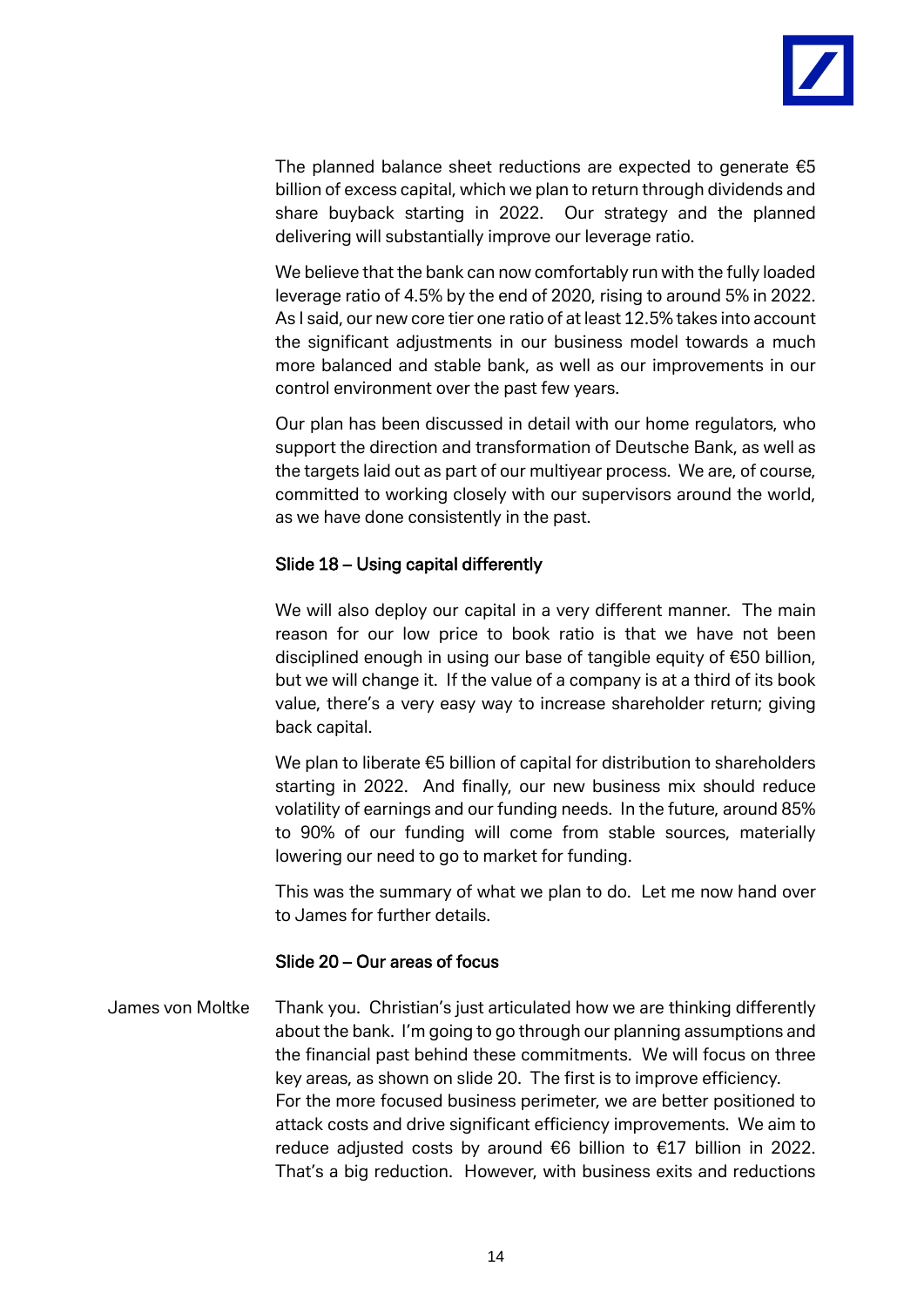

from measures we've already announced, the additional improvements are achievable.

Even with realistic revenue growth assumptions, that would put us at a cost income ratio of 70% in 2022. And this will provide sufficient margin for us to manage and invest in our businesses. We will be disciplined and focused in our execution, as we have demonstrated in the past several quarters.

Second, we will further optimise our balance sheet. As Christian has said, the capital release unit will wind down around €280 billion of leverage exposure, principally in low yielding assets. We are developing a detailed portfolio by portfolio plan, and we're confident that we can do this in a capital efficient manner.

The outcome will be greater balance sheet efficiency and significantly reduced funding requirements.

Third, executing on our planned cost reductions and balance sheet optimisation will enable us to grow our return on tangible equity. Under our new definition, which is after the payment of AT1 coupons, we believe that the group can generate an 8% return on tangible equity in 2022.

This return level, in our view, approaches the cost of capital for our new business mix, and is realistic, given the interest rate environment we're facing. Importantly, getting to these returns depends on factors, which are largely in our control and require very little in the way of growth or external support.

# Slide 21 – 2018 pro-forma financials

Let's now look at how we get there. Christian has explained how we will centre around four core businesses, plus a separately created capital release unit, or CRU. We will report under this new structure starting in the third quarter, and will provide you with restated results before them.

Our core bank reflects our strategic vision and will comprise the new corporate bank, the refocused investment bank, the private bank and asset management, as well as our corporate and other segments.

Slide 21 provides you with our pro forma 2018 financials and shows the drag from low yielding and no longer strategic assets.

Activities that are being moved to the CRU accounted for around 10% of group revenues in 2018, but consumed over 20% of our balance sheet. The CRU was loss making, with a negative 6% return on equity.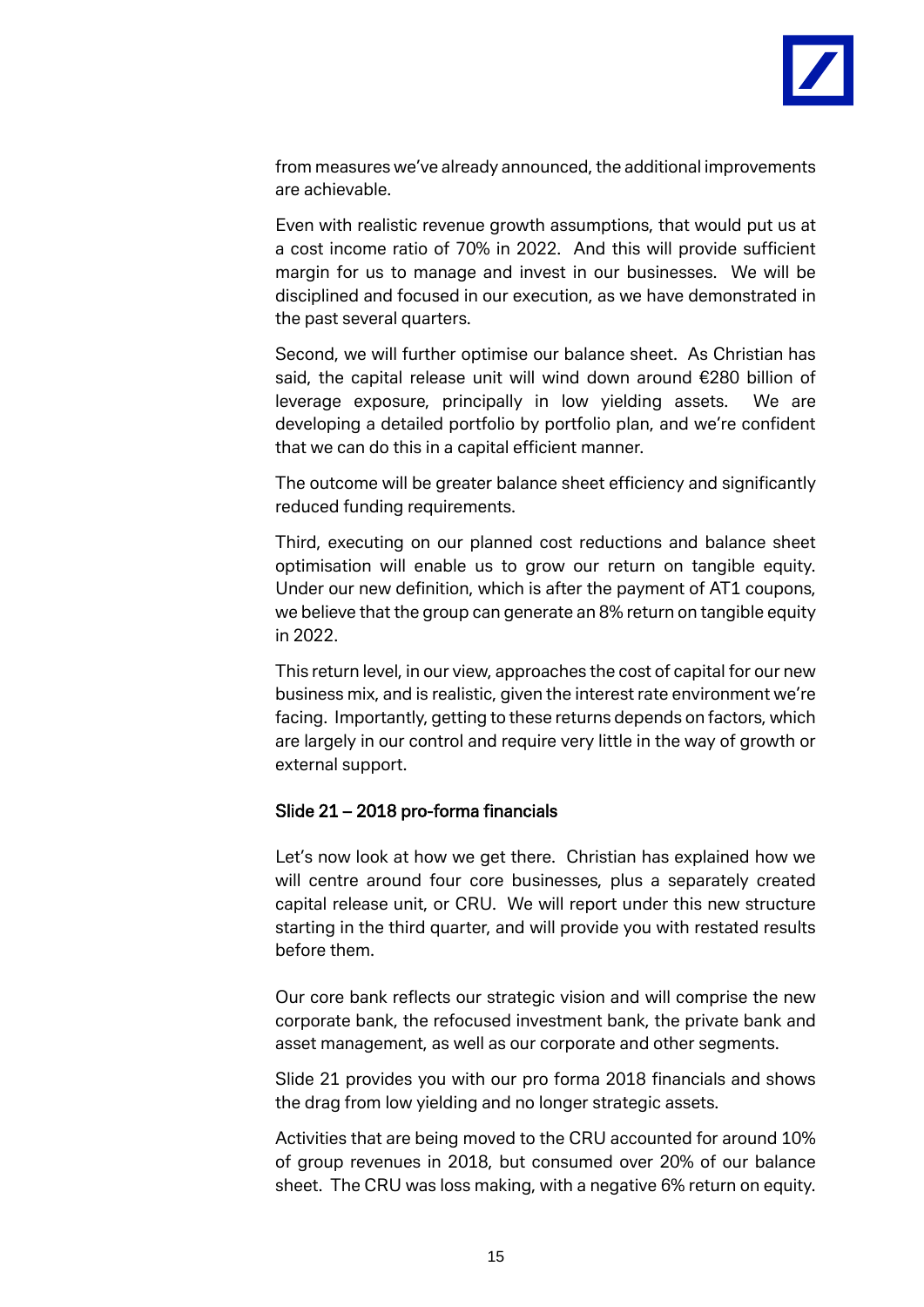

The core bank achieved a pro forma 1.7% return on tangible equity, and operated with an 87% cost income ratio. This shows the work ahead of us, as well as the opportunity.

#### Slide 22 – Realistic revenue growth assumptions

Let's go through the levers that will drive how we will improve returns in more details, starting with revenues on slide 22. As we transform our bank, we're taking what we believe is a realistic approach to forecasting our revenues.

Our core bank generated revenues of €22.8 billion in 2018, and we expect to grow from this level about around €2 billion over the next four years or a little less than 10% in aggregate. Around half of this growth will come from lower funding requirements and a modest improvement in the interest rate environment we expect over this period. The funding improvements are modelled and almost entirely in our control, given our smaller and less market dependent balance sheet.

We have reset our interest rate assumptions to reflect market expectations, but amongst other things, European short-term rates improved to only 0% during 2021.

In the core bank we forecast revenue growth of approximately 2% per year, with no business growth forecast for our investment bank. These growth rates are broadly consistent with, or lower than, the nominal GDP growth where we operate. We believe that this is appropriately conservative as a set of planning assumptions that we will look to outperform.

# Slide 23 – Targeting a material reduction in adjusted costs

Let's now turn to costs on slide 23. We must maintain our recent momentum of diving cost discipline within the organisation.

Based on detailed bottom up planning, we expect to be able to reduce our adjusted costs by a little less than  $€6$  billion over the next four years. These reductions can be broken down into three buckets.

First, we're on track to deliver the previously announced €1 billion of cost reductions in 2019. And we commit to an incremental €300 million reduction, resulting from our business exits.

We expect to incur €600 million of one-off software and real estate impairments in 2019, related to our strategic decisions. Second, adjusted costs within our exited businesses will be €3.3 billion, excluding previously announced reductions. As a result, we expect the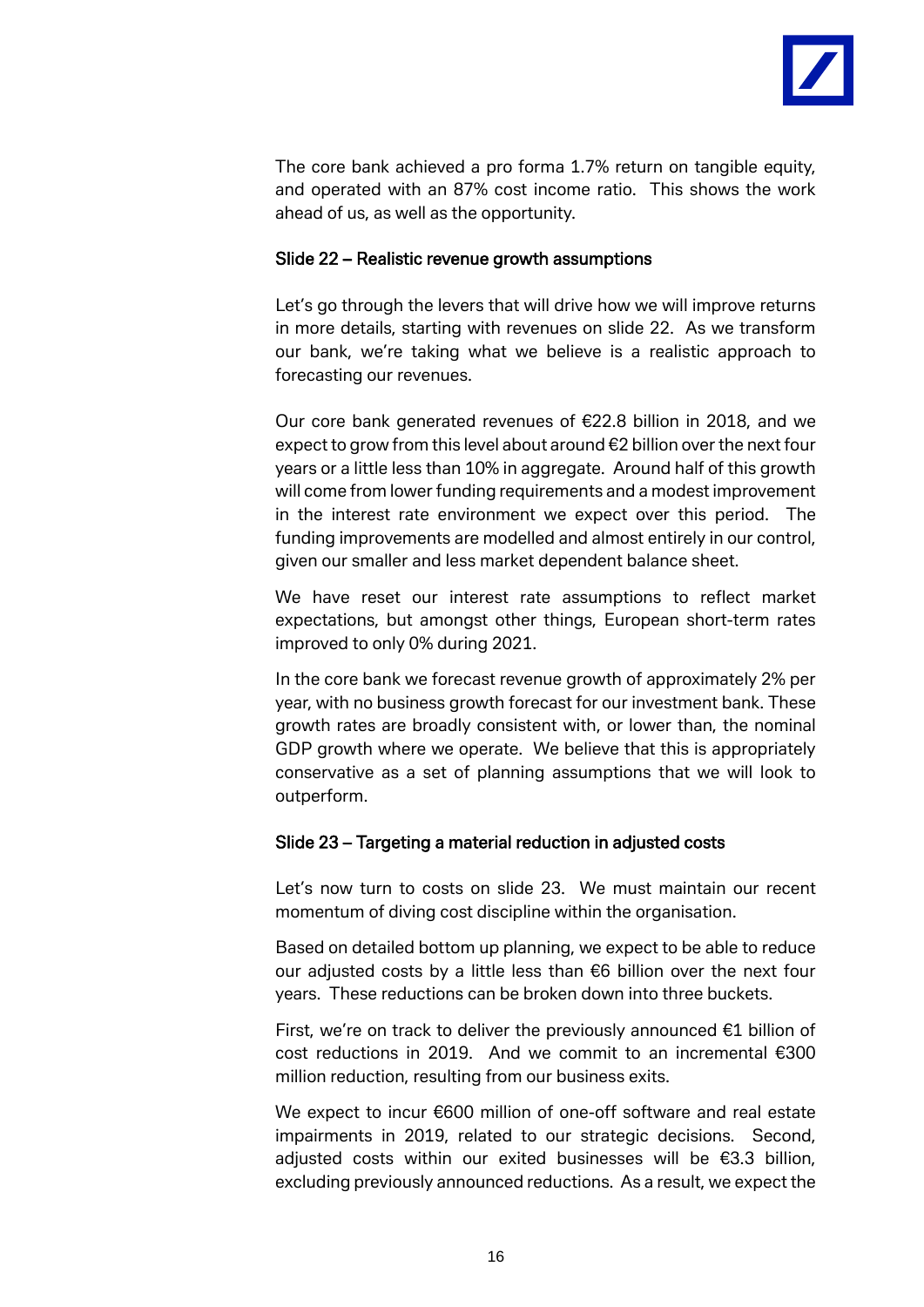

pro forma adjusted cost base in our 2019 core bank to be around €18.8 billion.

The private bank should generate around €1.4 billion of cost reductions in addition to the €200 million that we will realise this year. I'll give more detail on these substantial reductions shortly.

And third, we have ongoing cost management actions to achieve the remaining relatively modest reductions.

These reductions will be mostly with our infrastructure, where we can streamline, reduce complexity, and remove duplicate functions.

This is not about a radical programme. It's about instilling the discipline, transparency, and culture to attack expenses on a daily basis. Additionally, we'll adjust our real estate footprint to lower workforce size and perimeter.

We're confident that by 2022, we will have removed €2.6 billion of the costs within the capital release unit. This will leave a further €1 billion that we need to reduce. We will work tirelessly to cut these residual costs, but we believe it is right to be conservative in our planning at this stage. Let me focus for a moment on the cost reductions in the private bank.

# Slide 24 – Private Bank cost reductions

Slide 24 gives some details around the incremental €1.4 billion of cost reductions in our private bank between 2019 and 2022. Around 40% of the savings should come from our German operations, including the merger related synergies, of which €200 will have occurred in 2019.

We have recently reached agreements with the workers' representatives for the head office integration. A further €200 million of cost reductions come from lower than previously announced investment spin related to this investment programme. We also expect to reduce costs in our international operations, driven in part by lower investment spend in our platforms, mostly in Italy and Spain.

Finally, the private bank will also benefit from a series of infrastructure rationalisation measures, including lower real estate costs.

#### Slide 25 – Upfront costs to execute our strategy quickly

To execute on our plans, we will take substantial upfront costs in 2019, as you can see on slide 25. In the second quarter specifically, we expect our restructuring to have a total pre-tax impact of €900 million, with an additional €2 billion in deferred tax asset valuation adjustment.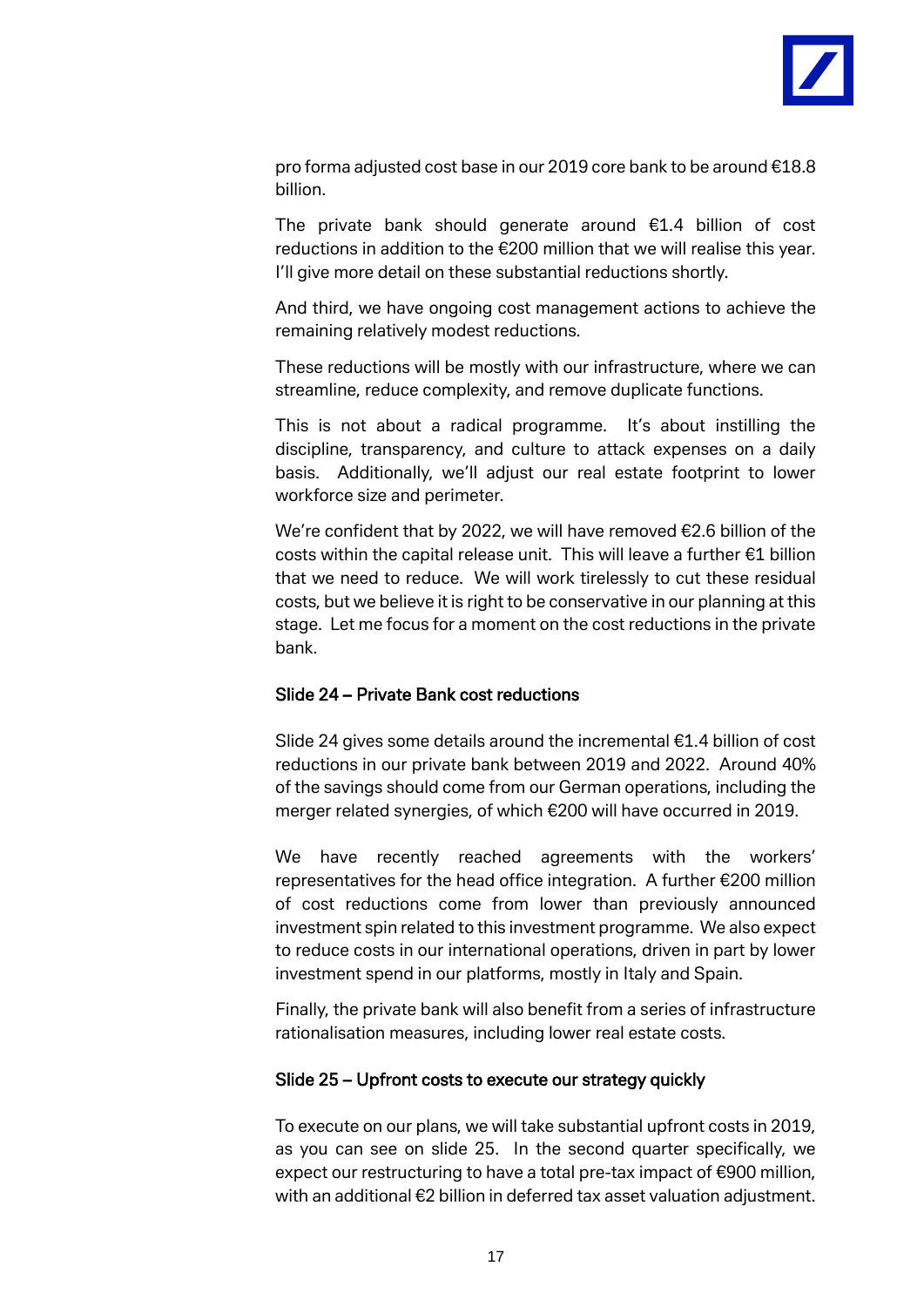

These charges will impact our common equity tier one capital by approximately 200 million, with a €2 billion reduction in our tangible book value.

For 2019 as a whole, we expect total charges against net income of €5.1 billion with a €2 billion impact on CET1 capital and 3.6 billion on tangible book value.

In aggregate, between 2019 and 2022, we expect restructuring and severance charges of €2.3 billion. Including the €600 million already on the balance sheet at the end of last year, we will have €2.9 billion of restructuring and severance provisions. These provisions will be principally used to fund €2.6 billion of annual compensation and benefit savings. The additional €3.2 billion of cost savings only incur very modest restructuring charges.

So, the two important numbers for you to be mindful of are the €2.9 billion of restructuring provisions to pay for the €2.6 billion of compensation and benefits savings.

Our plans are fully costed, based on our prior experience, and reflect a significant proportion of reductions related to our front office locations, in particular in London and New York.

# Slide 26 – Continuing to invest in our IT

 As Christian said, it is critical for us that we do not lose the momentum we have built in our IT investment spending, which has been running at a little less than €4 billion.

This spend has enabled us to serve clients better, become safer, more efficient, and better controlled. And despite the smaller footprint, our investment plans in 2019 are broadly unchanged as we reallocate resources to our core businesses. We do still expect IT spend to peak in 2019, and then decline somewhat, reflecting our smaller footprint and benefits from previous investment.

We will also benefit from savings made in internalising the 5,000 external IT contractors that we have, principally within our corporate and investment bank. These programmes, which began in 2018, will generate about €300 million of net savings by 2022. We will continue to invest, but our delivery will improve.

# Slide 27 – Capital Release Unit (CRU)

Now let's turn to our second area of focus, optimising our balance sheet. I'll start with the capital lease unit on slide 27. At the end of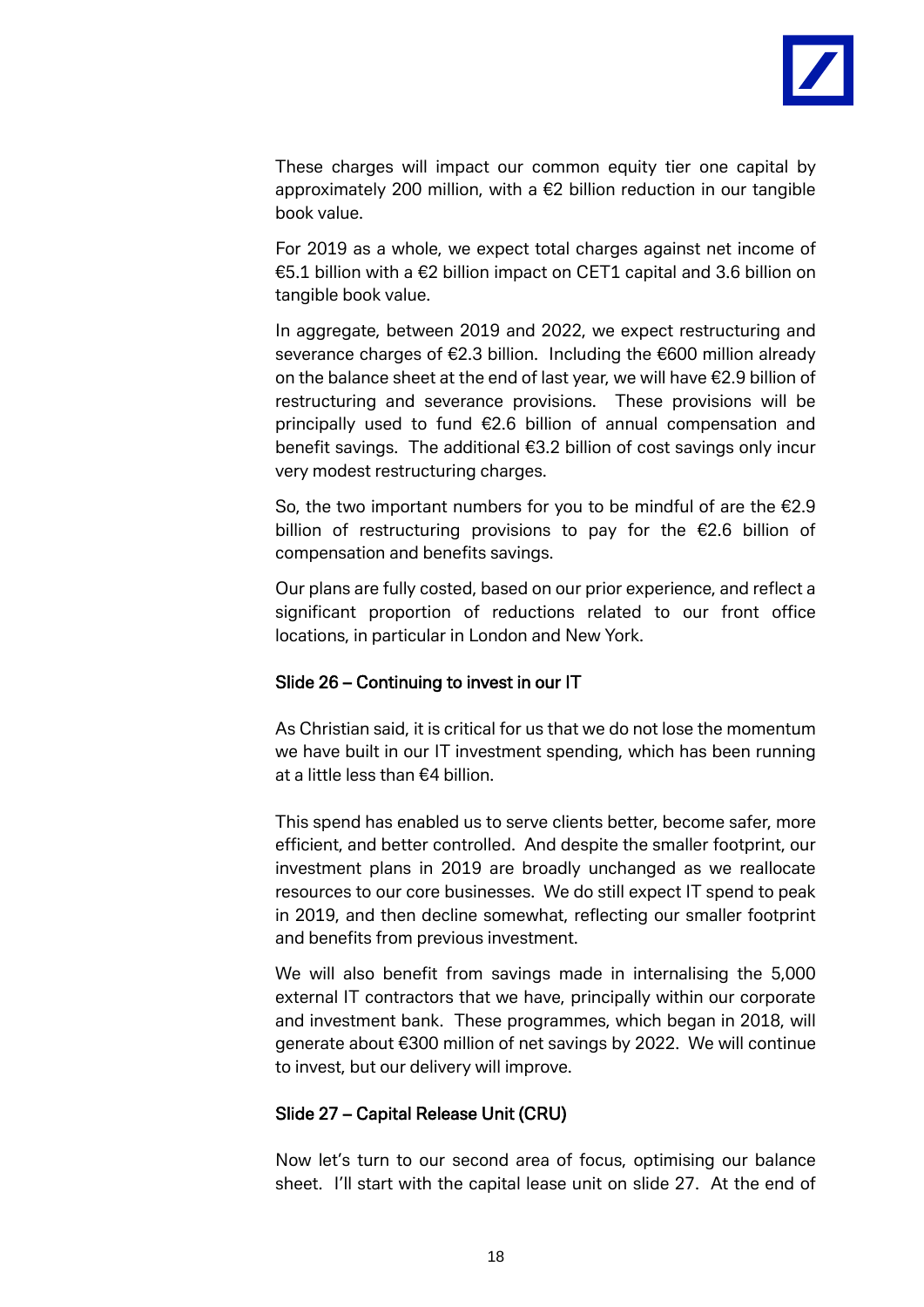

2018, the portfolios comprising the CRU had approximately €74 billion of risk weighted assets, including €36 billion of operational risk RWAs and €288 billion of leverage exposure.

Of this leverage exposure more than half comes from the equities business, and approximately 30% is related to legacy fixed income positions, mainly low return derivative inventory.

Given the nature of these assets, they have a different runoff profile and costs to exit than our own historical and peer comparisons. The assets in CRU are typically held at fair value with significant natural runoff.

We will also transfer our former non-strategic portfolio into the CRU. As we have previously disclosed, this accounted for €7 billion in RWA, and 25 billion in leverage exposure at the end of 2018.

#### Slide 28 – Capital Release Unit deleveraging

We expect to achieve most of the rundown in the CRU within the next 18 months.

Within the first 12 months, we expect that a material portion of the exposure in the CRU will run off naturally, driven principally by the prime finance balances. You will have seen that we entered into a preliminary agreement with BNP Paribas to transfer our prime finance balances, electronic technology, and staff to BNP Paribas.

We believe that this is commercially the right decision for our clients, our employees, and our ongoing institutional franchise. However, as we work to finalise a transaction, it may lead to a slightly slower pace of RWA and leverage exposure reductions for year-end 2019, depending on the closing timeline.

And for the remainder of the assets, we will take opportunities to accelerate the wind down, where it's economically rational. We have made a functions around wind down costs, which are included in our forecasts, and we believe are conservative, relative to previous experience and the nature of these assets. But as you can understand, we're not going to publicly disclose this number.

The credit and market risk RWAs within the CRU should also reduce relatively quickly. The impact on operational risk RWA from the exit of the equities business is comparatively modest, due to its low loss history. We are working with our regulators to reduce this operational risk RWA, reflecting our smaller footprint and the resulting lower loss history.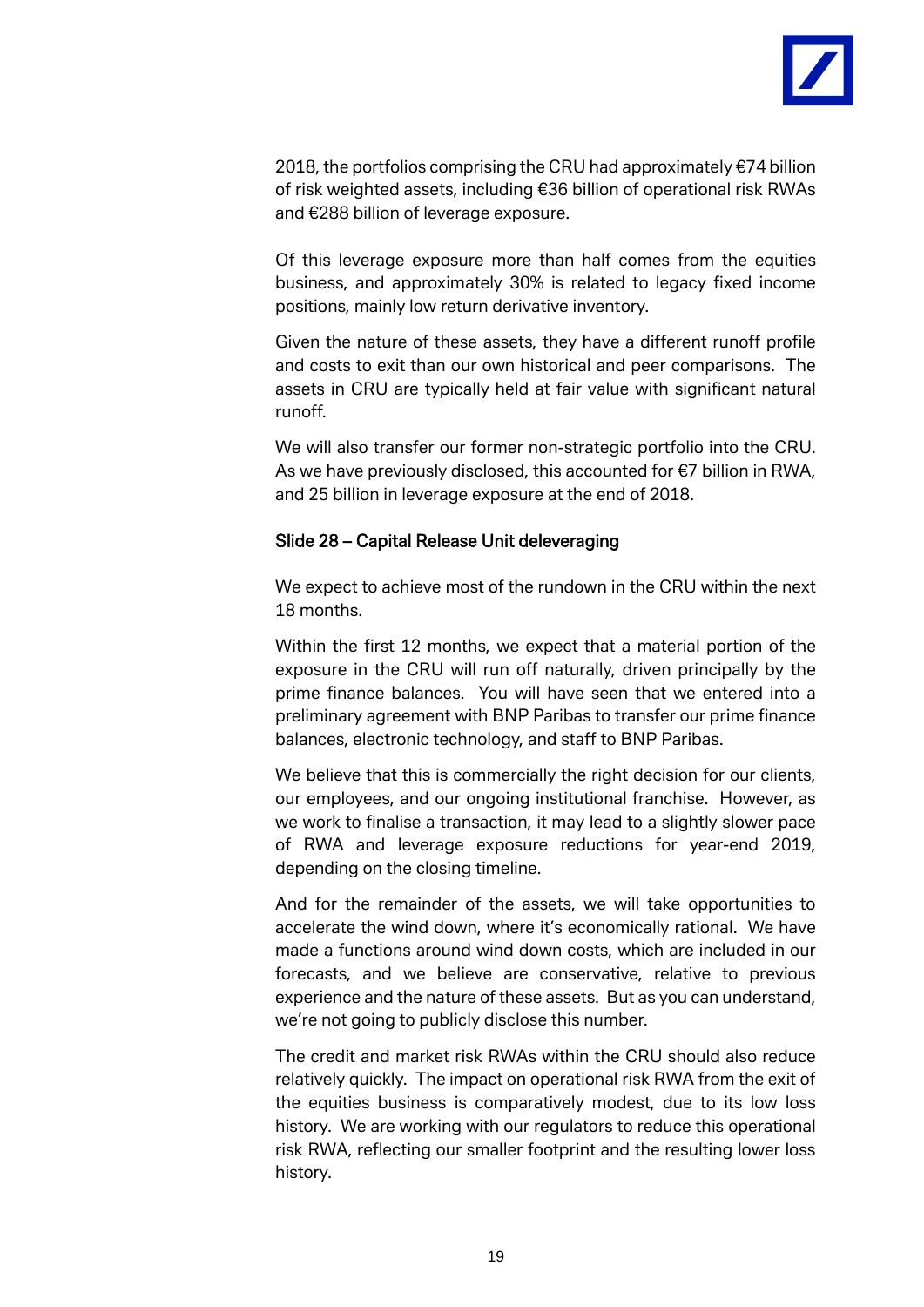

At this stage, we do not factor in material declines in our operational risk RWA, but reductions would provide additional upside to our current deleveraging estimates. Now let me turn to capital on slide 29.

# Slide 29 – CET1 ratio: CRU wind-down and capital generation more than offset potential inflation

 As Christian said earlier, we aim to be careful stewards of our shareholders' capital. We will fund our transformation within our existing capital resources.

We believe the balance sheet and RWA reductions we achieve in the CRU will further support our solid capital position and funding metrics, reflecting the lower risk nature of our businesses going forward. And having consulted with the ECB and other regulators, we feel comfortable slightly lowering our CET1 ratio from 13% to at least 12.5%.

This adjustment reflects anticipated reductions in our regulatory floors, and maintains appropriate headroom above our likely minimum requirements. We've also made the painful, but necessary decision to recommend to shareholders that we do not pay common equity dividends with respect to 2019 and 2020. The capital soundness of the bank is, of course, paramount to us.

Our plans are conservative and we will manage our existing resources to keep our CET1 ratio at at least 12.5% at all times. At the end of 2019, we expect our CET1 ratio to be around 13% with a reduction in risk rated assets broadly offsetting the negative impact of regulatory capital headwinds, which we have discussed in our earnings calls.

We expect our CET1 capital ratio to trough in 2020, reflecting regulatory inflation, specifically around the new securitisation framework and the potential impact to lower the default portfolios from the targeted review of internal models.

From 2020 onwards, we expect to increase capital as net income generation should more than offset investment growth and the impact of regulatory headwinds.

In total, we now expect the incremental inflation from regulatory items to be around €25 billion between now and 2022. This inflation will be predominantly driven by changes in the securitisation framework, default definition, and targeted review of internal models. The forecast does not include any further impacts of Basel IV, and we do not expect these changes to be included in European regulations until after 2022. And the impacts are still subject to considering uncertainty.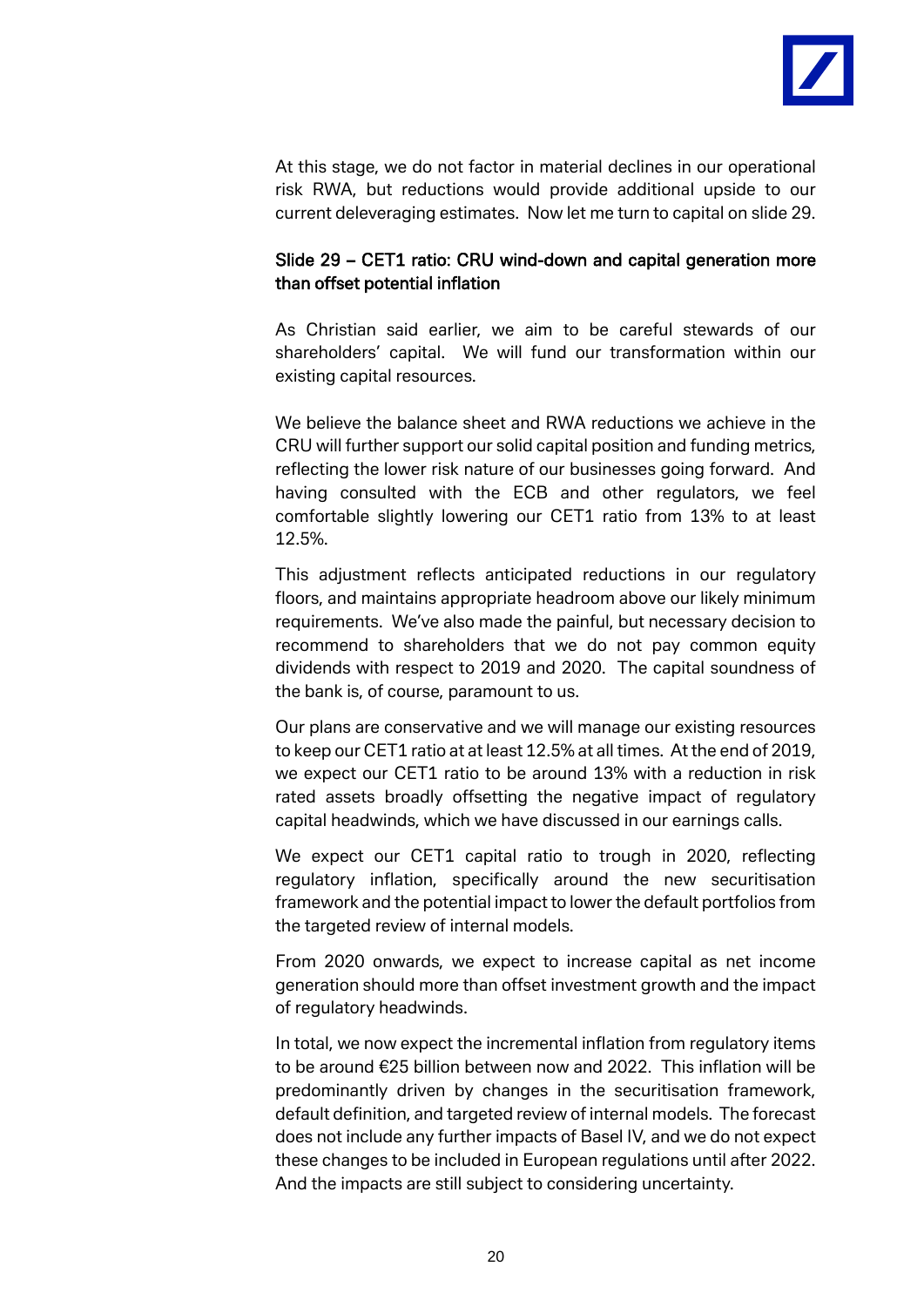

Our planned exits, specifically from equities, have a relatively modest impact on future regulatory inflation. But with a more focused business, we're able to reallocate resources into improving specific models, which will help reduce future inflation. As a result, from 2021, we expect to have excess capital.

We will look to return this capital to shareholders through a combination of ordinary dividends and share buybacks, subject to regulatory and shareholder approvals.

# Slide 30 – Material improvement in leverage ratio planned

We will target a fully loaded leverage ratio above 4.5% by the end of 2020, when our deleveraging will be materially complete.

As we build capital from 2021 onwards, we expect our leverage ratio to continue to improve and reach around 5% in 2022 as we maintain a discipline around balance sheet deployment. We believe that this level is sufficient for our stakeholders generally, to see that leverage is a manageable constraint for our businesses.

# Slide 31 – A smaller, simpler, less market-sensitive balance sheet

Our smaller and simpler balance sheet will also allow us to make significant improvements in our funding profile. Long-term, we expect to run with a funded balance sheet of around €820 billion from 2018 levels. Around 85% to 90% of our balance sheet will be funded by stable sources, namely equity, debt and deposits compared to around 75% today

Market funding was already a relatively small part of our overall funding profile, but with around 70% of our funded balance sheet funded by deposits, we will have less need for short-term wholesale funding, or even benchmark debt issuances. Given the balance sheet reductions, we have limited requirements to issue further debt for the remainder of 2019.

# Slide 32 – Maintaining solid funding and liquidity

Along with a conservative balance sheet, we are committed to keeping our strong liquidity and funding, as shown on slide 32. We will continue to run with a liquidity coverage ratio of over 130%, which is at the higher end of our peer group, for the next 18 months. Our net stable funding ratio, or NSFR, of 117% in the first quarter of 2019 was already well above the 100% requirement.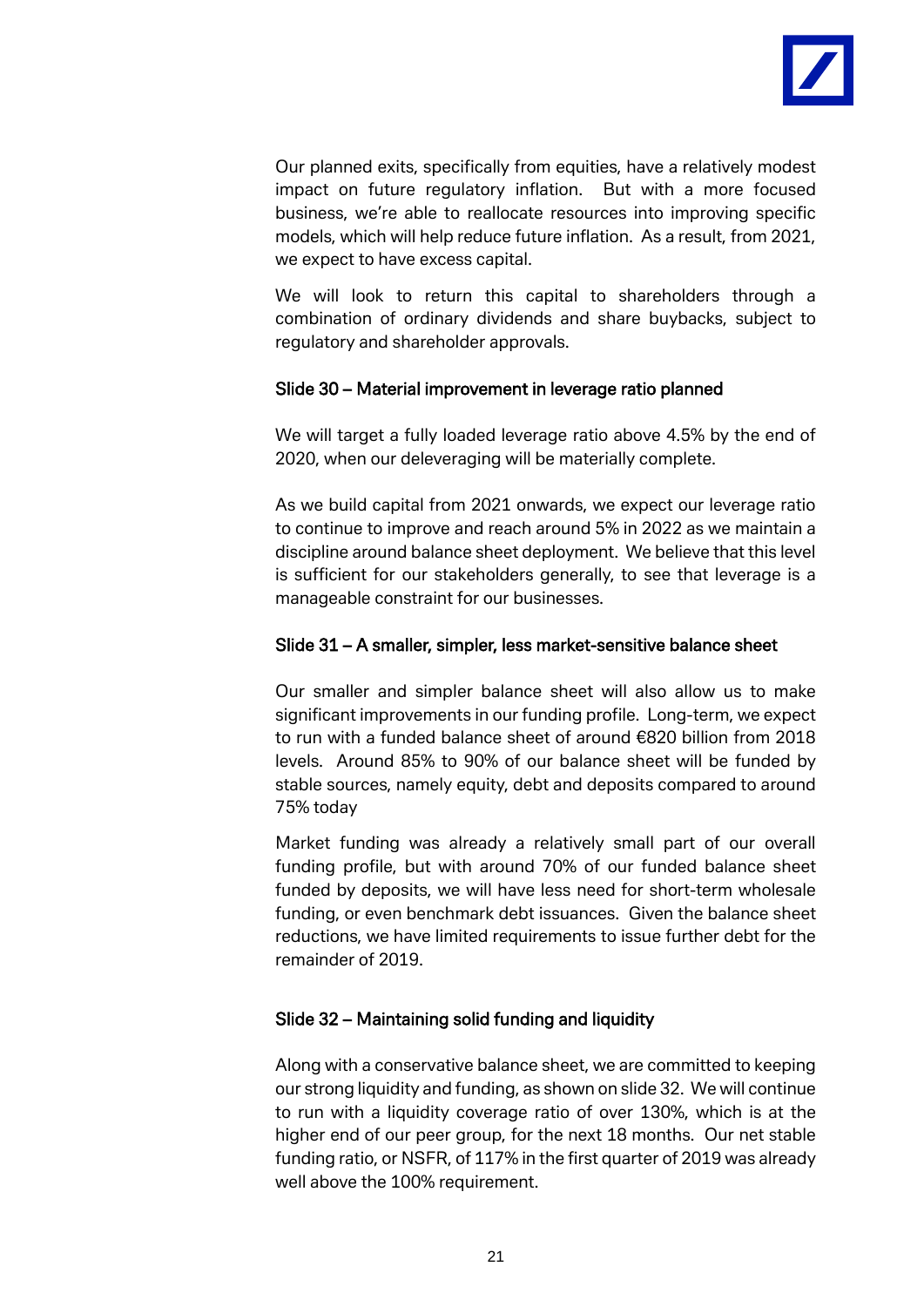

As a natural consequence of the shift in our core business mix towards more stable and lower risk businesses, our NSFR is expected to increase further. And despite lower issuance requirements, our MREL will remain at healthy levels. In conclusion, this restructuring makes our balance sheets smaller, and also, materially reduces our exposure to uncertainties in the market.

# Slide 33 – Reallocating resources

Beyond a smaller group balance sheet, we're also focused on reallocating resources within our core businesses, as shown on slide 33. By 2022, we expect group risk rated assets, excluding operational risk and regulatory inflation, to decline around 10% to a little over €230 billion.

On this basis, by 2022, and reflecting the lower return profile, we expect around 40% of our assets to be allocated to our investment bank and CRU, down from around 50% in 2018.

You can see on this slide that the balance of credit and market risk RWAs will be taken up by our private and corporate businesses as we shift the business mix of the bank.

# Slide 34 – Improving returns over time

The combination of lower costs, realistic assumptions on revenues, and reduce drag from low yielding assets should lead to a material improvement in the return on tangible equity within our four core businesses.

Looking at the specific businesses in turn, for the private bank, we expect the return on tangible equity to improve to about 12% by 2022, driven principally by the cost reductions I outlined earlier.

For the corporate bank, we believe that we can grow the ROTE to above 15%, driven mostly by modest revenue growth and cost assumptions.

For the investment bank, the combination of improvements in revenues in our funding costs and cost reductions should conservatively allow us to increase our ROTE to over 6%. While this is still below our cost of capital, it does provide a base for further upside should market conditions ameliorate. We would further expect improvement over time as our capital allocation discipline bears fruit.

Asset management will remain a high return business, reflecting the fiduciary nature of that business model.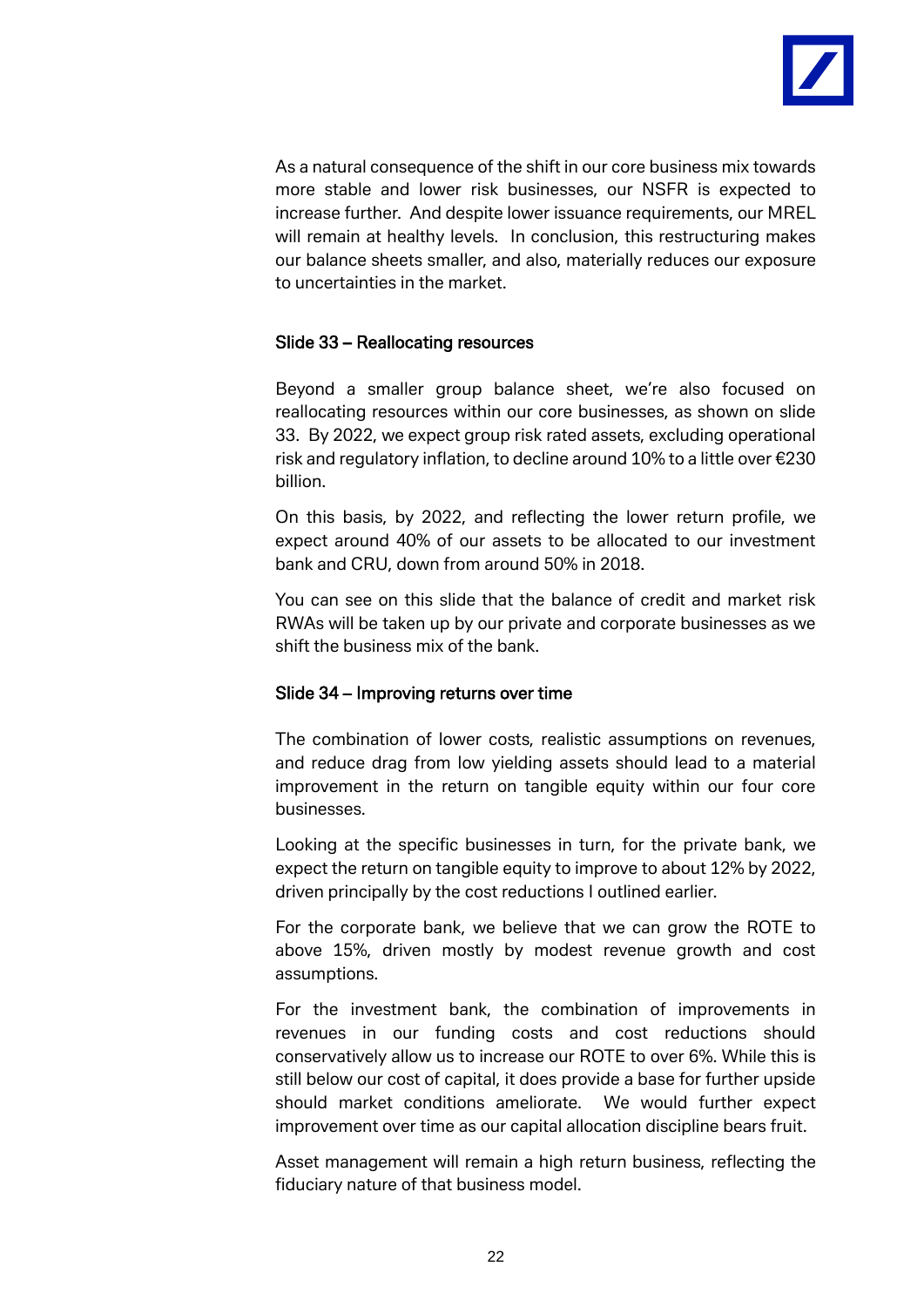

In 2022, we believe further positive contribution from the core bank will more than offset the drag from the capital release unit, leading to a group ROTE of 8%.

# Slide 35 – Near-term objectives

For 2019, our primary focus will be on reducing assets in the capital release unit and continuing our ongoing cost discipline. On a comparable basis to our previous guidance, we now expect adjusted costs to decline by €1.3 billion in 2019 to 21.5 billion.

This reflects full execution on our €1 billion cost reduction programme, plus further reductions from the changes announced today.

For 2020, we expect a further €2 billion decline to €19.5 billion, reflecting the sustained reductions in the capital release unit, and further benefits from the private bank integration.

These cost reductions should enable us to be profitable in 2020, while absorbing the announced restructuring charges.

We expect to end 2019 with a CET1 ratio of around 13%, and we will manage our existing resources to ensure that our CET1 ratio remains above at least 12.5% threshold that we have set.

We expect our fully loaded leverage ratio to remain at 4% by year end 2019, as the impact of deleveraging are offset by lower capital. We expect this ratio to rise to 4.5% by the end of 2020, on the back of further progress in rundown in CRU leverage exposures I've just mentioned. Longer term, we would aim for a leverage ratio of around 5% by 2022.

# Slide 36 – Support our financial targets

These short-term financial objectives are set as guideposts as we execute towards our long-term targets. Our principle target is to generate an 8% return on tangible equity at group level by 2022. To reach this target, and in conjunction with our capital reallocation and return approach, we're now targeting a cost income ratio for the group of 70% in 2022 with adjusted costs of €17 billion at current exchange rates.

As we've developed the financial plan that supports this strategy, we've been conservative and focused on what we can control. Revenue assumptions are relatively modest, cost reductions, reflecting the business exits and existing measures, are fully costed, within our hands, and absolutely achievable.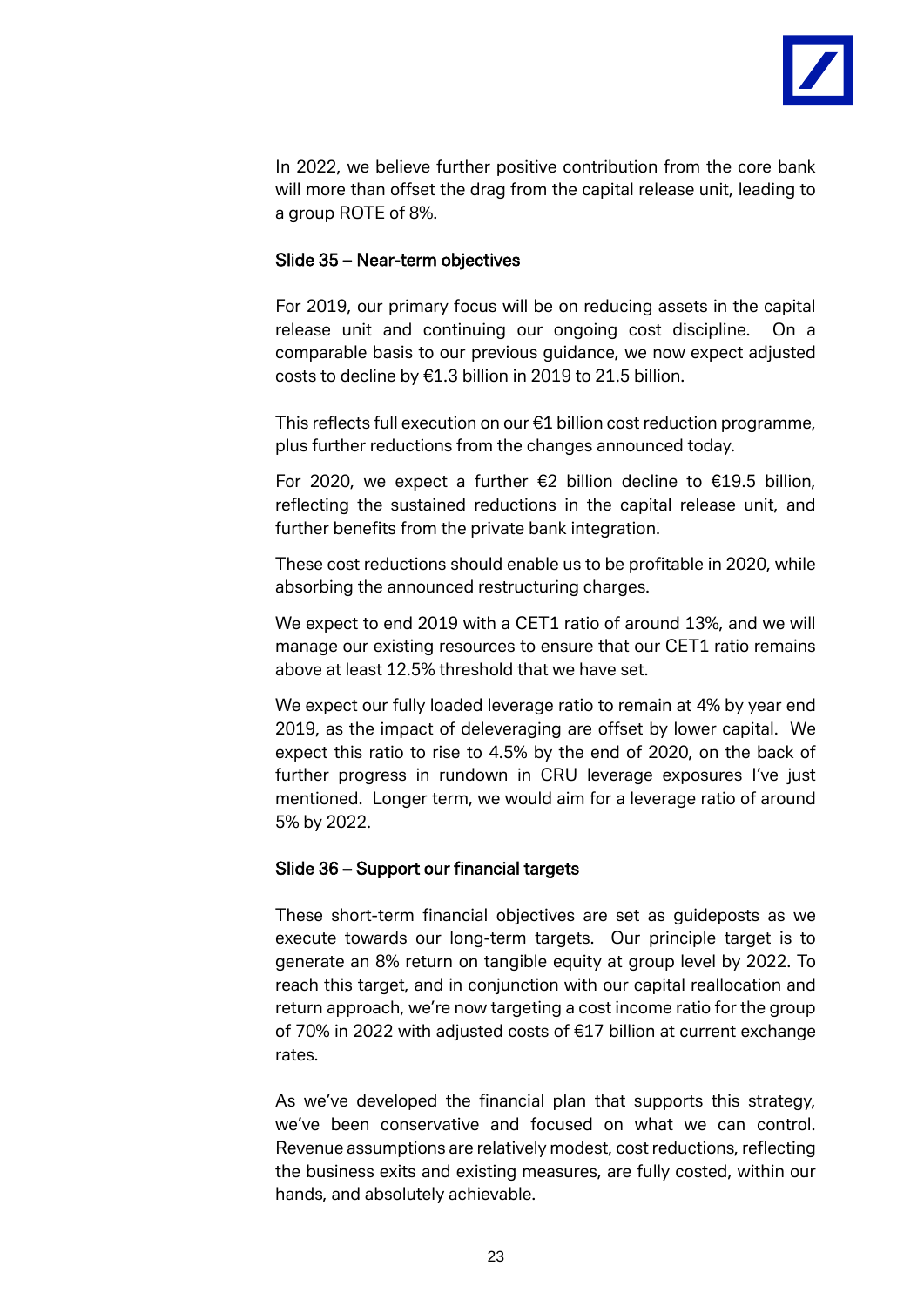

Balance sheet reductions to leverage and risk rated assets are substantial, and are clearly broken out by area. We've been conservative in modelling the perimeter changes on operational risk RWA, and we've included conservative assumptions about the impact of regulatory inflation in the coming years.

Given our business mix, our plans are less exposed to unpredictable financial market conditions. We've detailed targets for both the near term and the mid-term. With that, let me hand back over to Christian.

#### Slide 38 – On our way to a new bank

Christian Sewing Thank you, James. You can see that we are transforming this bank in a fundamental manner. We want to create a new and better Deutsche Bank. This bank is not just built on the structural changes we are going to make; it also requires a new and a different mindset.

> You will experience a bank that is more than client orientated. We want to become client obsessed. A bank with employees who know they have a tremendous career opportunity and who are invested in this bank, and who act and think like entrepreneurs.

> A leadership team that understands itself as stewards of your capital. This will also be a bank that embraces technology, a bank that invests in innovation, a bank where agility is more than a buzzword.

> And we will be a bank that thinks sustainably, and a bank that is open to partnerships with mutual benefits. This bank will be led by a responsible and accountable leadership team that actually works like a team and not like a collection of individuals. For all of these focus areas, we lay out a detailed plan on our investor day in the fourth quarter.

#### Slide 39 – What is different this time?

But there is one last thing we need to talk about, prior to us taking your questions. Some may say that you have heard this before, or at least, part of it. It is different this time, we are different.

We are not coming to you to share the burden. We are going to manage this transformation organically. We will not ask for additional capital.

We are not denying or turning a blind eye to our weaknesses. We are tackling them head on. We are resolute about this transformation and that is why we are not trimming; we are shutting down businesses altogether. We're listening to you and your acting on what we hear. Just one example, we are addressing the issue of leverage.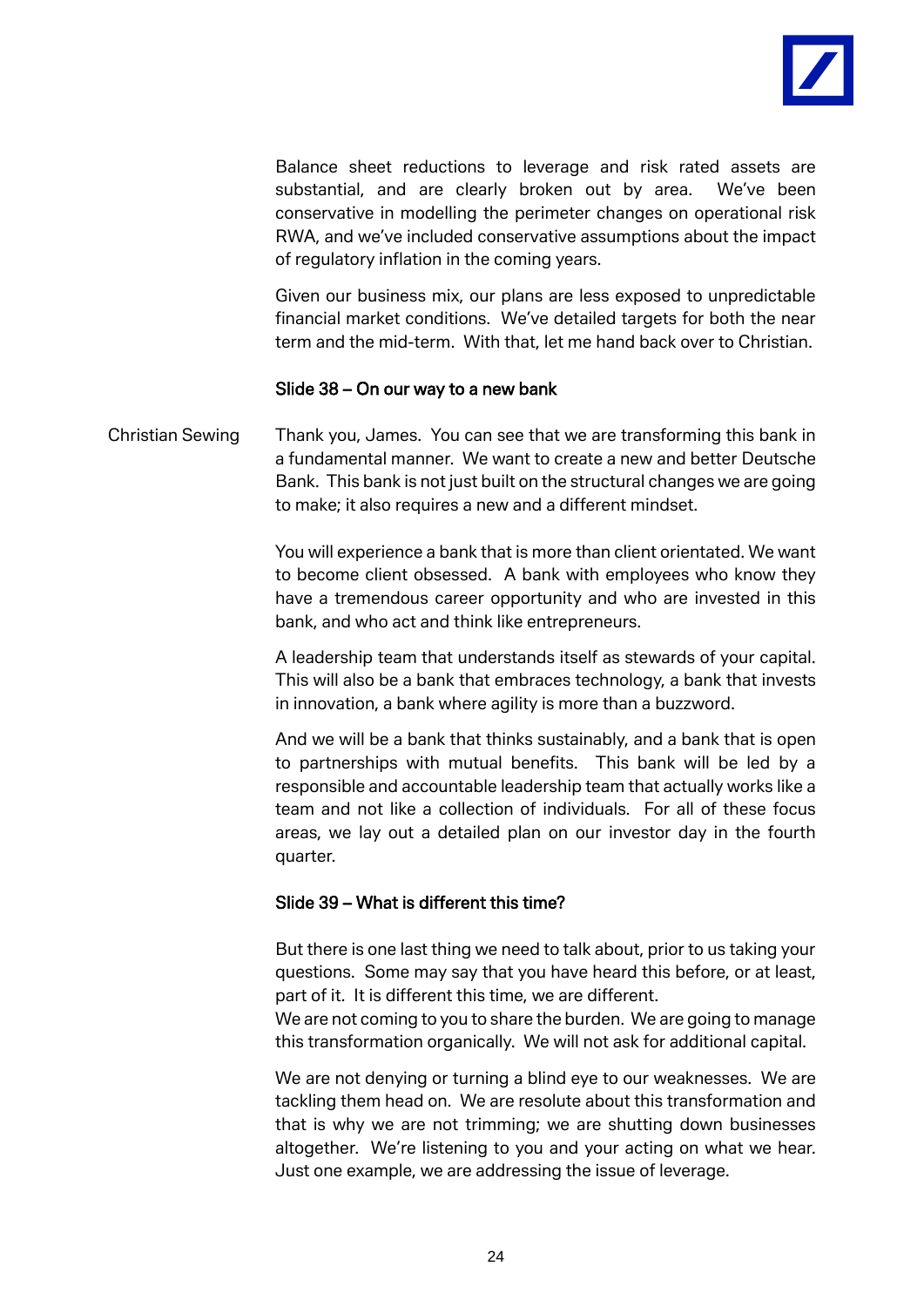

We are presenting tangible and conservative plans to get to a compelling destination. We are not accountable just in five years' time, we are accountable every day, due to short-term targets, like we did in 2018, when we also delivered. And we are in relentless execution mode. I am; my team is. To us, actions speak louder than words.

#### Slide 39 – A new mindset

It is my personal purpose to reconnect this bank with what it used to be and what it is supposed to be. A bank that knows who it is, who it serves, how it wins, and why its people are excited to be working for it. When we have delivered on our transformation strategy by 2022, Deutsche Bank will be a growing bank with €25 billion in revenues.

An efficient bank with a cost income ratio of 70% and adjusted costs of €17 billion. A profitable bank with a pre-tax profit of at least €6 billion. A shareholder orientated bank with €5 billion in shareholder returns and a substantially increased price to book ratio.

As a resilient bank with winning and stable businesses, well capitalised, and running with a leverage ratio of around 5%. This will be a bank everybody can be proud of. This is what we will deliver and this energises me and energises our leadership team.

This will energize all of our employees and also clients. In the last 15 months, we've begun to re-earn your trust in a no nonsense way by simply delivering on what we promised. And I'm personally putting my money where my mouth is. I want to lead by example, so I've decided to invest a substantial amount of my fixed salary over the next years, and details will be announced with the Q2 numbers.

I want to have a personal stake in this company. I'm excited about the journey ahead and I'm confident about our success. Thank you. We are now ready to take your first question.

# Question & Answers

Andy Stimpson Thank you very much. I think you're right, you've built that track record on the costs, so I think my question is here on the revenue growth. And in that regard, slides seven and nine, both of those slides show that you want to commit more balance sheet to the corporate and the private bank.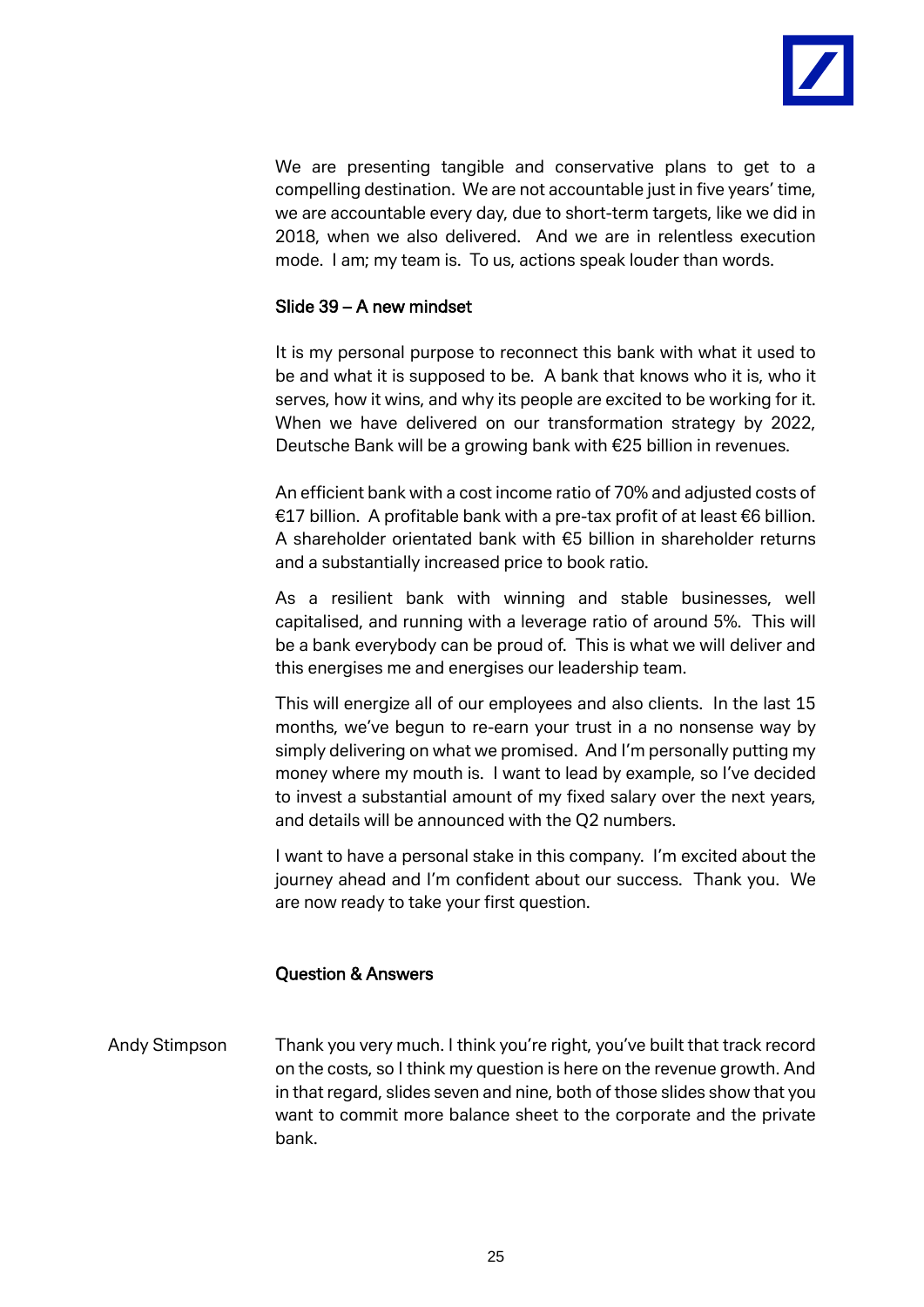

But we also see on the capital slides that you're expecting hefty risk rated asset inflation, the op risk related assets end up being stranded in the non-core, and obviously, you want to return some capital to shareholders by 2022. So, I just want to understand better where that growth capital is coming from, please.

Then my second question, and again, apologies for asking this one, but if we just dare to imagine that something goes wrong for a second. If I look at the slide on capital, where we've got a CET1 of 12.7% by 2020, what if it looks like you're falling below the 12.5%? Say it's something we haven't thought of yet.

What's your pecking order for fixing that problem? Is it to come and raise capital? Or is it to go and cut credit trading risk weighted assets? Or is it to slow growth in the corporate bank, or anything like that? I would be very interested. Thank you.

James von Moltke Andy, I'll start with the first one, and Christian will take and maybe I'll add to the second. So, first of all, the CRU, of course, partially funds the growth in the core businesses. As the deleveraging take place there are some more resources, oxygen, as Christian calls it, that's freed up to invest in the core businesses.

> One of the underpinnings of our confidence in the growth trajectory in those core businesses is that we've been seeing growth in the drivers, including loan growth in the private bank. There is some element, in addition, that we think those businesses can self-fund their growth by pushing more discipline in capital allocation, pushing out assets that don't meet the hurdle within those businesses. And hence, we speak to more discipline around that.

> I think the third thing to add is you've heard us talk recently about more emphasis on AUM driven growth in the private bank, that's obviously off balance sheet, and revenue growth from fees and some degree of repricing. So, we don't want to see the growth in revenues in those businesses as being entirely dependent on balance sheet capacity. We're also going to be pushing on commission growth in those businesses, in the business mix that they pursue.

Christian Sewing On your question with regard to the capital ratio in 2020, first of all, I think we have seen a track record in Deutsche Bank that we have missed our capital ratio targets over the past years. I think the way we have always forecasted, monitored, and also, took action when we thought we need to do more, in order to be well above our guidance, the guidance well above 13%, we always met that.

> I think that speaks for our internal management. That's number one. Number two, this plan is, in a way, different from the previous ones,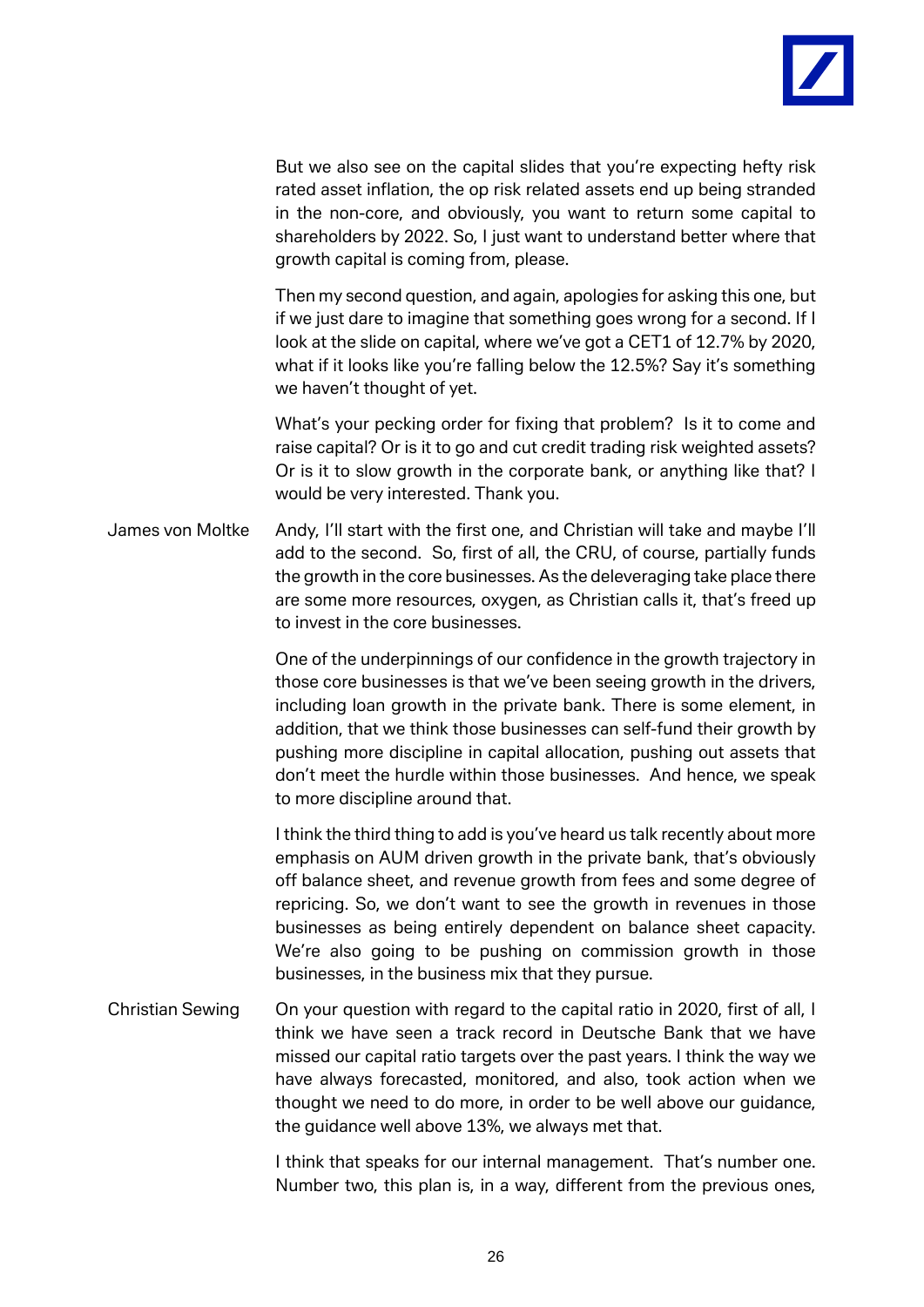

because we have gone through such a detailed bottom up plan that I really believe, and also, with the conservative assumptions, that actually, the 12.7% is shown, but that this is already a conservative assumption.

And, we have obviously, like in the past, countermeasures in place that we can use. Also, we will do and we will act every day also on the operational risk RWA to bring it further down. Also, you haven't seen a really steep rundown over the next years, because obviously, we need to discuss that with the regulators; there are certain regulatory requirements.

But rest assured that Stuart and his team are working every day on potential moves to further reduce it. I think these are very conservative numbers, in addition to the countermeasures we have. And in this regard, we are absolutely confident that with the 12.5% and then with the conservative number of 12.7%, we are fine.

Last, but not least, and not that I want to re-discuss the 12.5%, not at all, that's the target we have, at least the minimum target, but honestly, with that business setup, with the stable earnings we have in this business, if you compare that guidance with some of the other European banks, I think we are still conservative.

Nicholas Herman Thank you for taking my question. It's Nicholas Herman from Citigroup. Two questions, please. Firstly, just on the capital point, I take your point that in 2020, the 12.7% is a conservative number and that you have a countermeasure. Thereafter, capital will build, but it will build slowly, at least initially.

> What makes you confident that you will have enough capital, both to return additional capital to shareholders, but also, to absorb regulatory inflation, particularly through the finalisation of the Basel III rules? And if you could provide an estimate on that, that would be very, very helpful.

> Second question is, thank you for the detailed breakdown, on how you expect the numbers by division to go. In particular, you'll be cutting costs by 4% per annum, and also deliver revenue growth on a net basis of 2% to 2.5% per annum. If you could also please provide what assumptions you've made or revenue attrition across the group. Thank you.

James von Moltke I'll start on both, and hopefully, capture your questions. First of all, when we talk about liberating resources, in order to enable a capital return starting in 2022, of course, we've taken into account and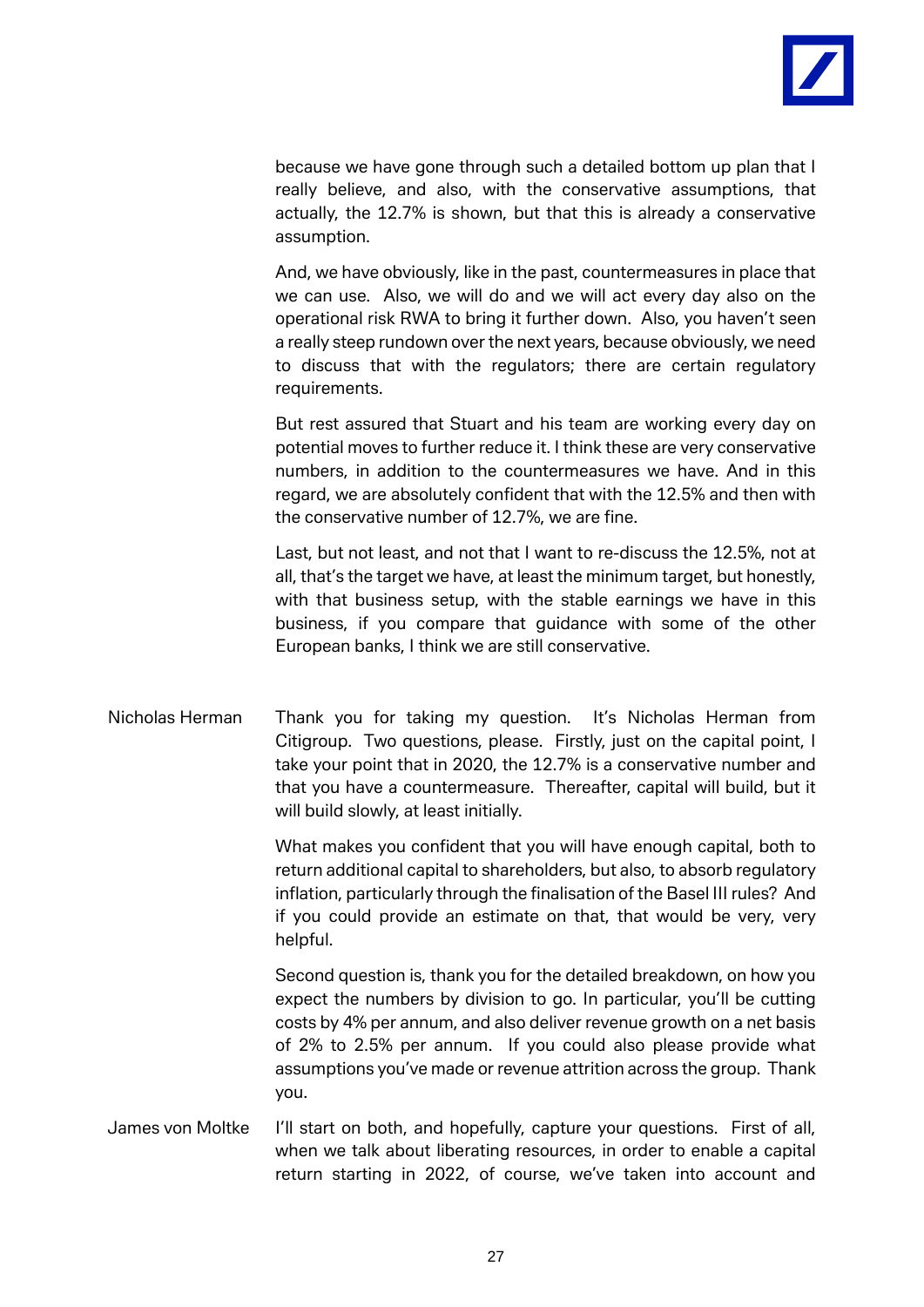

estimate of regulatory inflation that we expect from Basel III final framework, and in particular, FRTB, which we assume would be introduced in 2023.

The first step is next year, we see some pretty significant regulatory inflation, as I mentioned, about 25 billion, coming from securitisation framework, delinquency definitions, and TRIM. Then in our planning, we assume there's something of a hiatus in 2021 and 2022. And then we get the FRTB impact in 2023.

As you can imagine, one of the things that we were looking at as we thought about this strategy was essentially, at least partially, future proofing our business model for FRTB, and after that Basel III, while I don't think this goes all the way there, this obviously had a significant impact in the regulatory inflation we see. At this point, while there's still uncertainty, our estimate would be that another 25 billion is absorbed in 2023.

And again, the capital return glide path that we are assuming takes into account additional regulatory inflation. I hope that that answers your question about RWA inflation. As I say, we're continuing to work to mitigate these things with model approval, data improvements, and additional adjustments in our businesses.

On the revenue side, two things. You asked about expenses and then revenues. On the expense side, one point to note is a significant portion, a third, of the expense reductions on this trajectory is assumed to take place in the infrastructure areas, so support capabilities for the businesses.

Like we've talked about in the past, we want to impact the front office revenue generation in the core businesses, as little as possible, to preserve our revenue generating capacity. We do, to your question, assume some amount of franchise impact, if you like, in areas that are adjacent to those that we're exiting or significantly reducing.

And we'd assume that takes place in the early year or two, during this restructuring, and that growth, in other words, over the four-year period offsets that negative franchise impact that we would expect. And as you have seen in our numbers, principally in the investment bank.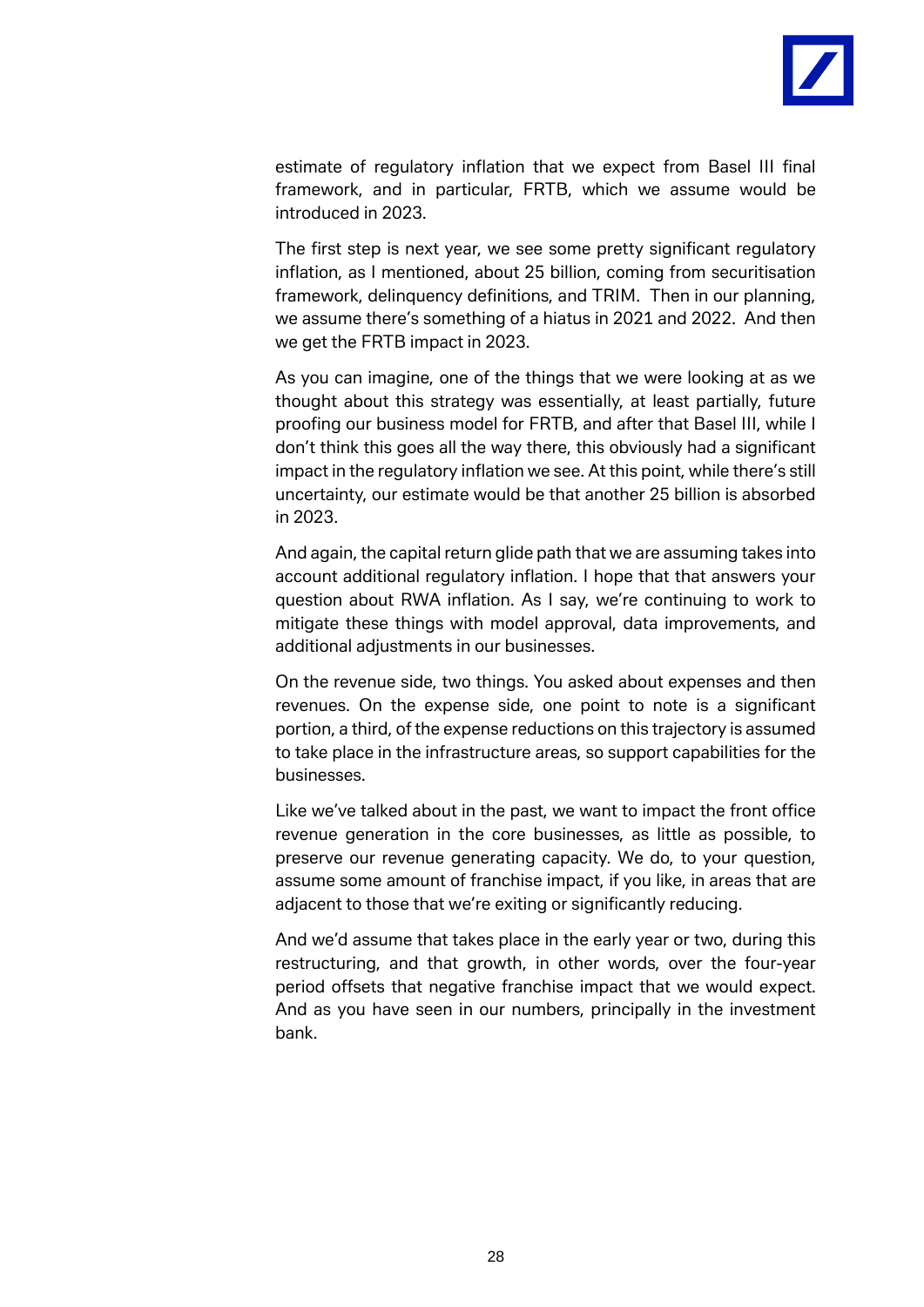

#### Nicholas Herman On the Basel III impact through 2027 as well?

James von Moltke It's too early. You've seen in some research, I think, has been good that's come out recently. The number of uncertainties starting with timing, going on to multipliers for op risk,, whether there are exceptions for commercial exposures and all of that. There's too much uncertainty for us to speculate at this point what the impact in 2025 or 2026 would be.

> Again, we think we're taking actions to somewhat future proof our model. Because the reality is the floor bites based on the relationship between your weighted and unweighted risk balance sheet. So, this is moving in the direction of a higher risk rating of the IFRS balance sheet, if you like, so we see an improvement coming from these actions, but I think it's too early to talk about 2025 to 2027.

Christian Sewing Can I just make one additional point on your revenue question, because that is close to my heart. We shouldn't forget that three out of four businesses have already shown, over the last six months, the momentum to increase revenue speed on the lending side and assets under management.

> That was in the private bank, that was in the asset management, and in the GTB business. Those three businesses are actually further benefitting now from that. There is no restructuring in those businesses. We want to grow these businesses. We have the oxygen to do this.

> In the investment bank, where obviously we have exactly what James is saying, we are modelling in potentially negative attrition revenues, if you close the equities business, that have a negative impact on certain other businesses, which are modelled in. And therefore, you don't see, just for the investment bank, a revenue increase.

> But don't forget that 75% of the remaining revenues are actually holding a top five position. And if I talk to Matt Borstein in New York in commercial real estate, he is forecasting increases in his revenue. Very important business, not affected by this at all.

> So, I really do think that also there, given the not only top down revenue assumption, given that we have done this plan over the last three months bottom up, that these guys exactly know in those businesses that are not affected that they can grow.

> There is where we focus on. We are getting smaller in the investment bank, but far more competitive, and therefore, I believe in these numbers very much.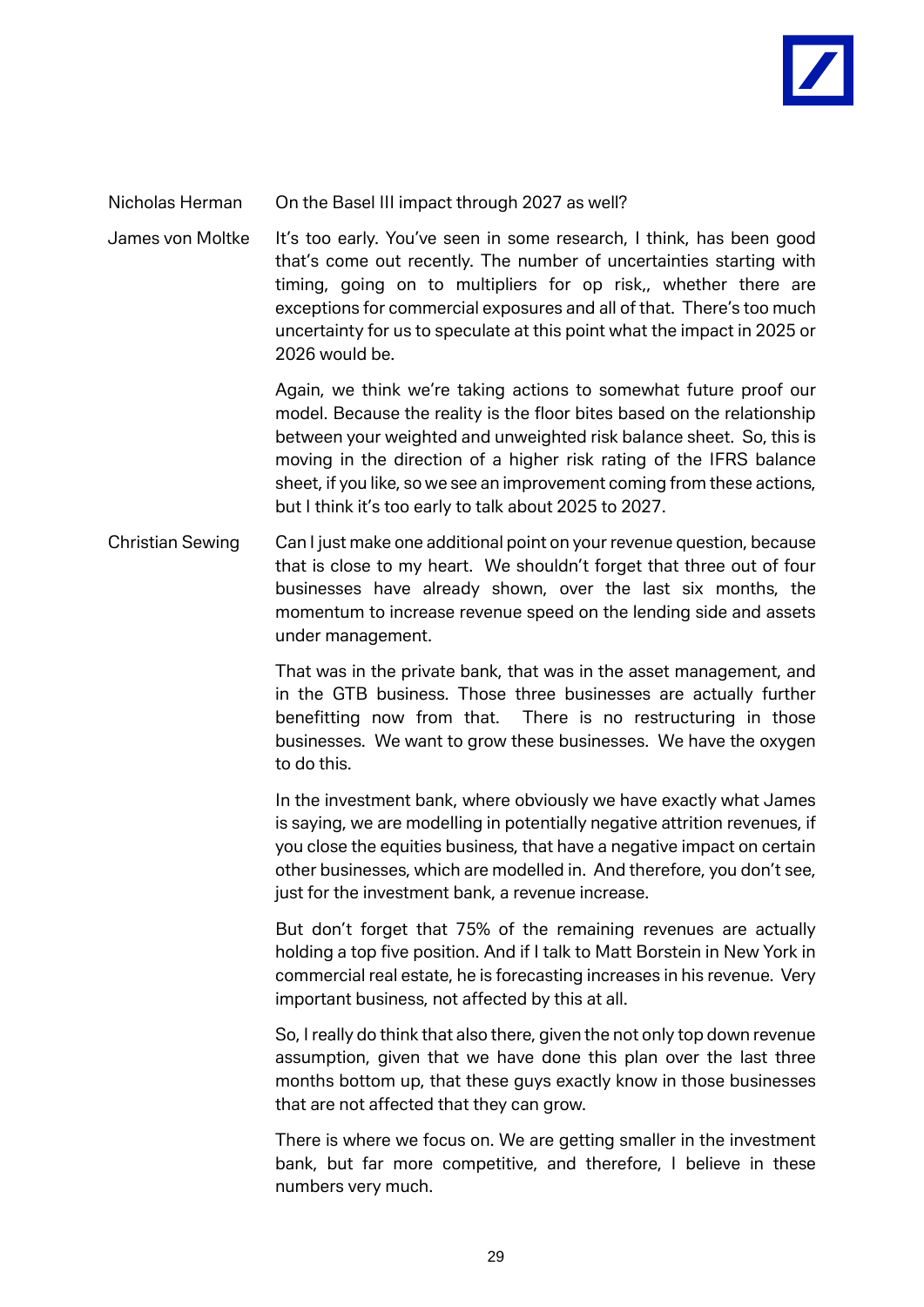

- Anke Reingen Two questions, please. First, on slide 22 and 23. If you could talk a bit about the trajectory. Will we see the revenues going down in some divisions and more back end loaded, and the same on the costs? How much of the costs will be coming through only 2021, 2022? And then on the tax rate, what's the assumption? Thank you.
- James von Moltke To start with, the revenue trajectory is complicated, because of course, the CRU is coming down. The core businesses, we would see continuing the level of growth that we've seen in recent quarters. And that underlying growth would be partially offset in the early quarters with the dip that I've described of a franchise impact in adjacent businesses.

But we would see a stabilisation around the pro forma level, maybe a little lower, next year, and then growth after that in 2021. We've talked about the step down in expenses. Obviously, a significant step next year. And then a slightly more gradual path. But a lot will have been done in our glide path assumptions by 2021, in terms of the distance travelled to 17 billion.

On the tax rate, that will have moved up a little bit with the shift of earnings into the jurisdictions that have slightly higher tax rates. We've talked in the past about low 30s. This probably moves it up by 2% or 3% on a run rate basis, maybe as high as 35% while it settles down.

It just takes some time for pre-tax profits to grow to a point where the effective tax rate begins to converge to the blended statutory rate, given the impact of temporary differences on a relatively low level of pre-tax profitability. So, I think build 33% into your models, maybe a little bit higher in the early years of stabilisation.

Amit Goel Thank you. Two questions. The first one just touching on one of the points you just raised. In terms of the investment bank profitability and revenue assumptions that you factored in, and maybe a slight difference versus slide 22, because I think in the remarks, you mentioned about 7.5 billion of revenues in 2022 versus 6.8 you showed for 2018.

> So, a two and a bit percent CAGR there. But what I want to understand is in terms of that glide path for 2019, what kind of IB revenue are you expecting, in terms of maintaining the 6.8 and where that can go, so we don't get any surprises.

James von Moltke I don't want to go too detailed into the model, and 2019 is underway and we'll talk about the second quarter in a few weeks' time and move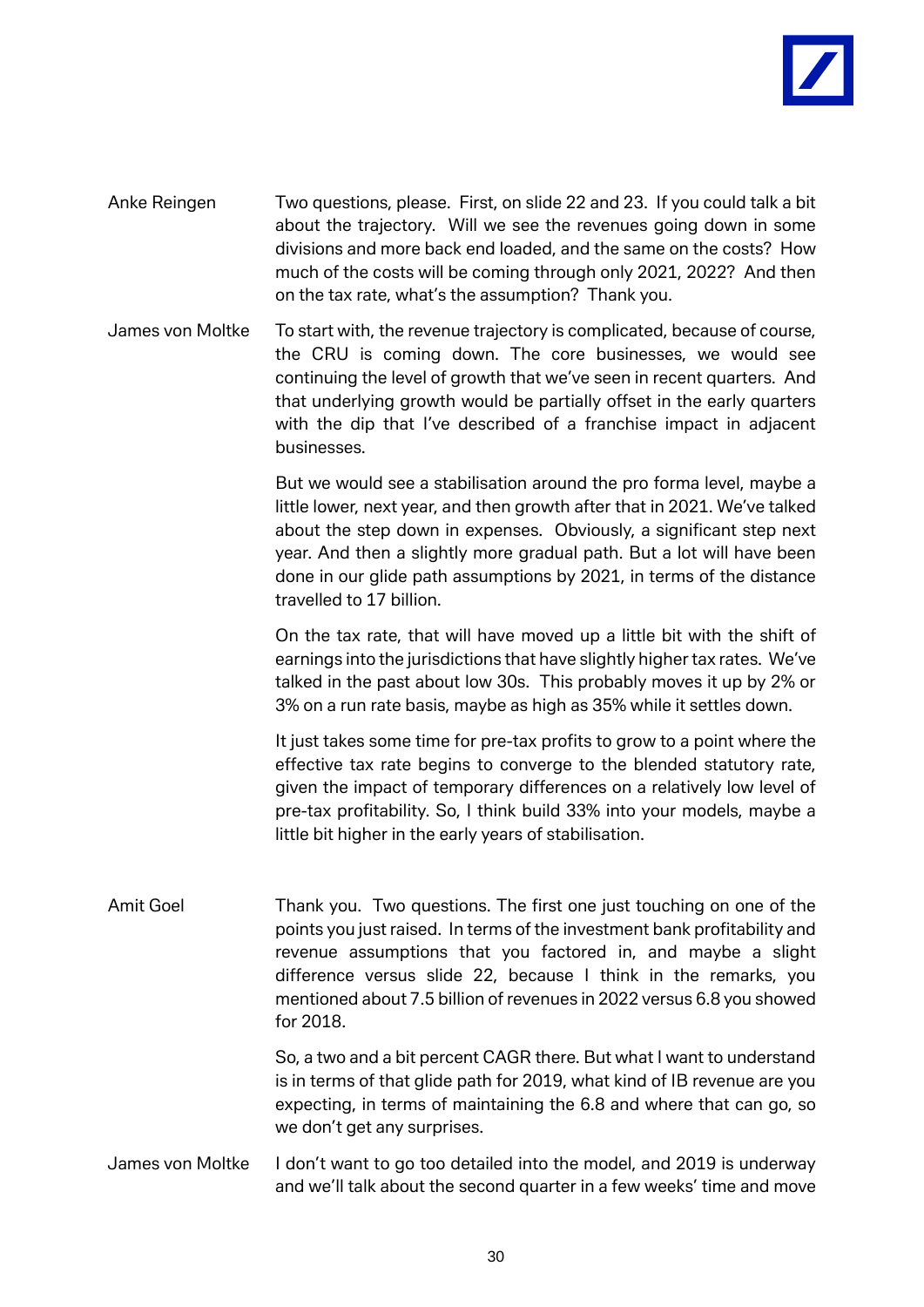

into the second half. I will say, and I think it's important on this chart 22, to just disaggregate the revenue impacts we're seeing over this project period from a combination of interest rates and funding costs, which are, essentially, on the right. They represent a little less than half of the ladder or the steps to 2022. The compound growth rates that we're articulating for the businesses exclude those, and they refer to the basis to your question in 2018. Clearly, there's uncertainty as to whether there's a small step back in 2019, but we've built expectations about that into our planning.

Amit Goel Thanks. And the second question is more about when you're thinking about the plan, when you're thinking about capital, I'm curious in terms of the point of if you were to have raised, would you have been able to do more? Just how you thought about that.

> Because obviously, you're trying to differentiate, you're trying to do it in a self-contained manner, but there's also an argument some people have made to me that there was potential for more restructuring, if you are raising capital and that type of thing. So, I'm just curious what you think on that.

Christian Sewing I think the underlying point from where we started was what Deutsche Bank is actually good at. That you always have certain further adjustments, which we may also think about, that can happen, but the basic strategic setup at the outset is done now. We know exactly where we can win.

> We know exactly in which businesses, also in the investment banking, we are strong enough to compete. It's exactly that where we want to be. There are some businesses also in investment banking that standalone do not actually generate yet, and potentially, also, not in one, two, or three years, the returns on equity, which you have heard. But they are essential for our corporate bank.

> They are essential for our wealth management bank. And therefore, and I have said already in the AGM, I want an investment bank with businesses, which are either standalone, that profitable that they fulfil all our return on equity requirements, or they are essentially important for cross sale into our other businesses. And that is exactly what we have done.

> Let me also give you a little bit more guidance, because you may think that 6% return on equity for an investment bank in 2022 is not sufficient. Why are you still doing it? That's the start. And I would like to go away from overpromising and underdelivering.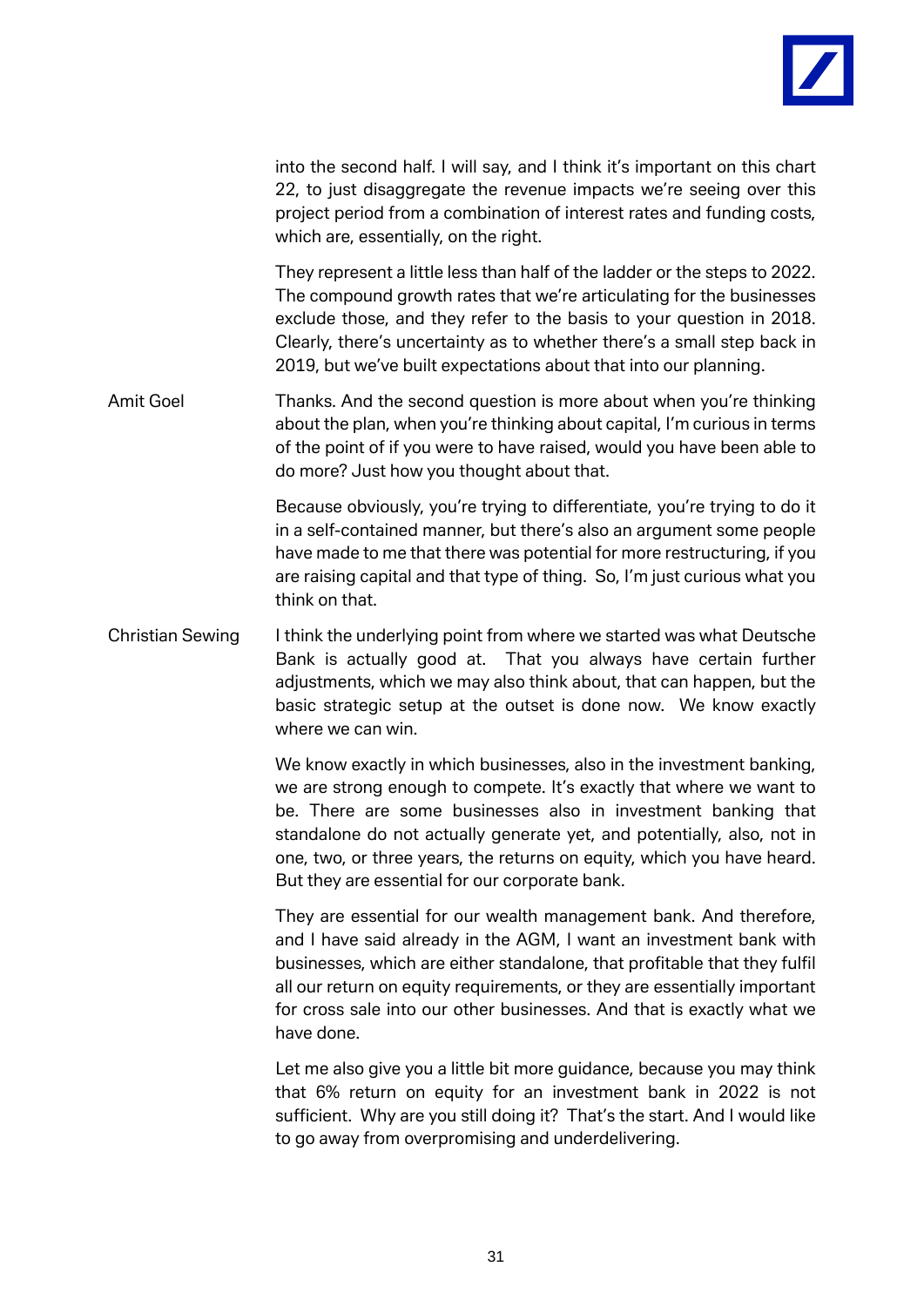

I'm absolutely confident that we can deliver exactly this amount. Is my internal aspiration even higher? Yes. We have shown it last year on costs. We have shown it on the clean-up of the balance sheet. We have shown it in our regulatory controls. We've got progress and we will also do it here. But times of overpromising at Deutsche Bank should be over.

- Jon Peace Thank you. You have given us the first half numbers for revenues, the group in the old format. What would it look like in the new format, the split of core and non-core, just to give us an idea of the current year run rate.
- James von Moltke We are in the process of, as you can imagine, the re-segmentation exercise here is complex. Some elements are drag and drop; some of it is more complicated than that. So, I'd ask you to wait until we're ready to provide more pro forma's for you, or ultimately, the re-segmentation numbers ahead of the third quarter.
- Jon Peace Just as a follow-up, on slide 23, the costs in the CRU unit are 3.3 billion in 2019, trailing down to one billion in 2022. How quick did that step down? It looks like the assets step down pretty quickly into 2020, do the costs follow that?
- James von Moltke Yes. We're aware that, by the way, there's a degree of lag between the front office and the support. One of our areas of real focus, and I'm looking at my partner Frank Kuhnke, that we're going to have is on making sure that we target those additional expenses that support those businesses in our current allocations.

So, a portion of it is pretty fast. Some of it lags, and our goal is to get after the whole block. But as I said in the prepared remarks, we are realistic that the stranded expenses are one of the most challenging elements of a restructuring like this, and so we're assuming that a billion is still with us in 2022. And that's, in some ways, an upside that sits behind 2022 is if we can continue to get after those expenses thereafter.

Christian Sewing I'll potentially just add one thing, and also a reason why we have been that detailed. This is not just a plan on a yearly basis. You can imagine that in particular, for the next 18 months, this will be comprised of monthly plans, whether it be on FTE reduction, cost reduction. And therefore we know exactly where we need to be in six months' time, seven months' time, eight months' time.

> With the monthly bottom up plan, which we now have to deliver on. And we also have some experience with the capital release unit from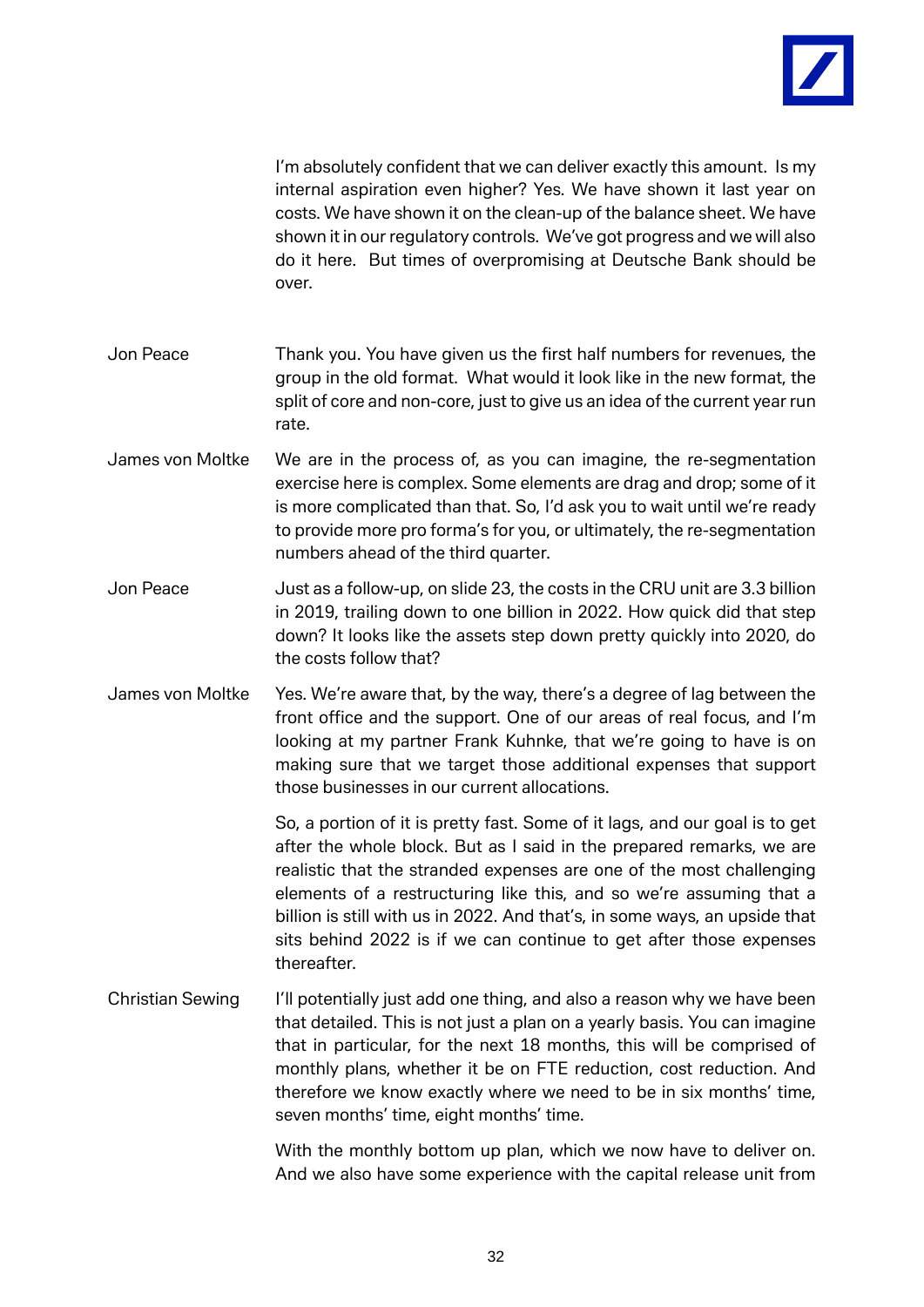

our former non-core. It's the reason why we asked Frank to lead it, because he was the CEO of the non-core department before, and I think we know how to also take the cost out.

Jernej Omahen It's Jernej from Goldman Sachs. I'm going to kick it off with three very short questions, and then a couple of slightly longer ones. Can I just ask you, the decision at the board level, was it unanimous? That's my first question. The second is, James, you talked about getting an initial positive indication from your home supervisor. I was just wondering whether you've triangulated or coordinated a plan with the rating agencies as well, and what response we should be expecting over the next days?

> And the third very short question is, you talked about the corporation agreement with BNP, but you left the closure date open ended. I was just wondering whether you have a binding agreement you've entered into with BNP, or whether this is still at exploration stage. And then the slightly longer questions.

Christian Sewing Yes, we have full approval at the management board. Nevertheless, that does not mean that each and everyone is happy with the way forward, how we strategically go, but the overall plan was approved by all. That's number one. Home supervisor, I think we had long and detailed meetings.

> And also, this plan is not only discussed with them in detail, but the milestones in terms of target financials have been syndicated with them and then agreed with, in particular, at least 12.5% to show that this plan was done in a robust way. James, I'll hand over to you with regard to the discussions on the rating agency.

James von Moltke On the rating agencies, we're always careful about commenting. I think they'll be writing notes in the next several days, but as you can imagine, we took care to go through this planning and our strategy in a lot of detail with them, including things like the capital plan and what the balance sheet would look like on a pro forma basis.

> On BNP Paribas, that is a non-binding agreement, other than some small elements of it. It's one that I wouldn't say is exploratory at all. There has been some time for preliminary due diligence work on what the transition would look like and what have you. So, we feel very comfortable with BNP Paribas as a very capable home for those balances, those clients, and also, the staff and technology that we're transferring.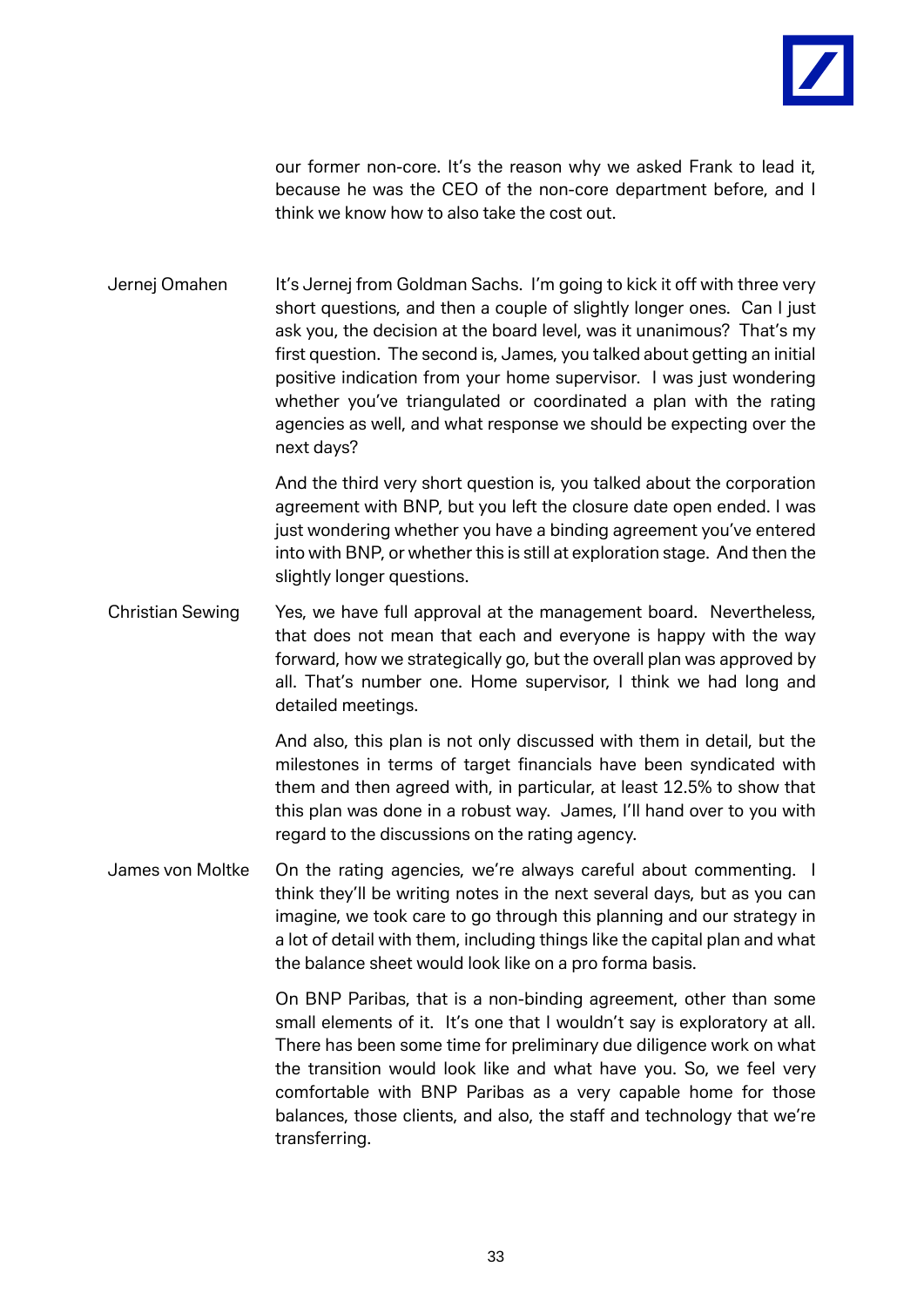

There's some work to do over the next couple of months to get to a definitive agreement, and then close it. But our aim is to do it all within the year. And I hedged a little bit on the balance transfer. We think that's largely achievable within the year.

Some clients may not have repapered, and so it introduces a little bit more uncertainty into the wind down glide path, but we actually think it was the more responsible thing to do to manage an orderly transition to a new home.

- Jernej Omahen That's very clear. Then I was hoping to get the answer to the following. Your starting point for the balance sheet reduction is year-end 2019, but we are half a year through. So, when you indicated that the leveraged assets are going to go down from 288 billion to the end of last year, I think it's 117 billion at the end of this year. How much of that is already done? And the same on the risk rated assets.
- James von Moltke That was one of the reasons, again, our planning, as Christian mentioned, started some months ago, so we keyed off December 2018 and stuck with that. As you'd imagine with the emphasis that we had on the limits, and the capital allocation decisions we were making over time, you would expect that the businesses we have defined as core have been growing, and the non-core less so.

I wouldn't say though that a significant amount of this deleveraging has taken place as of this quarter. I would expect to announce, it's preliminary at this stage, a couple of weeks ahead of time, but we think we're starting from a leverage ratio of very close to 4%, as much as we have reported at the end of this year. And our current estimate is that the CET1 will be somewhere between 13.4% and 13.5% in Q2 pro forma for the charges that we announced today. So, those are good anchor points, at least until we announce earnings on the 24th for the starting point capital base.

Jernej Omahen I was hoping to ask you, just here on page 22, and I think a couple of people have touched on that. James, can you explain exactly what interest rate tab actually means? So, if I understood you correctly, it's a notion that short-term rates go to zero.

> But your central bank has pretty much telegraphed that they're going down first, so should we be adjusting these downwards before we adjust it up, or how do are you thinking about this?

James von Moltke What we did was, and this has been, as you know, part of our dialogue with investors, and obviously, internally for planning, we built this new plan on the basis of the market environment and implied forward rates that prevailed at the very end of May. So, in our judgement, it had built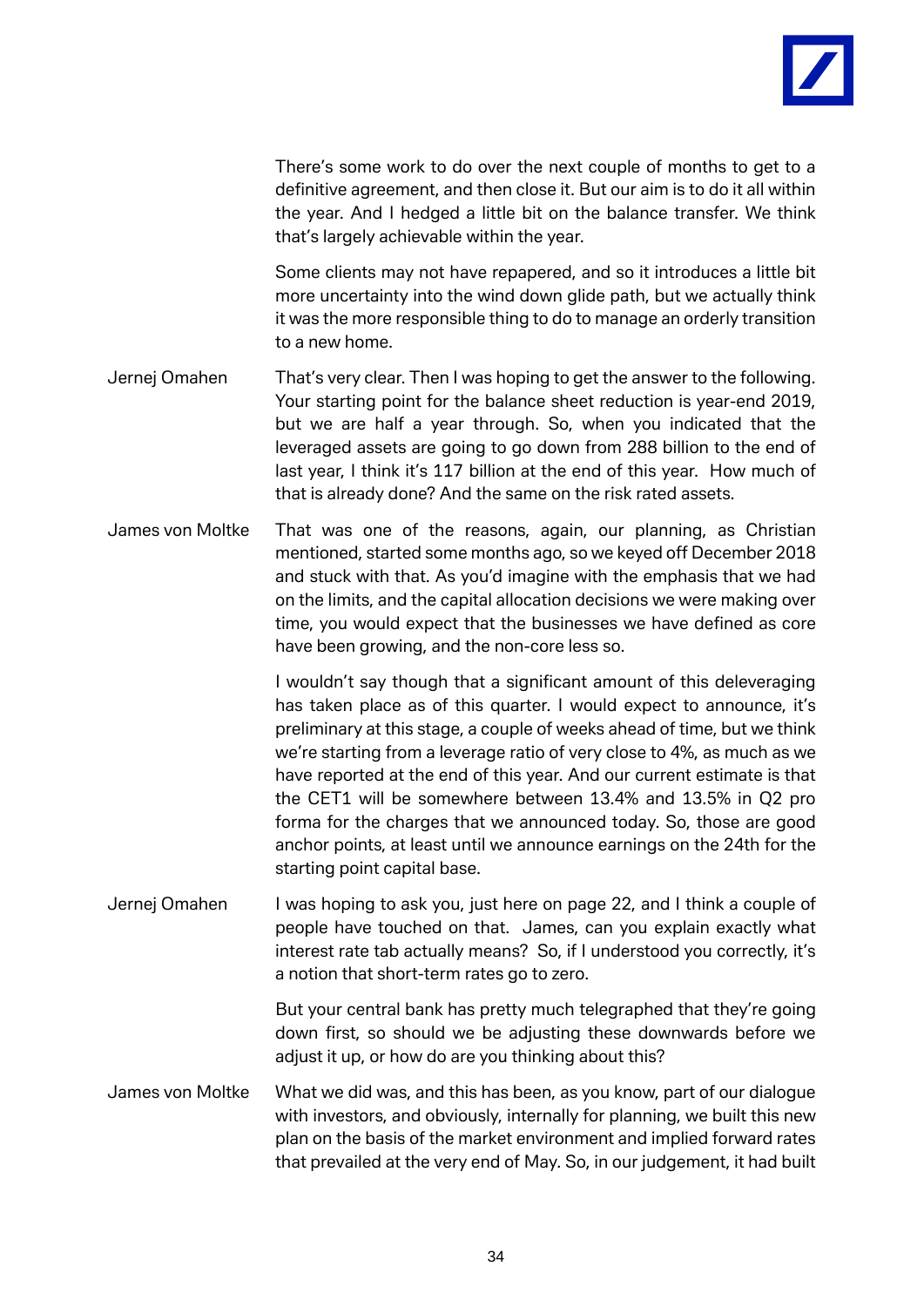

in most, if not perhaps all, of the impact of the recent developments in monetary policy.

I will say, that moves back and forth, you can't chase every announcement with your planning. But in that planning, as I mentioned, we assumed that short term rates, so think of the three month based on implied forward rates at that time, would get towards zero in 2021. So, this interest rate impact is a pretty modest relief over this timeframe from the current environment.

The other thing that's baked in there is we've, I think, been very conservative in our interest rate risk management. One of the reasons for that has been limited hedge capacity. We think we've found some opportunities to expand to hedge capacity, and so, be able to extend the duration on the asset side a little bit during this time and open up more tools to manage interest rate risk.

So, there's a little bit of that also baked in here. It's not just optimism about the rate environment, but developing better tools to manage the balance sheet.

- Jernej Omahen Then finally, you talked a lot about total leverage exposure and risk rated assets tied up in the capital release unit, but you actually haven't said how much capital you think is tied up in there. You talk about a five billion buy-back at some point in the future, but what's wrong with just applying the current capital ratios to leverage exposure and risk rated assets and coming up with ten or 11 billion?
- James von Moltke Yes, you can absolutely do that. Our calculation is a more complicated growth in the business, reduction in capital release unit, and reg inflation. We also do the tangible equity allocation in a slightly more complicated way of leveraged exposure, RWA, and also, stress losses.

So, the way we look at tangible equities is more detailed, but you could absolutely do the maths to have a view yourself how much capital is freed up from the CRU wind down.

Christian Sewing Can we just go back one to the revenue slide, because Jerneij, I understand your question obviously, but if you just look by the graph and not giving you the detailed numbers, but you can see that actually the revenue increases half-half from operating business and then from the interest rate and balance sheet efficiency.

> Now again, just think about that we have three businesses in there with the corporate bank, the private bank and asset management, which has been growing over the last six to nine months already. Now, the full focus will be put on this. There is no cut in those businesses. We want to grow.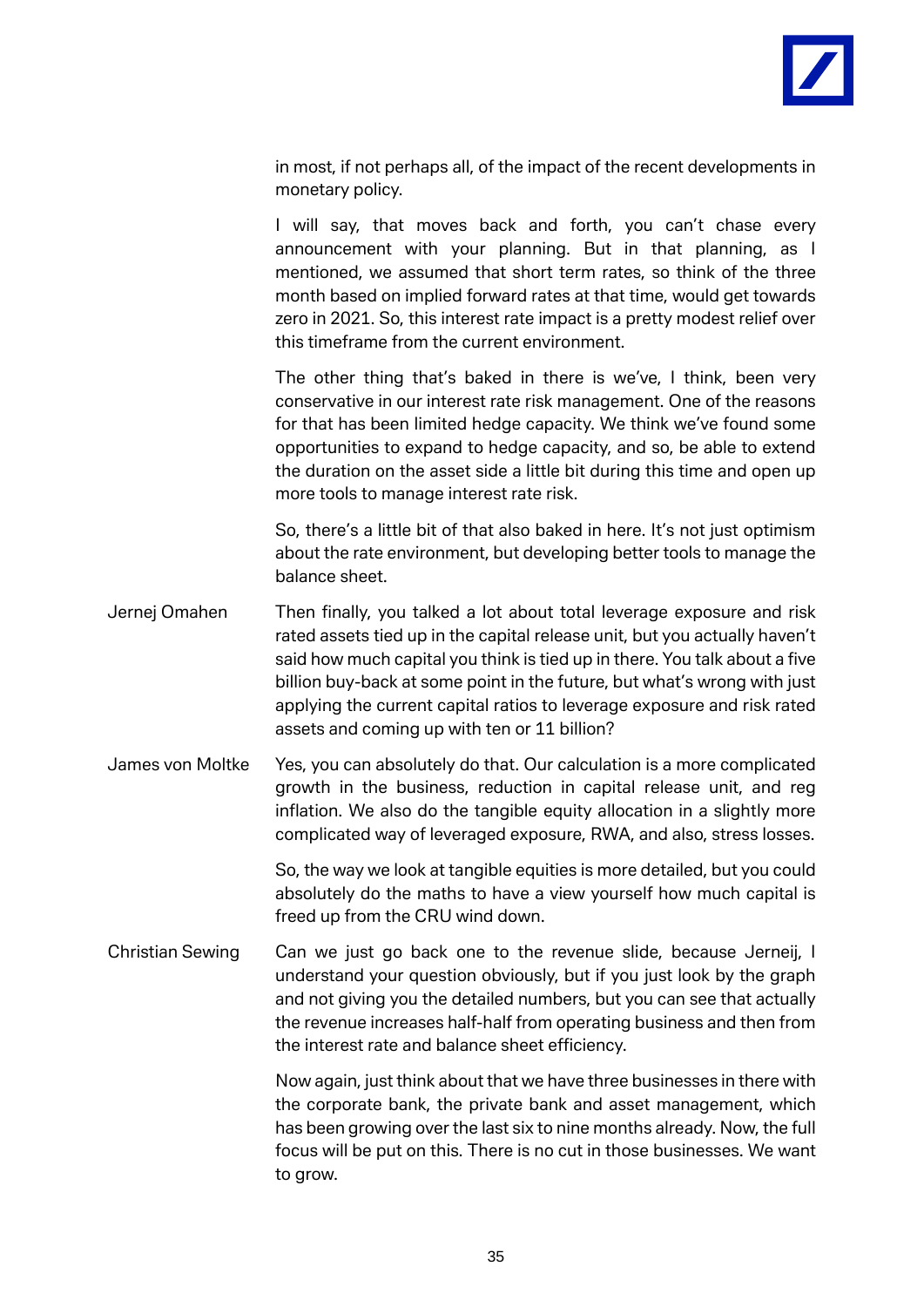

And then thinking about the number which you can extract from the slide, it doesn't actually mean a lot if you also think of the overall GDP growth, where actually our strength in this bank is, again by putting zero growth in the operating business, in the investment bank. And therefore, I really do think – and I have been here for 30 years – it is, for the first time, actually a conservative revenue assumption for Deutsche Bank.

- Lee Street Thanks for taking the question. Firstly, can you just explain how you expect your MDA to evolve over the coming years? From 11.8%, I think presently, how will that roll down over the forthcoming years?
- James von Moltke So that's not in our control, obviously. But I think it's a good way to think about the announcement that we made yesterday about the 12.5%, at least 12.5% ratio that we would be comfortable running at, and the ECB, you know, I think has implicitly also gotten comfortable with.

You know, let's start with the point that capital ratios today for banks tend to be conservatively created and then buffers on a buffer, and sometimes a buffer on top of that. So, you know, our starting point is that we have the highest P2R in the industry, in Europe, at 275 basis points, and think about the 12.5% then as what kind of buffer is put on top of MDA that itself is a buffer, you know, on top of minimum requirements?

And those minimum requirements today include not just our G-SIBs that are charged, but also now some countercyclical buffer and other stuff in it. So, you know, in terms of your feelings of conservatism, what does 12.5% or at least 12.5% represent, you've got to start with that factored in.

We are aware obviously that the gap between MDA and where we run today will narrow. But implicitly, and as I said, we do draw some comfort from the fact that our business model is evolving, the business mix is changing so dramatically that it informs an expectation over time that MDA would come down, and hence the buffer that 12.5% or at least 12.5% represents, would grow.

Lee Street Thank you. So on slide 22, what is the balance sheet efficiency that's referred to as part of, you know, the revenue growth assumption?

James von Moltke So this is simply that in deleveraging, you get lower funding costs, less requirement for, among other things, non-preferred debt and just efficiency in how we manage the balance sheet. So that's built into the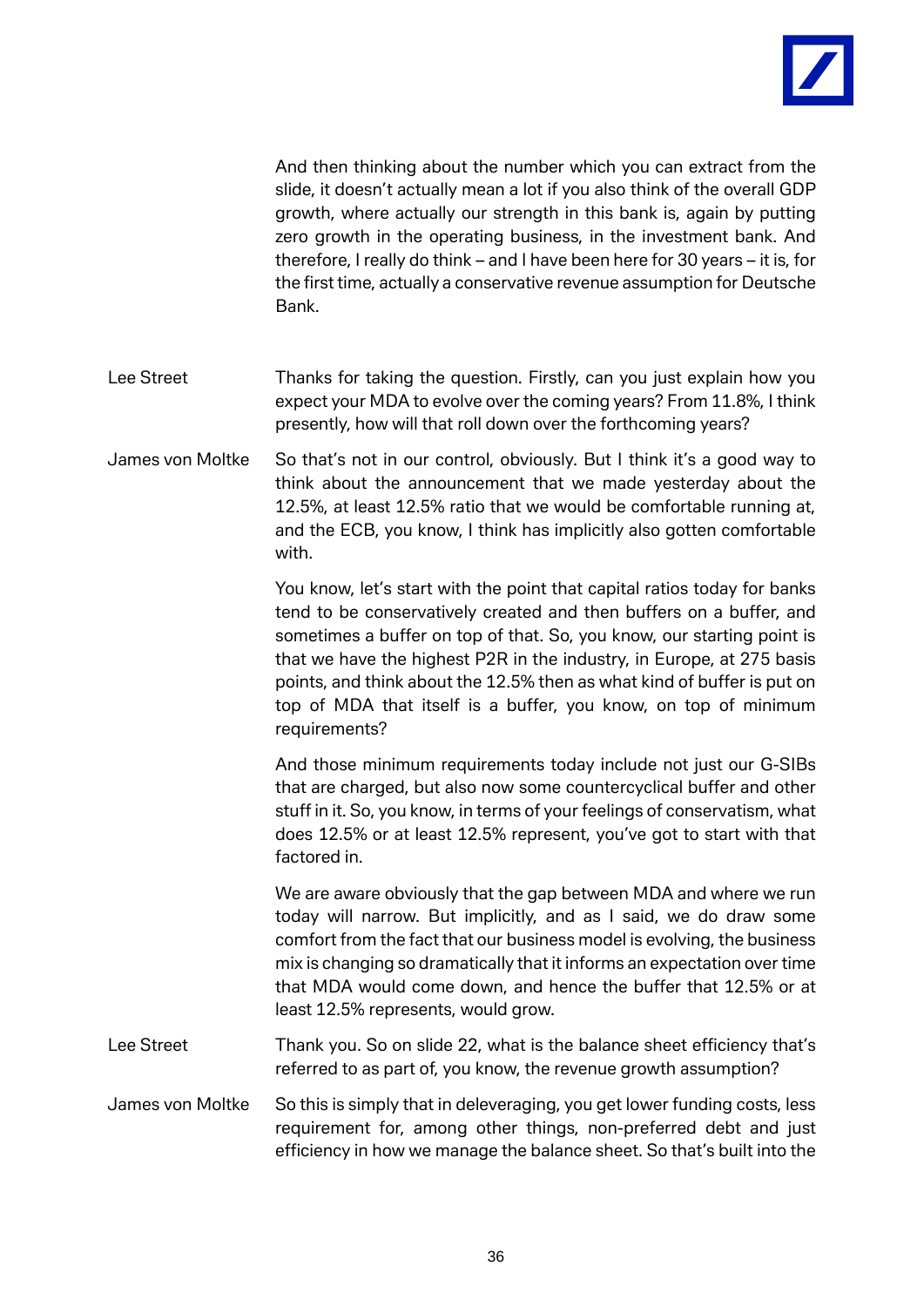

future. It's just a modelled outcome of the balance sheet restructuring that we anticipate.

And by the way, this is not aggressive in terms of assumptions of, you know, credit spreads, rating or anything of that nature. We more or less, you know, have a steady state world, just a more, you know, smaller and more efficient balance sheet.

- Lee Street And just finally on the strategy, so you've announced the plans yesterday. I guess, was this Plan A or was the Commerzbank Plan, for anybody thinking around that? Because there's quite a diversion around outcomes.
- Christian Sewing So I think, again, first of all, this plan has been developed for months now. You know, when we started it was always clear that we wanted to stabilise Deutsche Bank in year one, clean up the balance sheet, instil a cost discipline, improve our regulatory controls, which we all ticked.

But it was clear for us that, as I said last year already in the AGM, that I would like to come up with a more stable and balanced business model. And hence, we started very early on working with this plan, and if you compare this one with that, what could have come out with the Commerzbank transaction, this one is clearly more competitive, more prevailing, and also, we don't need incremental capital. That would've been different in the other transaction.

And therefore it was clear for us, also from the execution risk, that we are here controlling our own destiny, in control of our restructuring, knowing how this bank functions, knowing the strength and the weaknesses. And hence, obviously, we think this clearly the beneficial one.

- James von Moltke Yes, I mean, just let me be clear when we made the decision back in April to discontinue the discussions with Commerzbank, together with Commerzbank, it was reasonably well developed at that time. And so you can assume that we concluded it was the superior plan.
- Jeremy Sigee Thank you very much. Jeremy Sigee from Exane. Two questions on capital, please. So firstly, could you talk a bit more about the operational risk, RWAs that are going into the CRU?

Sort of, what are they, what type of operational risk, and what triggers would cause them to come off? What would need to happen? Is it just time elapsed or getting out of businesses?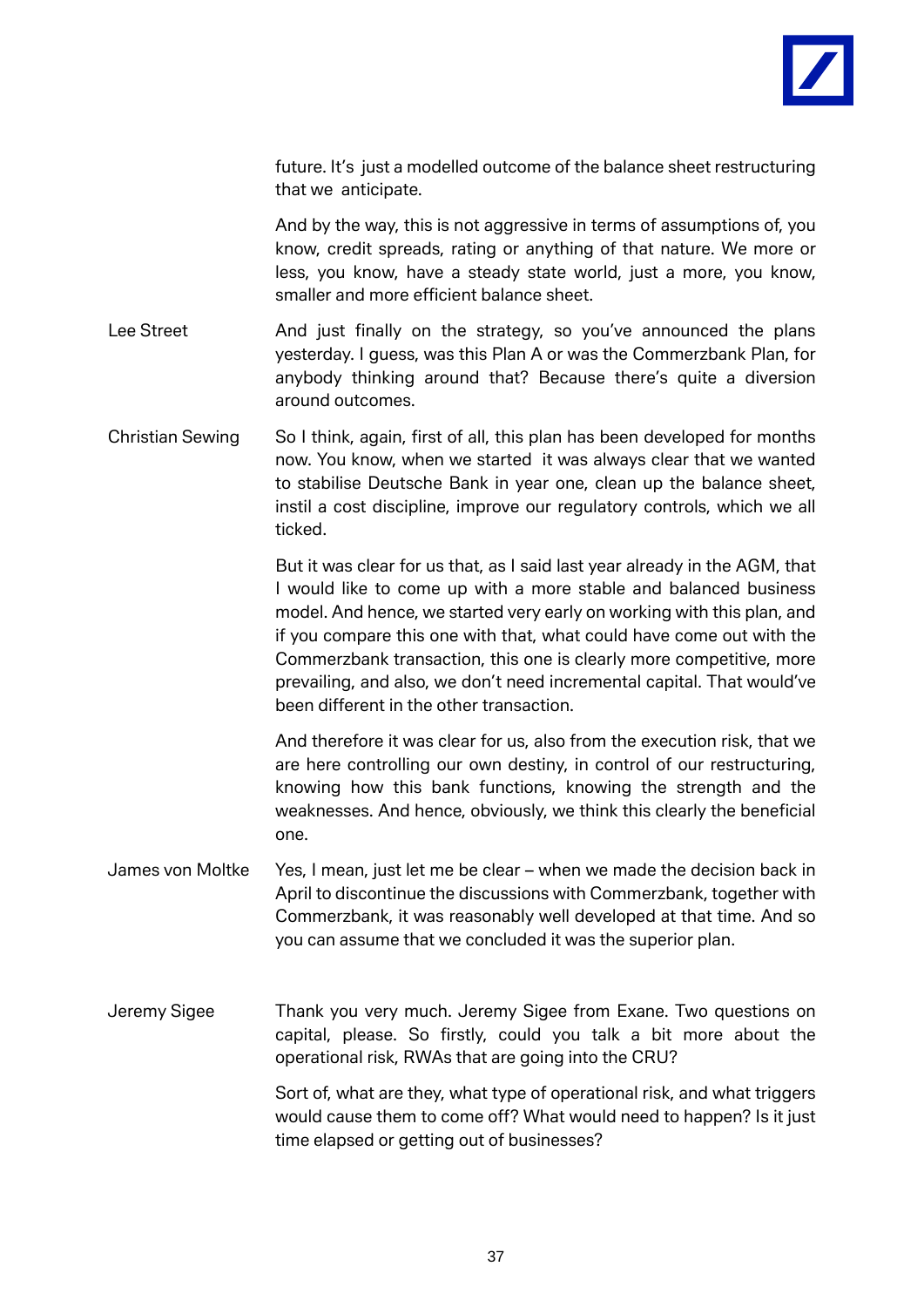

So that's my first question. And my second question is also on capital. The 5% leverage ratio target in 2022, is that a sort of, hard requirement that you've sat down and agreed with the regulators? Or is that a buffer on a buffer on a buffer?

James von Moltke Yes, Jeremy, I'm waiting for the applause on leverage after our discussions on that. Look, on op risk, as you know, we area an AMA bank and so there's a great deal of detail built into our models, built into the loss history, and ultimately, the allocations that we make of op risk RWA to the businesses. What we've essentially done is take the op risk RWA that are allocated to the businesses and activities moving into the CRU, and ported them over to the CRU with them, and so that gets you the 36 billion number that we start with.

> Now, in the operational risk world, you can drop the loss history ultimately from your modelled results if you exit a business, again in consultation with your regulators. In our view, this is a reasonably conservative glide path because all it really does is assume that the loss history falls out associated with those things that we are definitively out of.

> We think there's more opportunity, as we've outlined, for a variety of reasons that are both methodological and relate to the size of the company that we are on a pro-forma basis. But again, as Christian emphasised, we have not built that into our capital plan or path. And it's one of the things, when we talk about, you know, levers that we have to manage against downsides conceivably, that is certainly one that we have on the opportunities list. And we of course have identified what the risks are and how we'd scale those.

> Your question on leverage, look, you've noticed the tilde ahead of the five. And it's not because I don't believe we're on a clear glide path to five and that we'd be able to maintain it. I wanted to give myself a little, or give us a little bit of room here, just because in 2022, I don't want to be constrained by a hard and fast leverage ratio target at year end in terms of capital return, beginning the capital return that we've promised.

> But we're on a very clear glide path from that 4.5% to 5% and conceivably beyond. We talked a bit about the leverage, the RWA inflation. Over time, that is just bringing the leverage ratio and CET1 into the type of balance that I think you've been looking for.

Stuart Graham Hi. I had three questions please. Just back to Lee's question on the capital again, if I understood correctly, the MDA hasn't changed; it's 11.82%. But looking forward, the regulator has given you some wriggle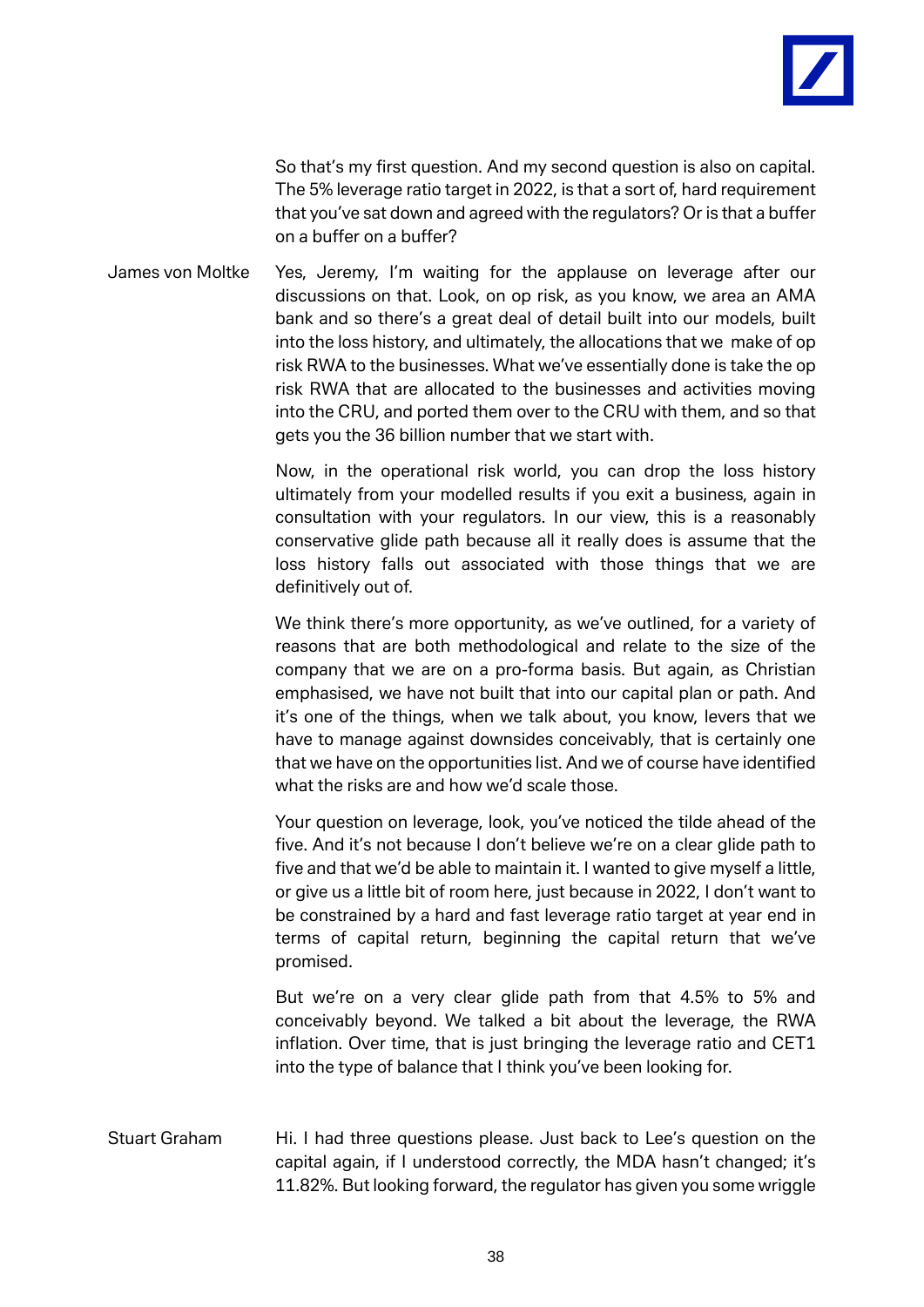

room. What is that on? Is that the G-SIB, the D-SIB, the Pillar 2R? Can you tell us exactly what that relief comes on?

- James von Moltke We don't want to speak for the regulators. We're simply making management decisions here on the basis of our expectations about the future, the business mix. Although that of course has been done after some consultation with the regulators.
- Stuart Graham So your management buffer has come down rather than the regulatory guidance?
- James von Moltke So the management is indicating it's comfortable running closer to MDA.

And as we've indicated, our hope and expectation is that over time, MDA will go down.

- Stuart Graham Okay. And then on slide 14, you've got those 25% of investment bank businesses are not top five. I just wanted to check I understood you correctly. You're saying you're, kind of, okay with that because they support the rest of the business. We're not going to be sitting here in 18 months' time and now talking about another restructuring. I think I understood you correctly on that.
- Christian Sewing Stuart, as I said, exactly, you have some business which you simply need to support the other business divisions, be it in wealth or the corporate banking. Of course, we will do everything also to further improve this and work on it. Therefore I said 6% is the starting point in the return on equity for the investment bank. We are confident to achieve this one. But as you just saw the slide on how we allocate capital, how disciplined we will be around this one, I'm very much confident that we can get there, and even above it.
- Stuart Graham Okay. Then my last question sorry to flog a dead horse but Basel IV, on the one hand, you want us to give you credit for the five billion of buyback; but on the other hand, you won't disclose the Basel IV figure. I mean, the EBA put an analysis out saying the average for G-SIB was 28%. I think if we did a poll of this room, everybody would assume you're higher than that, not lower than that. So why don't you just give us the figure? And you can make some commentary around mitigation.
- James von Moltke I mentioned a variety of things about that, the QIS, that I think are preliminary and not worth talking about. We have, as I say, built in the glide path, including FRTB.

Our view is that some of what's taking place now – I mean, you hear us talking endlessly about TRIM, about some of the adjustments that are being made over time – frankly, a good way to think about it is that some of that ultimate impact of the floor is being brought into these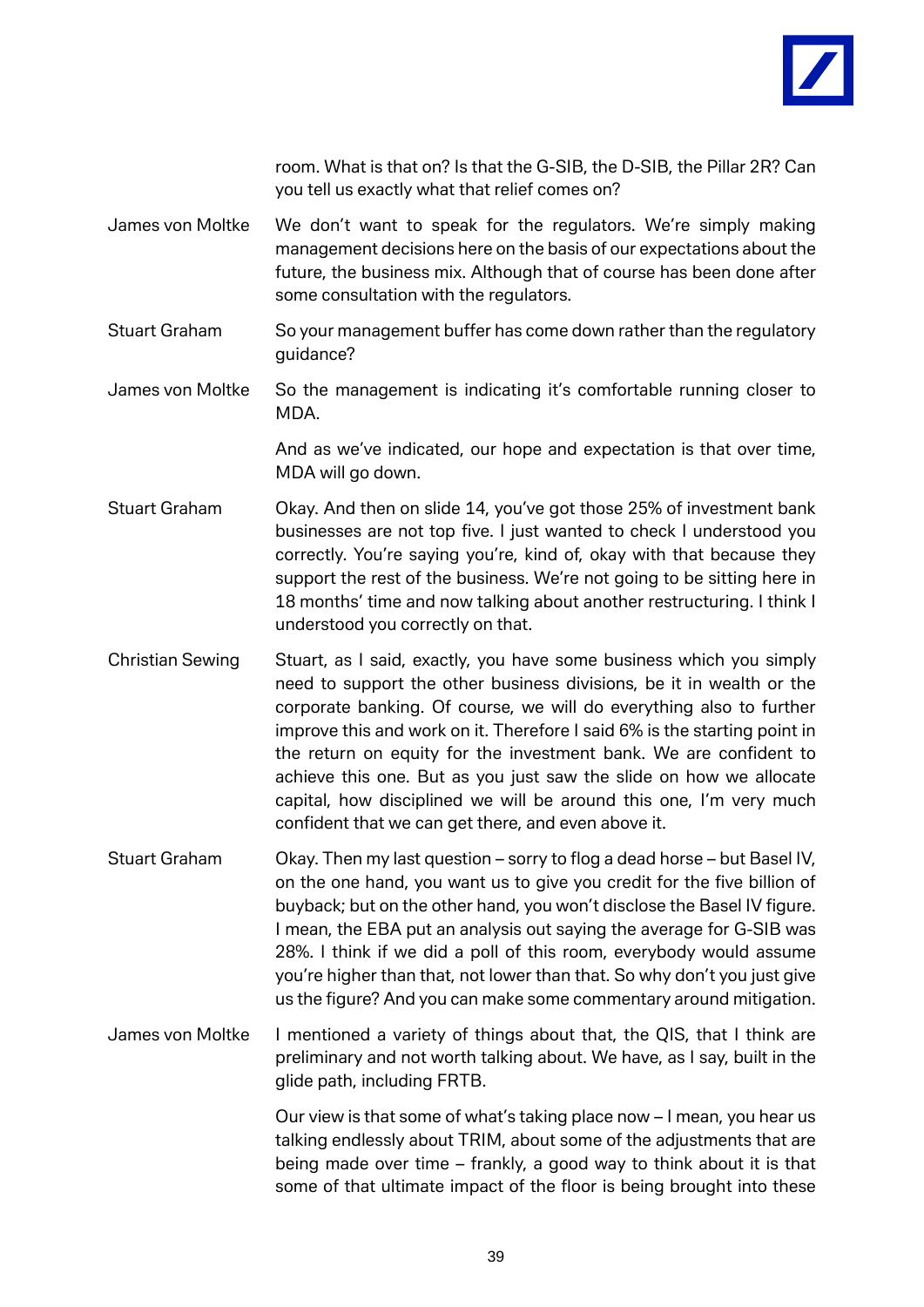

earlier years. And so the impact of the floor would then consequently be less.

Naturally, we're building everything we know into our capital planning. And again, we're indicating that we're comfortable with that five billion return based on everything we know. But as I pointed out, I think there are still significant uncertainties around what that final rule will look like, and the impact on us.

You know, there are, let's say, four conditions or decisions that the supervisors and regulators can make that together would cut our inflation down by half. Just as I sit here today, I can analytically point to the December 31st 2018 balance sheet. So Stuart, I understand your interest, but I continue to believe that talking about that 25, 26, 27 impact of the floor is just too soon, based on what we know.

- Christian Sewing And Stuart, just to your first question, just to take any concerns here out of the room, we wouldn't have gone out with the new management target in terms of quarter one if this wouldn't have been discussed but also agreed with the ECB. So I just want to be clear on that.
- Roland Bosch Roland Bosch from Hermes. Two quick questions. I see on page 12, you talk about incremental spend on your controls. Maybe some details on that in terms of AML or KYC. And then the second question, the team, I see three additions to the management board. You already mentioned Mr Leukert, but can you maybe explain key skills or experience which Christiana and Stefan will bring to your team?
- Christian Sewing Sure. The first one, the incremental spend, it's just simply important with the overall cost measures we have taken that you don't get the wrong impression that we are now starting to cut costs on our regulatory control framework. I think we have done a lot. We have invested a lot. You can see now, I think, the first positive signs with passing various tests.

But we are clearly further investing into this in order to further improve our systems, to further make our systems more efficient because that helps, over time, obviously also to become a more efficient bank in terms of cost. So clearly, we are committed, despite the cost cuts, to further improve on the regulatory side and invest into the control system.

Your question number two, yes, Bernd Leukert, obviously technology expert with a 25-year history at SAP. I think that will help us tremendously actually, not only with regard to our own technology and our own systems, but in particular also when it comes to innovation. He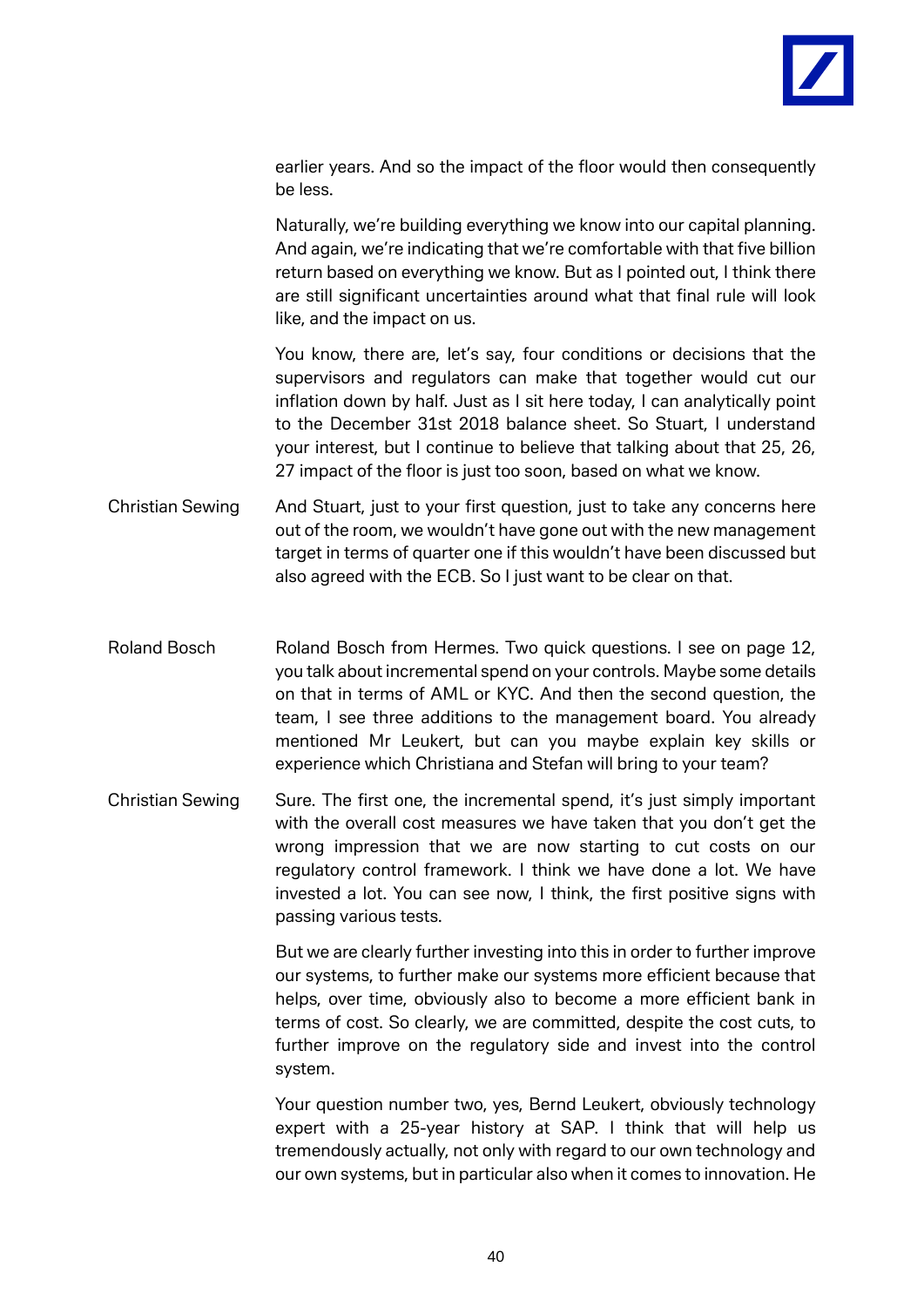

was responsible for digital and innovation at SAP. And it will also help us in particular with regard to client offerings.

Christiana has been a DB lifer and we wanted to have somebody overlooking the regional responsibility for the US who has actually the connection between Europe, Frankfurt and the US. The US will also have, in future, approximately a five billion revenue business.

It is important for us. It is just, size-wise, the second largest country in terms of revenues, after Germany, and we need to have a person over there who is not only understanding the regulatory impact there. And as a German American, I think with her background, she definitely understands it, but has the network also into Germany. And she will join the board so that we make sure that group and regional strategy is fully aligned.

Mr Simon has been our supervisory board expert in legal. Given the new rules from Karl von Rohr, we have looked for continuity, we have looked for somebody who knows obviously our legal portfolio, who has contributed to the clean-up over the last two to three years. So simply continuity and with a person who knows Deutsche Bank very well. And hence, these three choices.

- Anke Reingen Yes, thank you. Two questions please. The five billion share buyback and dividend, what's the timeframe for it?
- James von Moltke Well, look, our intention is to start it in 2022. It's deliberately openended for some of the reasons we've talked about. There are uncertainties that we face. There is a glide path of RWA inflation. But we thought it was important to set a management commitment that of course we'll aim to meet as early as we can, as quickly as we can, you know, starting in 2022.

One other thing that I'll perhaps take the opportunity to explain is that we are not having a dividend, so spending a dividend in respect of 19 and 20 so as to be able to preserve the distribution capital that's available, the ADI that's available to us, to give back to shareholders.

And you can only do that under statutory accounting if the losses under HDB in 19 and 20 are applied to the share capital accounts. So we're essentially barred from doing so until 2022, but then we've got the capacity to do so thereafter. As we think about it, again, German statutory environment, we'd be limited to about a 10% buyback at that point in time. So it can't reasonably come out as quickly as in one year.

But again, it represents the commitment that we think is important, as much in its scale and then as well as in the discipline that we want to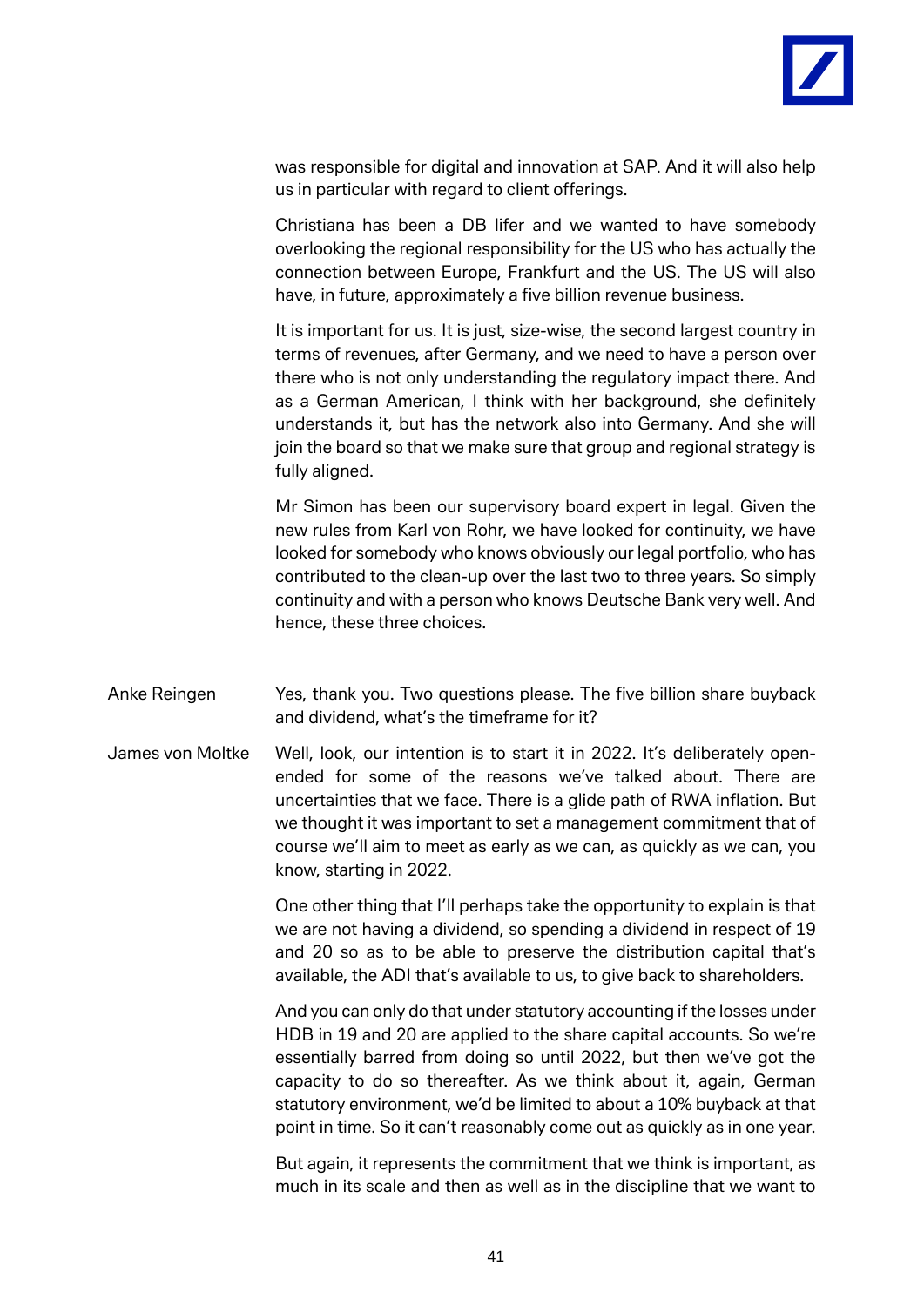

communicate by doing that, that we are going to be holding ourselves and the businesses to hurdle rates and discipline in the use of capital because it's very clear to us at the current multiple, the capital is better deployed being given back to shareholders than currently in our business.

Anke Reingen And sorry, on the 3% revenue growth in corporate banking, I mean, I'm a bit surprised because almost every bank I cover talks about the growth potential in Germany in SMEs, and you are already in the market and you think you can take market share.

> So from whom are you taking market share, and is it just because of what was going on with Deutsche, you fell behind and you're recapturing some of the market share you lost? Yes, I'm just surprised that you still think you can take market share.

Christian Sewing Yes. I mean, first of all, the corporate bank is not only focused on Germany. Germany is obviously one region. The corporate bank is a global division. We have actually lots of growth which we also see and have seen over the last six to nine months, in particular in the Asian area. I talked about our investments which we do selectively in the US. And of course, Europe is something which we are focusing on. So there is no doubt.

> I think there is a difference in particular now when we put more resources into the corporate bank, if we also describe the strategy of the bank around the corporate bank, that we can gain more market share not only in Germany but by simply making it clear to clients, but also to our own people, for what we actually stand.

> That is the business which grew already also in Germany, by the way, in Q4 and in Q1. Now with more resources, with the focus on this one, it is clearly something which is achievable, and we can always see that it is a growth rate which you can compare to the GDP growth globally. And as it is a global business with 60 locations where we are doing this business, it needs a 60-country network, we are more than confident to get the 3%.

Joe Hopkins Hi. Two questions from me, one on capital, one on ratings. Considering the new minimum capital target of 12.5%, is it correct to assume that total CET1 needs, including Pillar 2G on top of your SREP is 12.5% or lower? And on ratings, how much have you factored in maintenance of credit ratings into the new strategy, particularly given the negative outlook at Moody's?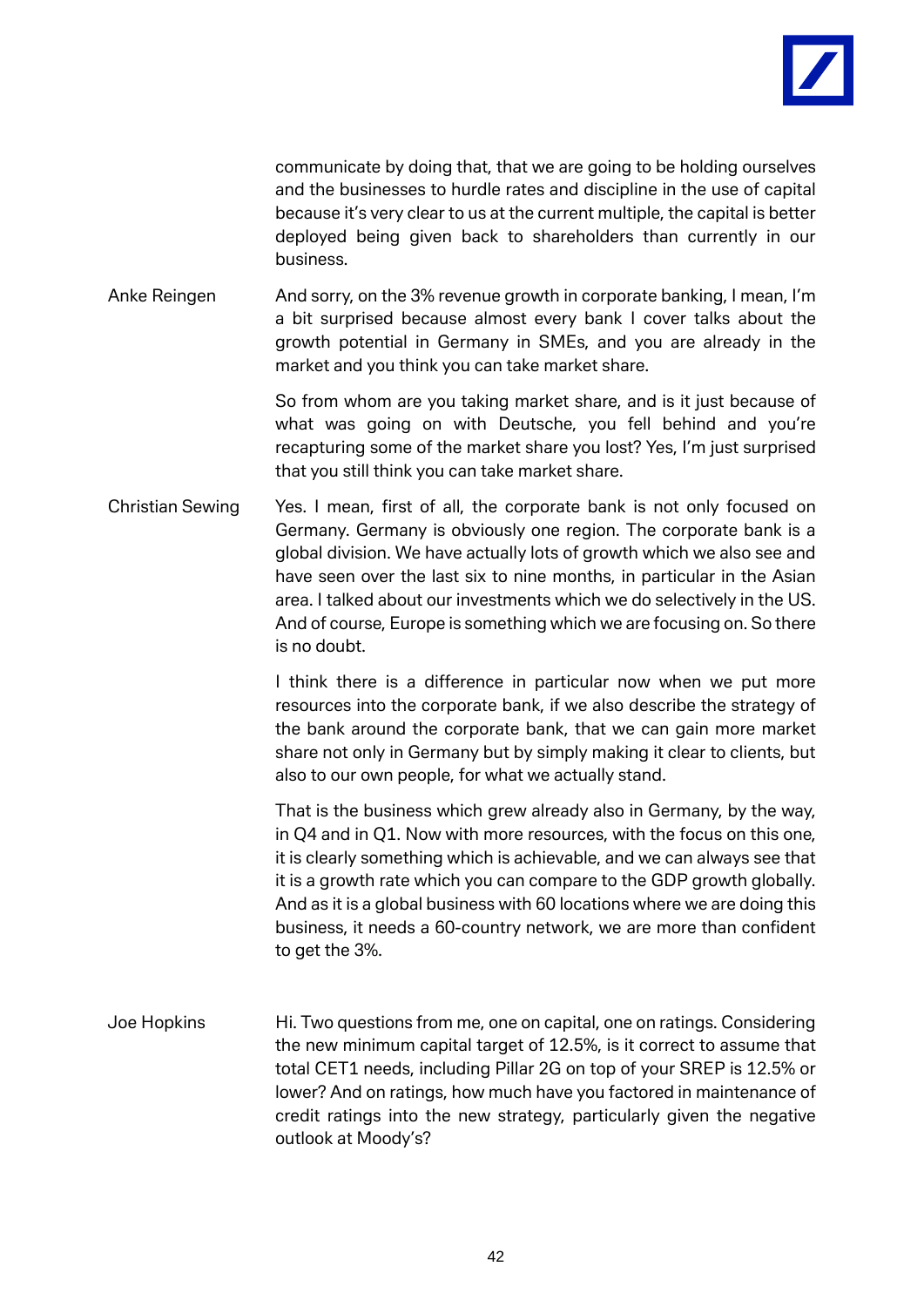

James von Moltke So P2G is confidential supervisory information so we would not talk to it. But you should just assume, as I think we've articulated, that in these numbers, we are comfortable running at a ratio of at least 12.5% and that the regulators have indicated to us that that is acceptable to them, within the framework of their P2G expectations.

> From a ratings perspective, as I mentioned, we've spent some time with the rating agencies. We expect them to comment. By and large, our view that we've expressed to the rating agencies is that these actions are creditor positive in a variety of ways. One is that they simply remove us or significantly reduce our footprint in the more volatile businesses of global markets, and they move us or orient us to real economy, corporate banking, private banking and other businesses where we're seeing growth and stability.

> I think secondly, I talked about the balance sheet and as the balance sheet comes down, you know, it essentially capitalises itself more and more conservatively over time. And the comfort we draw from it is not being exposed to, you know, third-party financing conditions as it has been over the past several years.

> So we think all of these things, and the leverage that we've talked about, all of these things are creditor friendly, despite the in my judgement relatively modest decline in our CET1 ratio minimum that we've articulated. And so that's our view. I think, I certainly hope that that'll prevail in the judgement of the rating agencies.

- Carlo Digrandi Yes. Good morning. Just a question on slide 28, if I may please. You have the breakdown of the operational and credit risk. So the question is why is it that the operational risk remains relatively flat from 2019 onwards? And related to this, can we assume that the 28 plus the six will be reabsorbed eventually into the business, or it will continue to be worked out? Thank you.
- James von Moltke So simply, as I mentioned, because it's only that amount of the loss history that we assume falls out of our AMA calculations over this time period – the answer to the first part of the question.

The second is, you know, at this point, we're not making any assumptions about the end of the CRU's life and its reabsorption into the rest of the bank, but we are articulating that there's about a billion of expense, and then the RWA and leverage exposure that you see here. Which is also a way of saying that we will remain focused on removing those resources, whether they are balance sheet resources or expense, out of the CRU in this time period.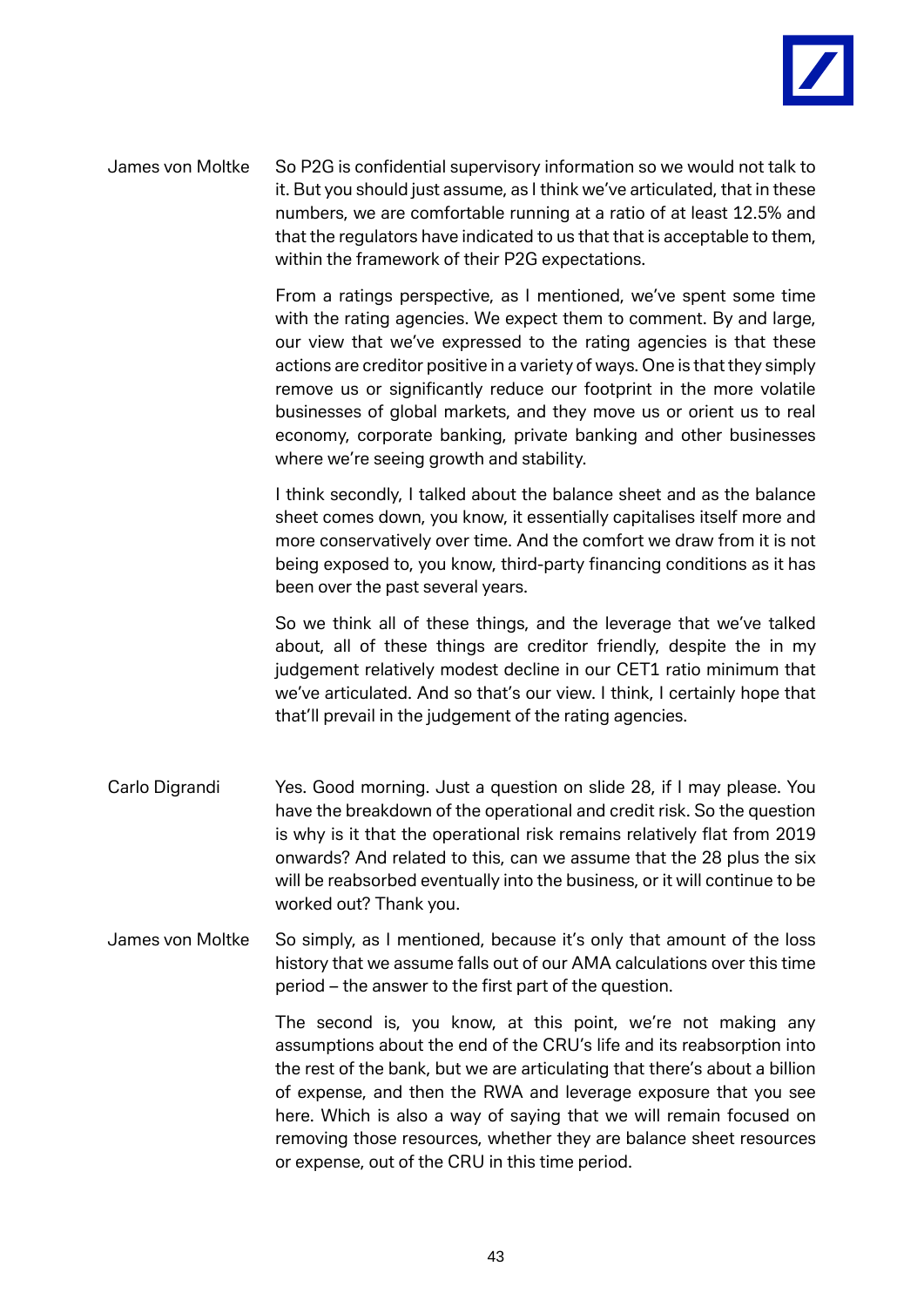

- Christian Sewing I don't want to repeat myself, but I think it's so important to mention that again. I really do think that the run-down on the operation risk is a rather conservative picture. I know that Stuart Lewis is working on various ideas and measures in order to accelerate that. But we simply wanted to show that what we think is definitely possible, and not again overpromise. But you are pointing to an issue where we think there is more room, which obviously can then be used for business or even for capital return.
- Robert Smalley Hi. Thanks very much. A lot of questions asked and answered, particularly around 28, so just a couple of follow-ups. One, you recently passed the stress test, the CCAR, in the US. Was today's plan part of that? And did the US regulators sign off on that first? That's number one.

And number two, are you assuming that in terms of your AT1s and any of your tier twos, are you assuming non-calls there, so you can maintain that capital cushion as well? Or are you assuming calls and refi's as you go down the road? Thanks.

Christian Sewing With regard to your CCAR question, no, I think the CCAR, passing CCAR is, in particular, a result of improving our controls, delivering on that what we have promised. I said last year, when we faced the qualitative test, that this is one of our top five priorities for 2018 and 2019, and that's what we delivered on.

> That of course we give regular updates also to our regulator in the US on what we are planning, that is clear. But this plan or approval of this plan was not a precondition for passing CCAR. But I think also the regulator there acknowledges our improvement, as we know that we have to further improve.

- James von Moltke And on the AT1 question or our capital instruments generally, Robert, we stick with our usual formulation that any such activity would have to be economically rational at the time. I mentioned that we haven't made heroic assumptions in all of this planning about, you know, spread tightening or rating actions. So certainly, we hope there'd be opportunity and time to lower the cost of our capital stack, if you like. But I'd stick with the formulation about economically rational and each call date.
- Kian Abouhossein Yes, hi. I have first of all some number questions for 2022 and then some strategic, if I may. On slide 25, you have the 1.2 billion cost or savings which is other cost savings. Can you just explain where they're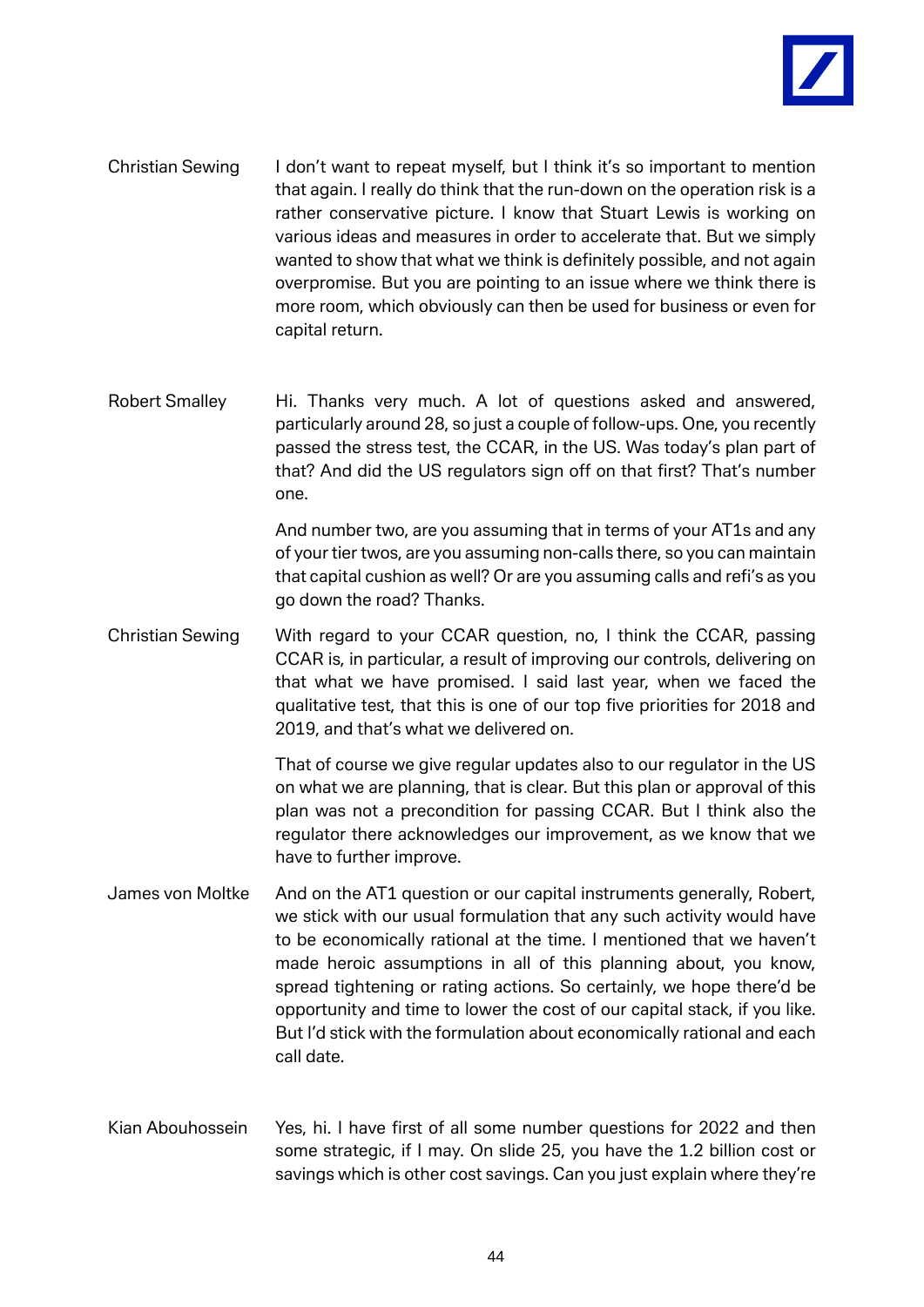

coming from and what they're related to? Also, the run-off division loss in 2022, could you explain me what we should be thinking of in terms of magnitude of pre-tax loss?

And Christian, I think you mentioned a six billion pre-tax profit by 2022, which sounded very low to me. I just wanted to get some clarity. Is that correct? Is that what you are aiming for, or is there any one-off items? Or just explaining this number or is it a different number and what number it would be actually.

James von Moltke Just on the other, on the far right of 25, you know, there's a bunch of non-comp expense built into that. Some amount of it is real estate related expenditure. There is third-party consultants and professional services baked in. There's just a host of other non-comp in that area.

> I guess the main point that I do want to draw out here is that much of the expense above the compensation line, you know, can be discontinued without restructuring other charges. That isn't totally true of the other line. As you see with the real estate impairment, we are assuming some costs to exit from the real estate items.

> I think your second question was the CRU losses in 2022. You should assume that it's a little bit greater on a pre-tax basis than just the operating expenses that we've outlined. There's probably, in our judgement, a little bit of negative revenue still around in the CRU at that time. But, so a modest increase over just the stranded expense on a pre-tax basis in 2022.

Christian Sewing On the six billion pre-tax profit, that is the guidance we give you, or over six billion pre-tax profit, based on the guidance we have given you on the divisional profitability of the investment bank, asset management, the private bank and the corporate bank, which I mentioned in my presentation.

> Of course, against that, you have certain central C & O costs still allocated. So again, based on the cost reduction we plan, the overall 2% revenue increases, that is the number where we feel absolutely confident that we can achieve this. But yes, it is not something which is heroic or looking at the stars. It is something which is again based on a bottom-up plan which has been signed off by the businesses and infrastructure functions. And that was the most important, that we have a solid plan which is owned by the people who have to execute it.

Kian Abouhossein Okay. And sorry, I'm not 100% sure then what equity or tangible book value you're focusing on for 2022. Can you give that as well? And then I can put my numbers together. Because I I get to very low book value levels..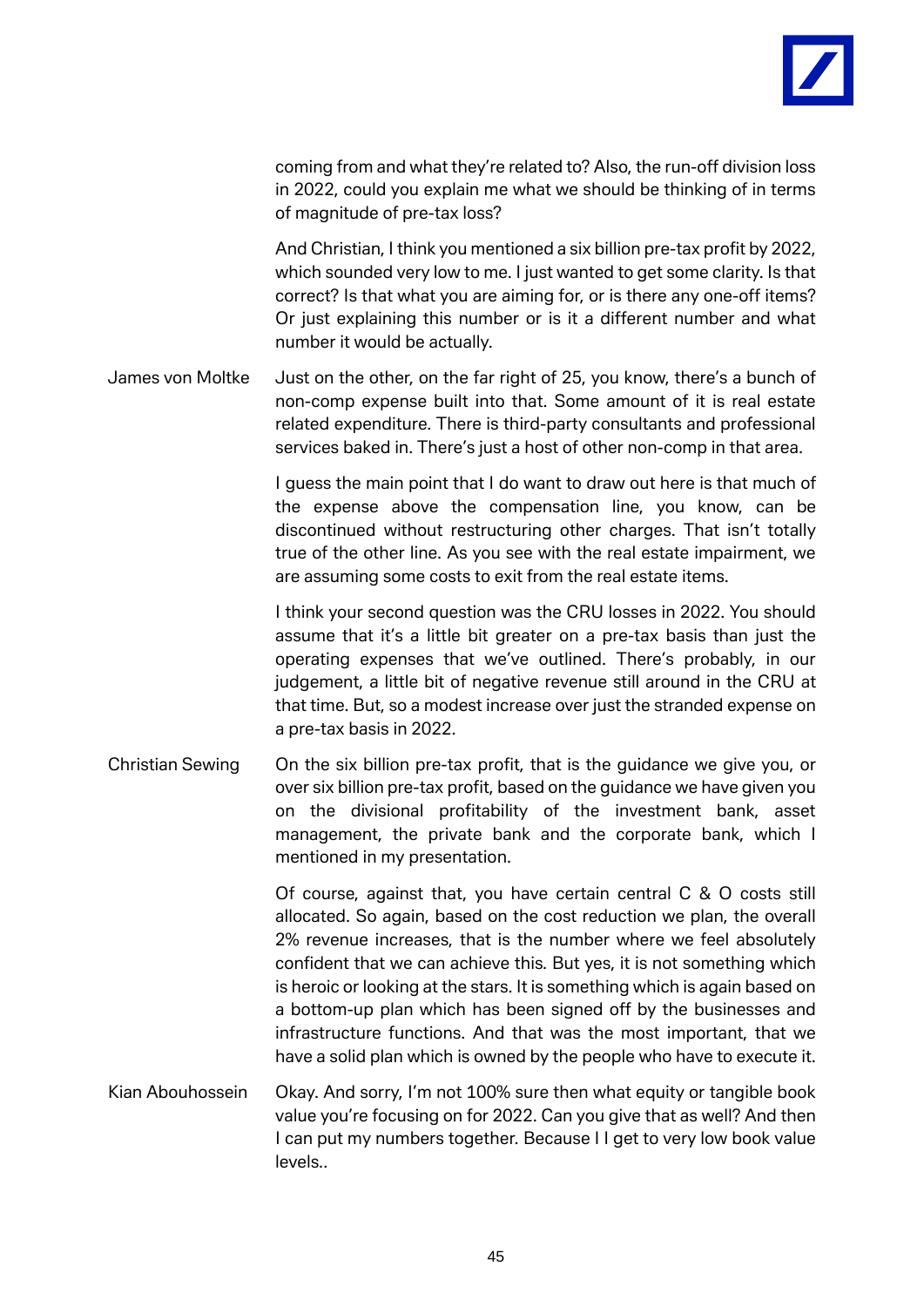

- James von Moltke Kian, I think that's the one piece that we then ask you to solve, you know, in your own models. But I'm sure you'll be able to work out a glide path in your model.
- Kian Abouhossein Yes, I can do a glide path, but the numbers go down quite significantly. That's why I'm just asking, so I don't do anything wrong. But I can do it. If I may also ask strategic questions, the investment banking business, you mentioned that you'd keep selectively research functions, and I'm just trying to understand how big of a research function that you actually require to run the investment. Can you give us a bit more of a background? Because we hear that you have contacted clients, that you will keep a European franchise.

And in that context also, investment banking versus corporate bank, most banks seem to put them together now to get the synergies out. You are separating them. Can you just explain to us the thinking around that? Thank you.

Christian Sewing Well, let me start with the second one. Yes, we are showing, given the strength of the transaction bank – and that is and has been in particular in the past the core DNA of Deutsche Bank – we want to show this division as one of the cornerstones of Deutsche Bank. If you look at the clients who we served out of this corporate bank, it was one million corporate clients. I think it deserves to have an own division, in particular also with the profitability numbers we have there.

> Nevertheless, that does not mean that there is no interlink and a close cooperation with the investment bank. That is also the reason why, on the management board, I'm overlooking both the investment bank plus the corporate bank, because obviously, there must be a strong link between both. But it is important that both have then, in their day to day business, their individual management team managing the business.

> And again, look at the corporate bank. We include all the corporate exposures out of Germany into this one. These are small midcap companies, medium sized midcap companies who obviously have different demands than large corporates, which is more again then to the investment bank.

> So given the differentiation but also the diversity in the corporate bank, I think it absolutely warrants its own division. At the same time, given that it is in the management board under my wings, there is a close cooperation between Mark Fedorcik, running the investment bank, and Stefan Hoops, running the transaction bank.

> On the research, and in particular equity research, I won't give you now exactly the detailed numbers, how many people it consists of. We feel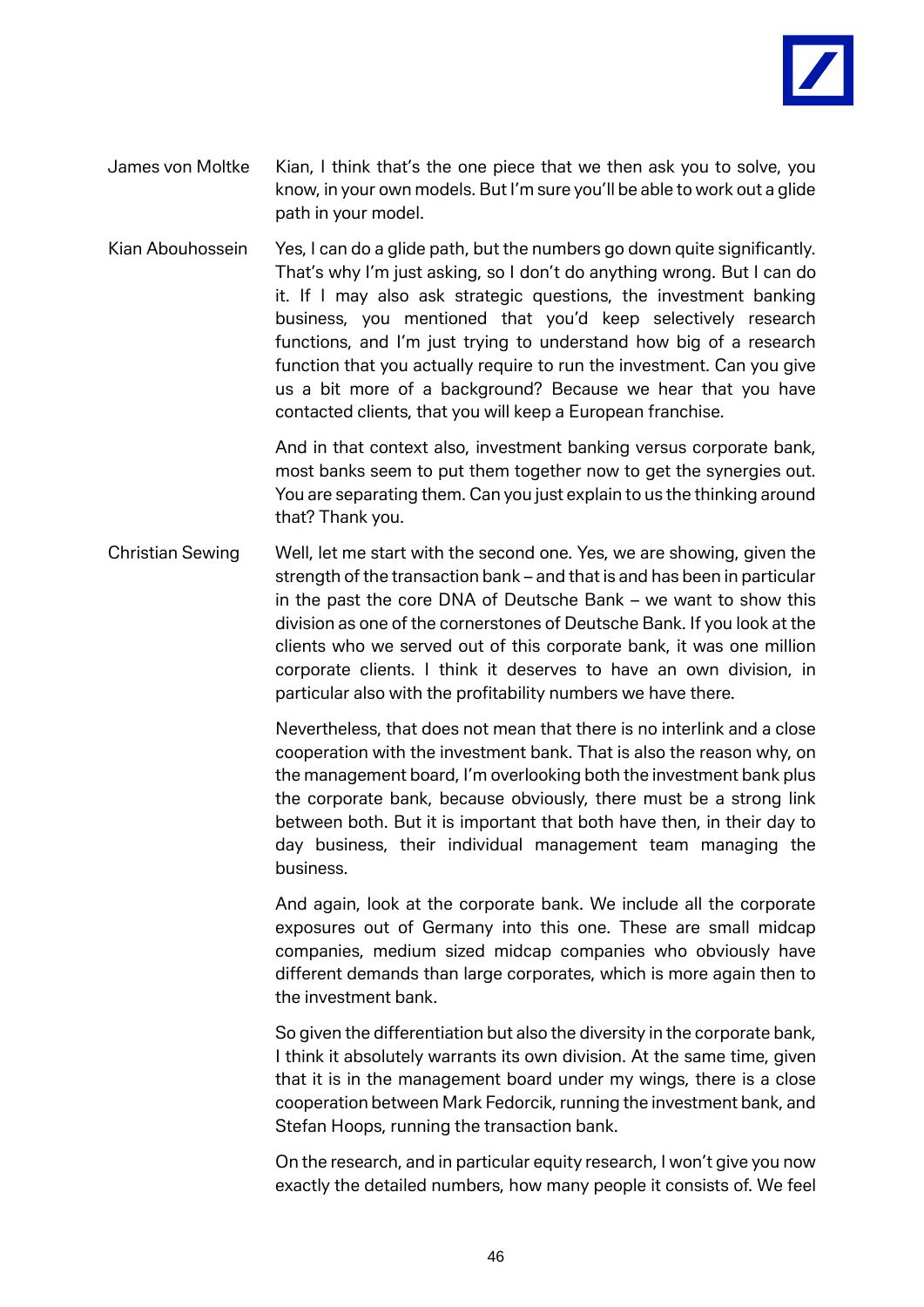

that for the offering we have, in particular in ECM and in order to help our advisory business, we want to keep that, in particular, in core and selected industries we are covering, and hence, we took that decision.

James von Moltke And Kian, it's James – I need to follow up on your question. I was reacting to the tangible book value in 2022 question that I think I heard, but maybe one number that would be useful to you that I thought I had had in my prepared remarks was 3.6 billion is the tangible book value reduction that we expect in 19 from the actions that we announced yesterday. Now, so hopefully that's a number that you can anchor on to help think about a number of things, including that glide path. I hope that's helpful.

- Kian Abouhossein Yes, that's actually very helpful. And if I may, just very briefly, one more. The run-off business de-risking cost, could you tell me how much you factored in for that?
- James von Moltke No, we're not going to give the market a view on the de-risking cost. What I will say is, first of all, we think we've been conservative in how we've estimated that de-risking cost, again, as I said, portfolio by portfolio. It's an area where I hope to see upside in the coming months and quarters.

But I do want to say about this de-risking cost, I'll emphasise what we said at the outset which is this is very unlike what you all are used to in seeing a pool of non-core assets for rundown. This is almost exclusively a fair-value portfolio, so think of it as mark-to-market on the balance sheet. These are, by and large, liquid assets. Some of course have longer maturities, but many of them don't. We mentioned the runoff profile, which is relatively rapid, as you can see, particularly of the leverage exposure.

One thing that I just want to maybe give you as a guide – you can see that from this point, 18 months and into the end of 2020, the RWA deleveraging is about € 28 billion. Think of that as about three fifths of that would happen naturally, based on a runoff schedule, and maybe another ten or two fifths that we would then seek to seek to accelerate through active de-risking.

So that can give you the sense of scale against which we would estimate the need for a de-risking budget. It is very unlike what you're used to seeing, and I do want to emphasise that, as you think about estimating these costs as investors or on behalf of your investors.

Kian Abouhossein Okay, thank you very much for answering all my questions.